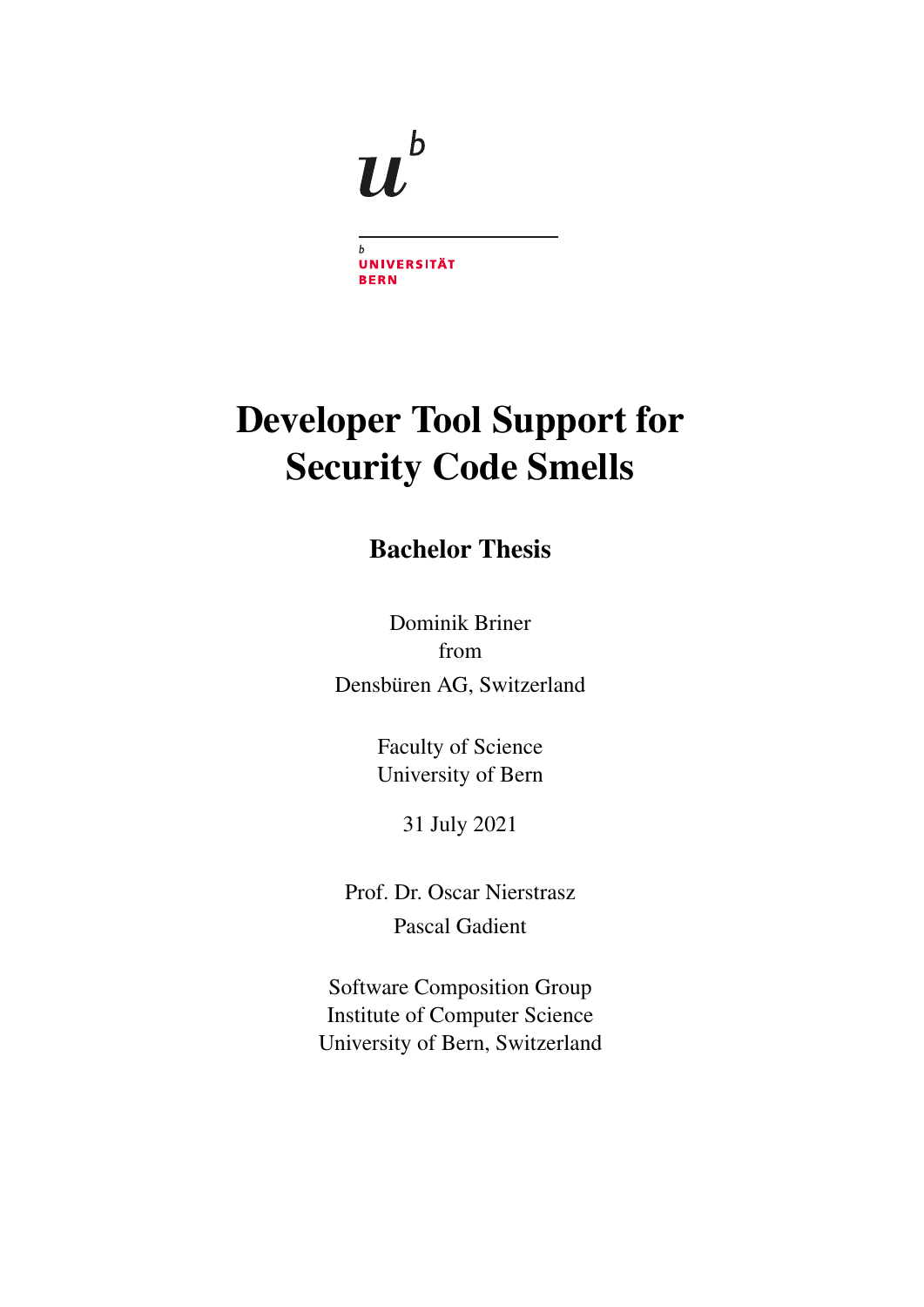# Abstract

Mobile apps tend to gain new features with every release, and startups continue to develop services without thorough experience. Unfortunately, such an environment is a breeding ground for security code smells, and the automatic mitigation of those smells is complex and requires knowledge about the context. Hence, they still remain in many apps.

In this work, we explore the possibility of quick fixes for security code smells, *i.e.*, we provide a plug-in that seamlessly integrates with Android Studio and supports the detection of six different security code smells. We performed a brief manual evaluation of our tool on 25 random apps from the *F-Droid* app store as well as some additional apps from the previous study, and checked whether the reported security smells are correct, and if they can be automatically mitigated with a quick fix. The results are promising. According to our manual validation, the tool identified 92 security code smells, of which it was able to fix more than 91%, many of them without any additional intervention of the developer.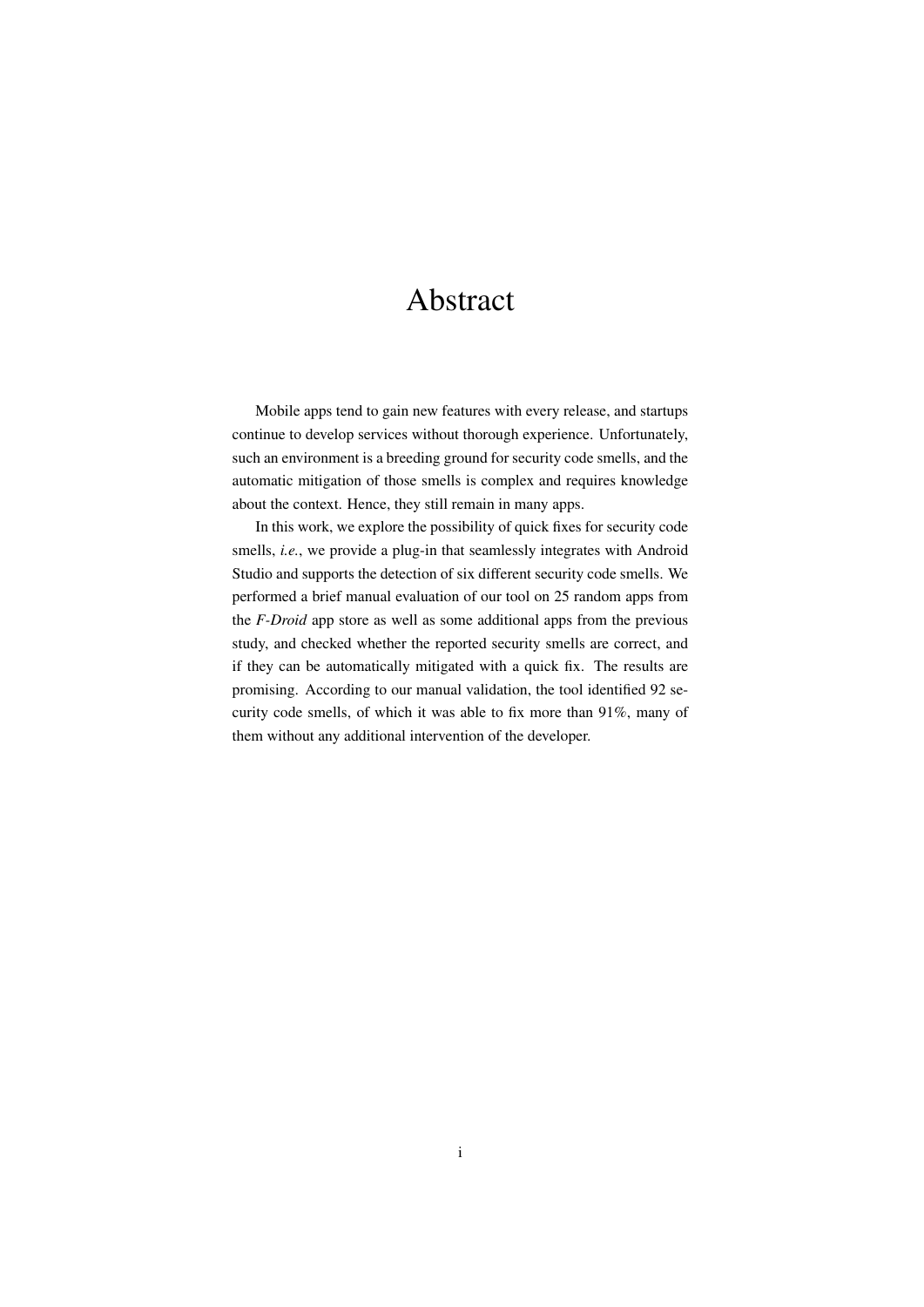# Contents

| 1              |     | <b>Introduction</b>          | 1              |
|----------------|-----|------------------------------|----------------|
| $\overline{2}$ |     | <b>Background</b>            | 3              |
|                | 2.1 |                              | 3              |
|                |     | 2.1.1                        | 3              |
|                |     | 2.1.2                        | $\overline{4}$ |
|                | 2.2 |                              | $\overline{4}$ |
|                |     | 2.2.1                        | 5              |
|                |     | 2.2.2.<br><b>PSI</b>         | 5              |
|                |     | 2.2.3                        | 7              |
| 3              |     | Implementation               | 9              |
|                | 3.1 |                              | 11             |
|                | 3.2 |                              | 13             |
|                | 3.3 |                              | 14             |
|                | 3.4 |                              | 16             |
|                | 3.5 |                              | 16             |
|                | 3.6 |                              | $17\,$         |
| 4              |     | <b>Framework Limitations</b> | 19             |
|                | 4.1 | IntelliJ Framework           | 19             |
|                |     | 4.1.1                        | 19             |
|                |     | 4.1.2                        | 20             |
|                |     | 4.1.3                        | 20             |
|                |     | 4.1.4                        | 20             |
|                |     | 4.1.5                        | 21             |
|                |     | 4.1.6                        | 21             |
|                |     | 4.1.7                        | 21             |
|                | 4.2 |                              | 22             |
|                |     | 4.2.1                        | 22             |
|                |     | 4.2.2                        | 22             |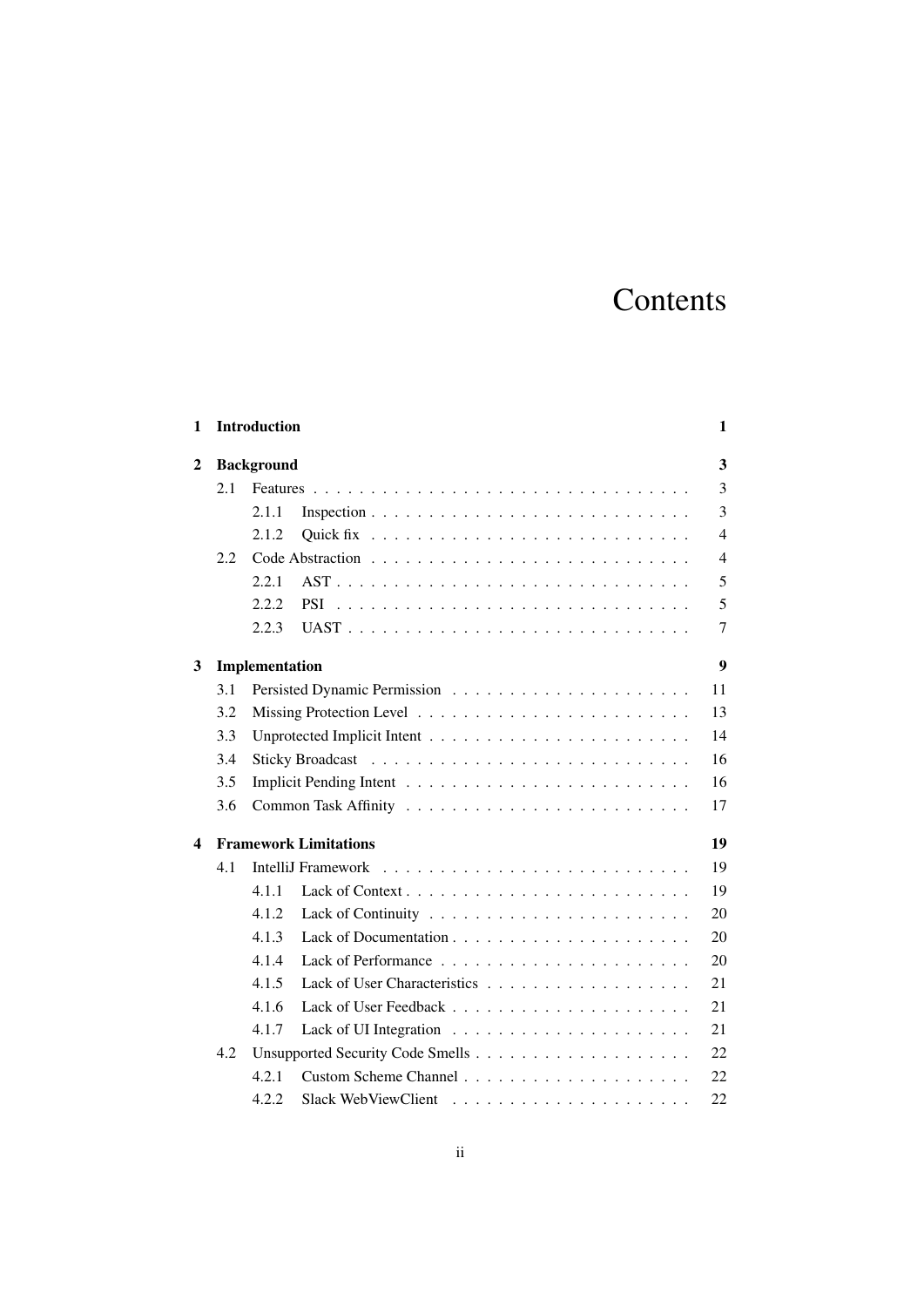|                        |           | 4.2.3                                      | 22 |  |  |  |  |  |
|------------------------|-----------|--------------------------------------------|----|--|--|--|--|--|
|                        |           | 4.2.4                                      | 23 |  |  |  |  |  |
|                        |           | 4.2.5<br>Broken Path Permission Precedence | 23 |  |  |  |  |  |
|                        |           | 4.2.6<br>Unprotected Broadcast Receiver    | 23 |  |  |  |  |  |
|                        | 4.3       |                                            | 24 |  |  |  |  |  |
| <b>Evaluation</b><br>5 |           |                                            |    |  |  |  |  |  |
|                        | 5.1       |                                            | 25 |  |  |  |  |  |
|                        | 5.2       |                                            | 26 |  |  |  |  |  |
|                        |           | Persisted Dynamic Permission<br>5.2.1      | 26 |  |  |  |  |  |
|                        |           | 5.2.2                                      | 26 |  |  |  |  |  |
|                        |           | 5.2.3                                      | 27 |  |  |  |  |  |
|                        |           | 5.2.4                                      | 27 |  |  |  |  |  |
|                        |           | 5.2.5                                      | 27 |  |  |  |  |  |
|                        |           | 5.2.6                                      | 28 |  |  |  |  |  |
|                        | 5.3       |                                            | 28 |  |  |  |  |  |
| 6                      |           | <b>Threats to Validity</b>                 | 30 |  |  |  |  |  |
| 7                      |           | <b>Related Work</b>                        | 32 |  |  |  |  |  |
|                        | 7.1       |                                            | 32 |  |  |  |  |  |
|                        | 7.2       | Tool Usage                                 | 34 |  |  |  |  |  |
|                        | 7.3       |                                            | 34 |  |  |  |  |  |
|                        |           |                                            |    |  |  |  |  |  |
| 8                      |           | Conclusion                                 | 36 |  |  |  |  |  |
| A                      |           | Anleitung zum wissenschaftlichen Arbeiten  | 40 |  |  |  |  |  |
|                        | A.1       |                                            | 40 |  |  |  |  |  |
|                        |           | A.1.1                                      | 40 |  |  |  |  |  |
|                        |           | A.1.2                                      | 43 |  |  |  |  |  |
|                        |           | A.1.3                                      | 46 |  |  |  |  |  |
|                        | 47<br>A.2 |                                            |    |  |  |  |  |  |
|                        | A.3       |                                            |    |  |  |  |  |  |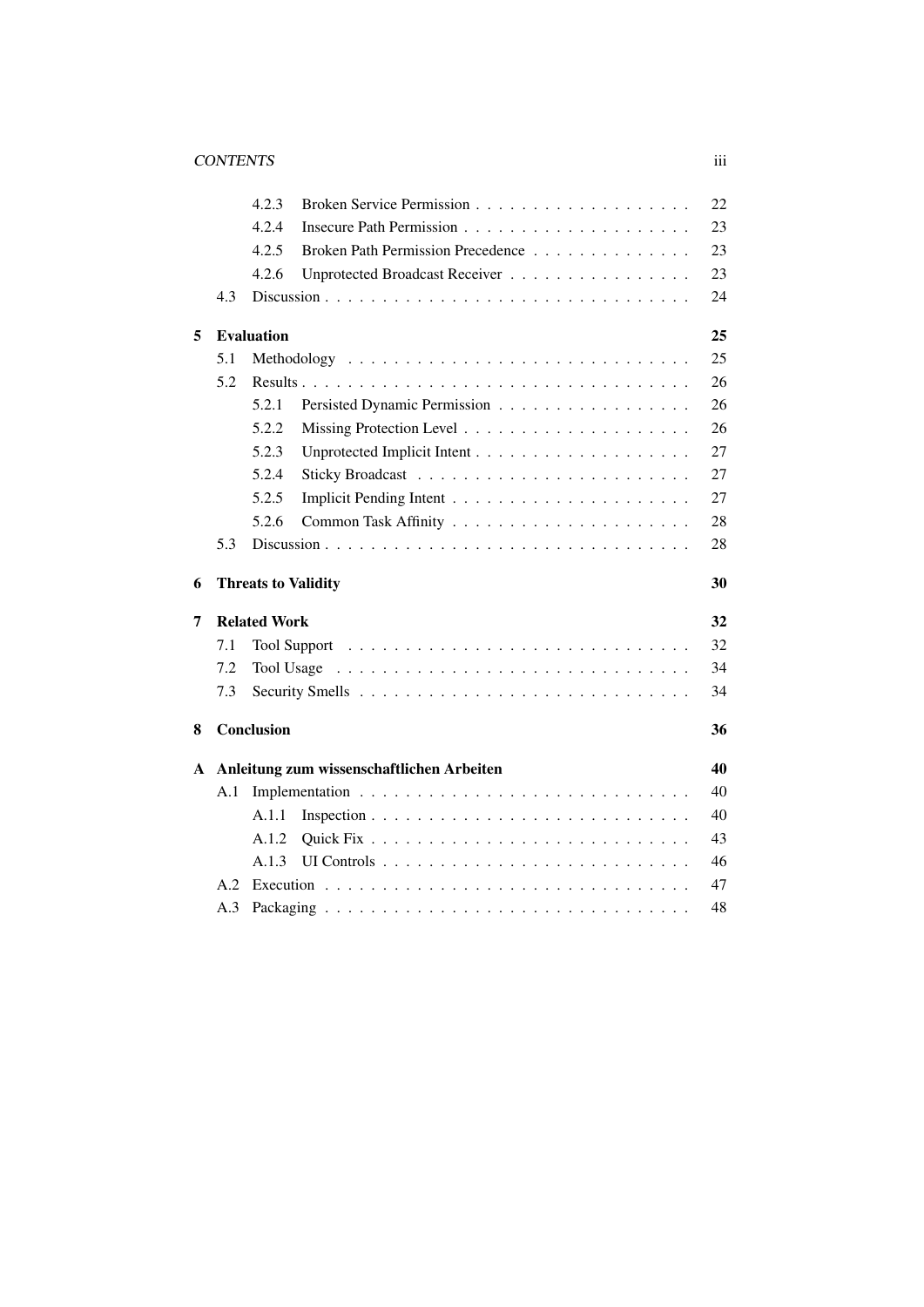# <span id="page-4-0"></span>**1** Introduction

Security code smells, *i.e.*, symptoms in the code that signal the prospect of a security vulnerability, are an emerging threat in the Android mobile operating system, as shown in previous research [\[11\]](#page-41-0). Researchers found that despite the diversity of apps in popularity, size, and release date, the majority suffer from at least three different security code smells, and that inter-component communication (ICC)-related smells are the most prevalent. As a result, researchers began to study ICC-related security code smells in more detail, including how they could be eliminated or mitigated during development [\[8\]](#page-40-0). However, tool support is missing to easily mitigate such smells.

In this thesis, we build on the previous work and implement tool support for six of the twelve reported ICC security code smells for Google's official IDE for Android developers, *i.e.*, Android Studio. In particular, we designed interactive quick fixes that can resolve ICC security code smells in the favor of the developer without compromising the functionality of the existing code. In order to leverage such functionality, a developer has to install and enable our Android Studio plug-in.

The difficulty in designing quick fixes for security smells is, besides the technical complexity and the high update cadence of Android Studio, the lack of context to create reasonable fixes for a particular smell instance. For example, there exist multiple different solutions if a developer forgot to add a permission to an implicit intent. The suitability of each solution depends on the future needs of the developer, and cannot be accurately predicted. Therefore, we interactively ask the developer for additional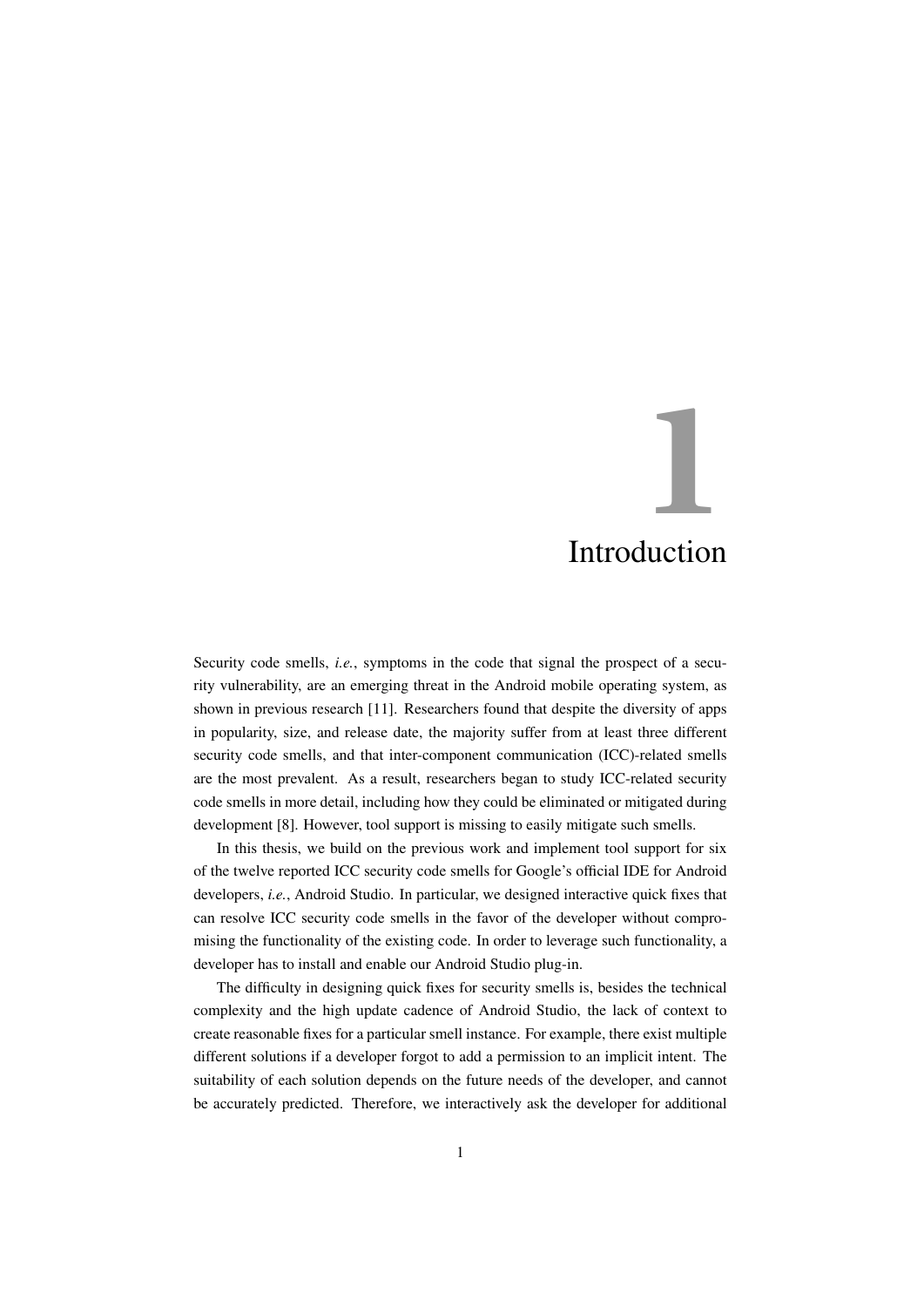#### CHAPTER 1. INTRODUCTION 2

context whenever we encounter a lack of information.

The ultimate goal of this work is to investigate how quick fixes can help developers to avoid potential issues before they could lead to vulnerabilities, and the limitations of these fixes. In essence, this thesis addresses the following research question: *Can security code smells be mitigated with the help of quick fixes, and if yes how successful are they?*

Advancing the previous work, we implemented quick fixes for six of the twelve reported Android ICC security code smells. With respect to their implementation, we comprehensively discuss the technical difficulties and trade-offs, the resulting solution strategies, and the impact on app development. We manually inspected 25 apps, and compared our findings to the result of the linting tool from previous work. We found that the quick fix plug-in accurately detects smell instances, and is able to fix them in 77% of all cases.

In summary, this work continues the journey of preventing security code smells in Android mobile apps. The ease of use combined with the continuous guidance of the user let especially inexperienced Android developers highly benefit from this tool.

The remainder of this thesis is organized as follows. We provide the required background in [chapter 2,](#page-6-0) we discuss the quick fix tool architecture and the implemented remediation strategies in [chapter 3,](#page-12-0) and we review the limitations of the tool in [chap](#page-22-0)[ter 4.](#page-22-0) We present the results of our evaluation in [chapter 5.](#page-28-0) Finally, we recap the threats to validity in [chapter 6,](#page-33-0) and we summarize related work in [chapter 7.](#page-35-0) We conclude this paper in [chapter 8.](#page-39-0)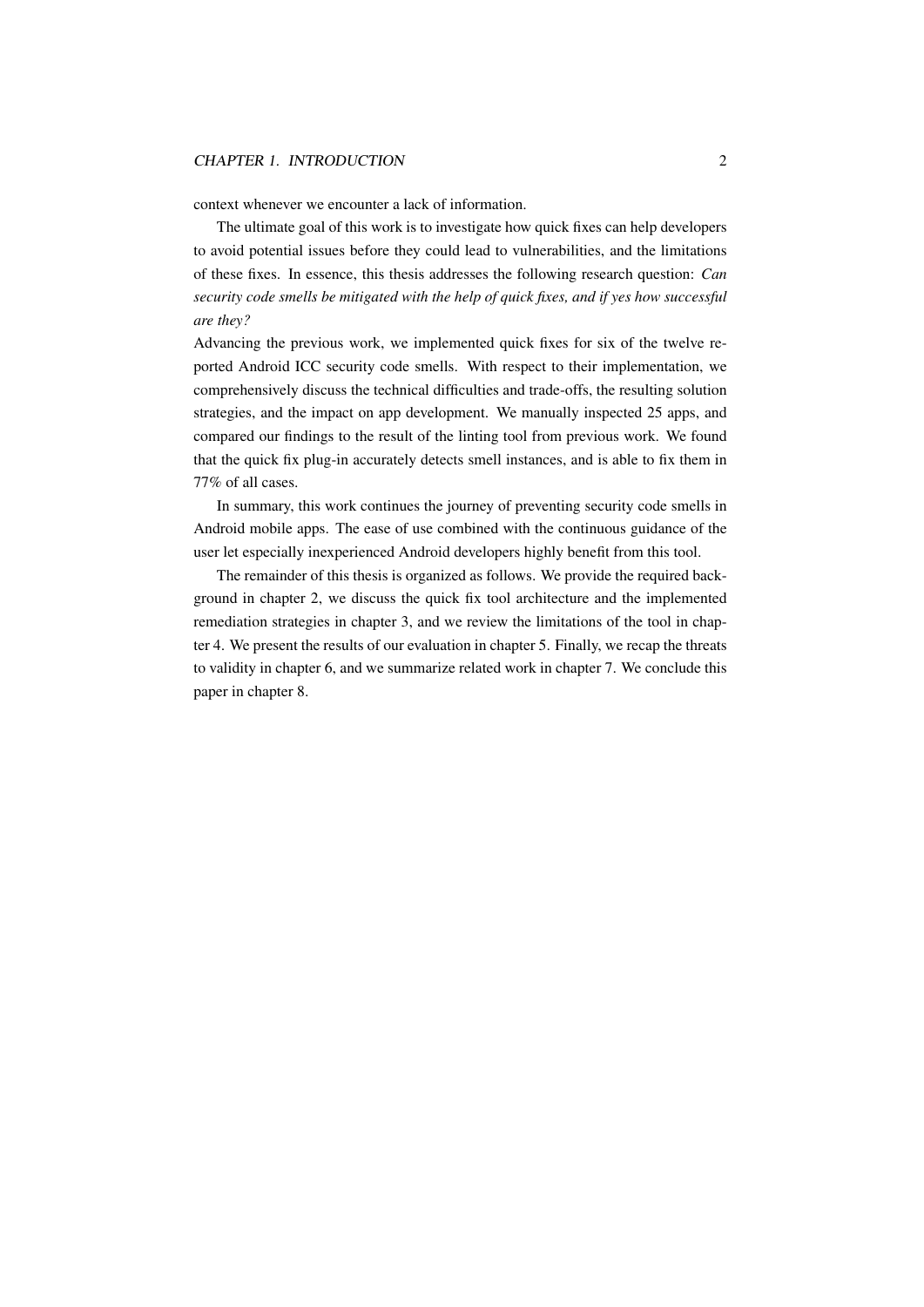# <span id="page-6-0"></span>**2** Background

This section provides basic knowledge required for the subsequent chapters. In particular, we explain important features of the Android Studio IDE and its code abstraction API for traversing the *Abstract Syntax Tree (AST)*.

## <span id="page-6-1"></span>2.1 Features

Google advertises Android Studio as the official IDE for Android app development and Kotlin as the programming language of choice. Android Studio is based on the JetBrains IntelliJ IDE for Java, which is bundled with a custom Android plug-in from Google.<sup>[1](#page-6-3)</sup> Consequently, Android Studio is compatible with most IntelliJ extensions and supports the same APIs for code manipulation. Due to these similarities, for the remainder of this work we only refer to the JetBrains IntelliJ IDE.

#### <span id="page-6-2"></span>2.1.1 Inspection

A basic feature of IntelliJ is that of inspections. Inspections can highlight source code in the IDE based on rules, *i.e.*, custom code that matches a specific pattern. Whenever the user hovers with the mouse cursor over code with an active inspection, it displays a tool tip text with relevant information. The code is highlighted differently depending on

<span id="page-6-3"></span><sup>1</sup><https://developer.android.com/studio/intro>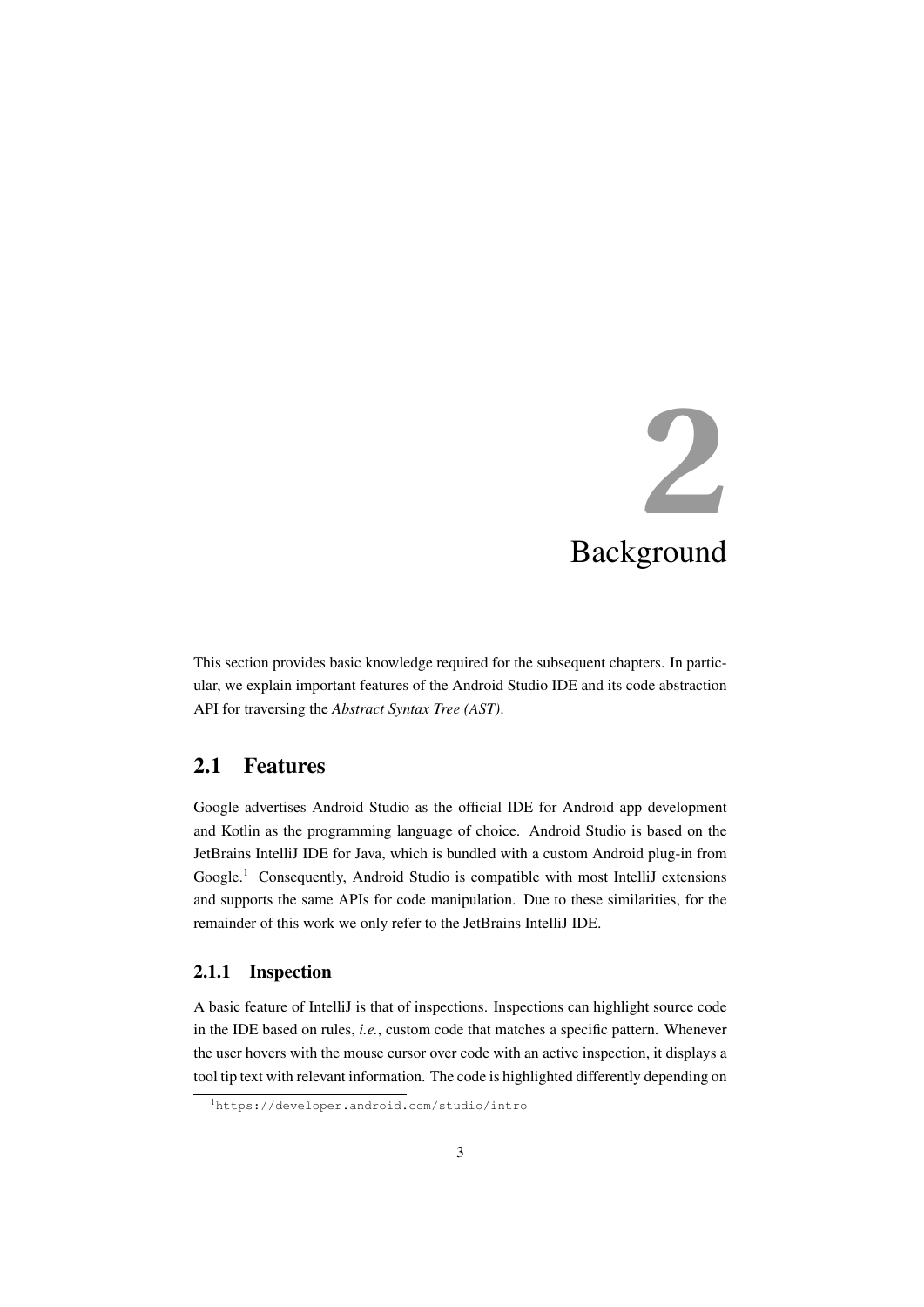the severity level of the inspection.<sup>[2](#page-7-2)</sup> Using the default settings, for example, code that raises the severity level *error* is underlined in red, whereas it has a yellow highlighting without any underlines when it raises a *warning*. These levels have distinct meanings, *i.e.*, *error* is used for syntax errors that prevent the successful execution of an app, code that executes but might break during run time, *e.g.*, unchecked type conversions, is labelled as a *warning*, and *weak warning* is used to indicate potential optimizations, such as possibly redundant code. Ultimately, their visuals can be customized and new severity levels can be introduced by the user.

In IntelliJ a background task iterates after each change over all registered inspections for each project file and determines what part of the source code requires visual indicators. Plug-ins can implement and register such inspections; the severity level, the displayed information, and the algorithm that determines which code to highlight are parameterized.

#### <span id="page-7-0"></span>2.1.2 Quick fix

Another important feature of the IntelliJ platform is that of quick fixes. Quick fixes contain recipes, *i.e.*, actions to fix specific problems in source code. On any code, the user can use a keyboard shortcut to display available actions, including those offered by a quick fix implementation.<sup>[3](#page-7-3)</sup> The availability of actions depends on the context and specifically on the position of the cursor. For instance, an action to annotate a method with @Override is only presented when the cursor is placed on a method declaration which indeed overrides a method of its parent class. It is common to have a quick fix for problematic code that triggers inspections of the severity level *error*, *e.g.*, when there is a mismatch between a class name and its constructor, a quick fix offers a refactoring to rename either the class or the constructor to resolve the issue. As for inspections, the quick fix feature is part of IntelliJ's core engine and can be used in plug-ins. Moreover, a quick fix can be attached to a specific inspection so that it is automatically presented at all code instances that trigger that particular inspection.

### <span id="page-7-1"></span>2.2 Code Abstraction

In order to implement inspections or quick fixes, a developer has to use the JetBrains IntelliJ code representation API for accessing the source code displayed in the IDE view. Three different APIs are supported each of which provides a different level of abstraction: AST (*i.e.*, *Abstract Syntax Tree*, a tree representation of the source code), PSI (*i.e.*, *Program Structure Interface*, an AST with attached contextual information,

<span id="page-7-2"></span><sup>2</sup>[https://www.jetbrains.com/help/idea/configuring-inspection](https://www.jetbrains.com/help/idea/configuring-inspection-severities.html)[severities.html](https://www.jetbrains.com/help/idea/configuring-inspection-severities.html)

<span id="page-7-3"></span><sup>3</sup><https://www.jetbrains.com/help/idea/resolving-problems.html>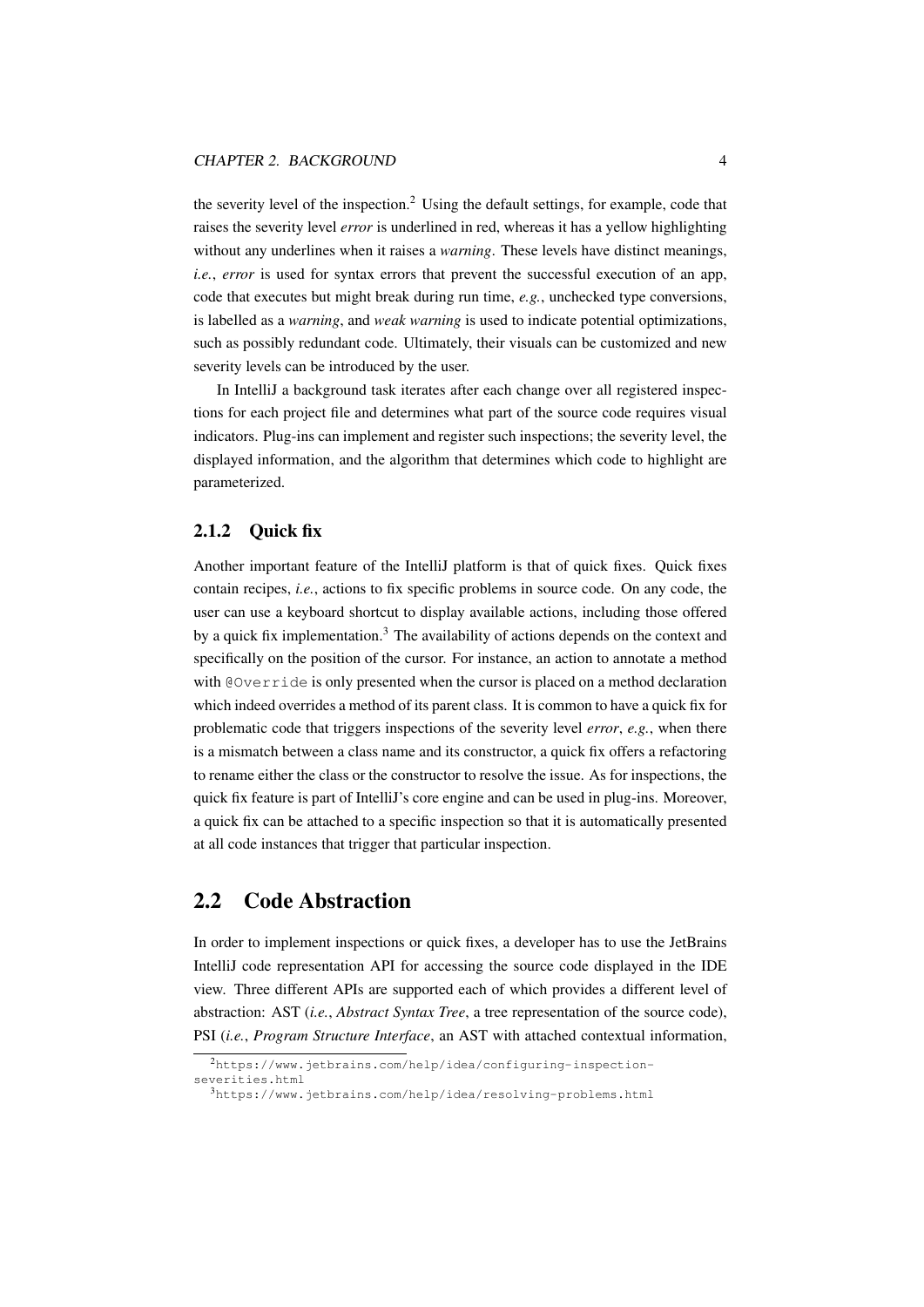*e.g.*, it supports the resolving of variables), and UAST (*i.e.*, *Unified AST*, a languageagnostic PSI that is primarily used to enable Kotlin language support).

#### <span id="page-8-0"></span>2.2.1 AST

The basic API for internal code representations is called AST. Most code manipulation and analysis method calls within the IDE, including those from inspections and quick fixes, eventually reach this fundamental API. Even more, external changes to a file on disk initiate a recreation of the corresponding AST to maintain consistency between the IDE view and the file system. However, this API offers only limited functionality, *e.g.*, delete an element or find all references to a variable and primarily provides basic features for the upper layers, *i.e.*, PSI and UAST.

The interaction with AST objects is exemplified in [Listing 1.](#page-8-2) Each element in the AST tree is represented by an ASTNode object, and the method  $q$ etPsi() returns the corresponding PsiElement. The AST layer is rarely used in plug-ins as there is usually no need to access these low-level APIs. Instead, plug-in developers prefer to utilize the PSI and UAST layers.

```
1 ASTNode node;
```

```
2
3 // returns parent ASTNode
4 node.getTreeParent();
 5
6 // adds child node at the end of another child node
7 node.addChild(newChild, anchor);
 8
9 node.removeChild(child);
10
11 // finds first child of the specified type
12 node.findChildByType(iElementType);
\overline{13}14 // returns corresponding PsiElement
15 node.getPsi();
```
Listing 1: Code example using the AST API

#### <span id="page-8-1"></span>2.2.2 PSI

The PSI API carries on with the tree-like structure of AST entities, but it provides a better abstraction and additional helper methods to ease its use. In fact, many features such as inspections and quick fixes leverage the PSI API,<sup>[4](#page-8-3)</sup> and it also provides the fundamental feature set for the more abstract UAST API.<sup>[5](#page-8-4)</sup> To maintain interoperability,

<span id="page-8-3"></span><sup>4</sup><https://plugins.jetbrains.com/docs/intellij/psi.html>

<span id="page-8-4"></span><sup>5</sup><https://plugins.jetbrains.com/docs/intellij/uast.html>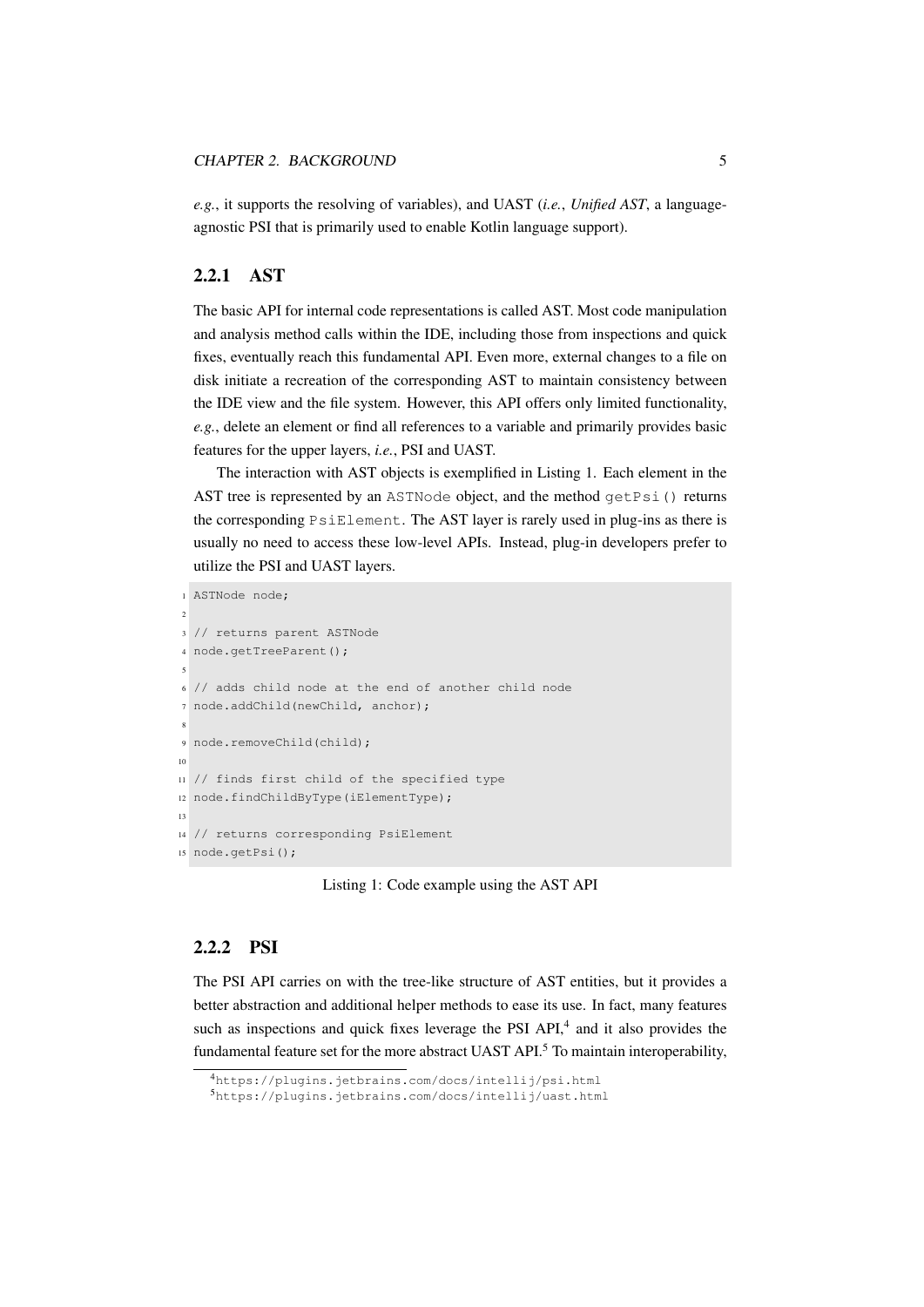every PsiElement can be converted into an ASTNode from the AST API by using the method getNode().

Important methods are shown in [Listing 2.](#page-9-0) The base element of the PSI API is the PsiElement. Every such entity can return the assigned project, the parent and children nodes, its textual representation in combination with the offsets, and it provides tree manipulation methods such as add() and delete(). It is important to know that the textual representation of a PSIElement always considers all subnodes. For example, a node that correlates with a  $printIn$  method call could return the string value println("Hello World!").

```
1 PsiElement element;
2
3 // get corresponding Project
4 element.getProject();
 5
6 // parent PsiElement
7 element.getParent();
 8
9 // all direct children as array of PsiElement
10 element.getChildren();
11
12 // returns String representation of the element
13 // (as displayed in the editor view of the IDE)
14 element.getText();
15
16 // offset range used in the editor view
17 element.getTextRange();
18
19 // adds a child at the end of this PSIElement,
20 // but before the specified PSIElement anchor
21 element.addBefore(PsiElement element, PsiElement anchor);
22
23 // removes the element from the PsiTree
24 element.delete();
```
#### Listing 2: Code example using the PSI API

[Listing 3](#page-10-1) presents elements that are typically used when working with variables in the PSI API. PsiVariable represents a variable in the code and provides useful methods such as the computation of its scope or the collection of references. There exist multiple ways to retrieve variable references from existing code as illustrated in lines five and seven. We prefer the latter approach because it leads to much cleaner code although it introduces a caveat: it does not always consider all references added by plug-ins support<sup>[6](#page-9-1)</sup>, however, this is irrelevant for us as the references we need are within the Java / Kotlin code and implemented in the base version of the IDE.

<span id="page-9-1"></span><sup>6</sup>[https://github.com/JetBrains/intellij-community/blob/master/](https://github.com/JetBrains/intellij-community/blob/master/platform/core-api/src/com/intellij/psi/PsiElement.java) [platform/core-api/src/com/intellij/psi/PsiElement.java](https://github.com/JetBrains/intellij-community/blob/master/platform/core-api/src/com/intellij/psi/PsiElement.java)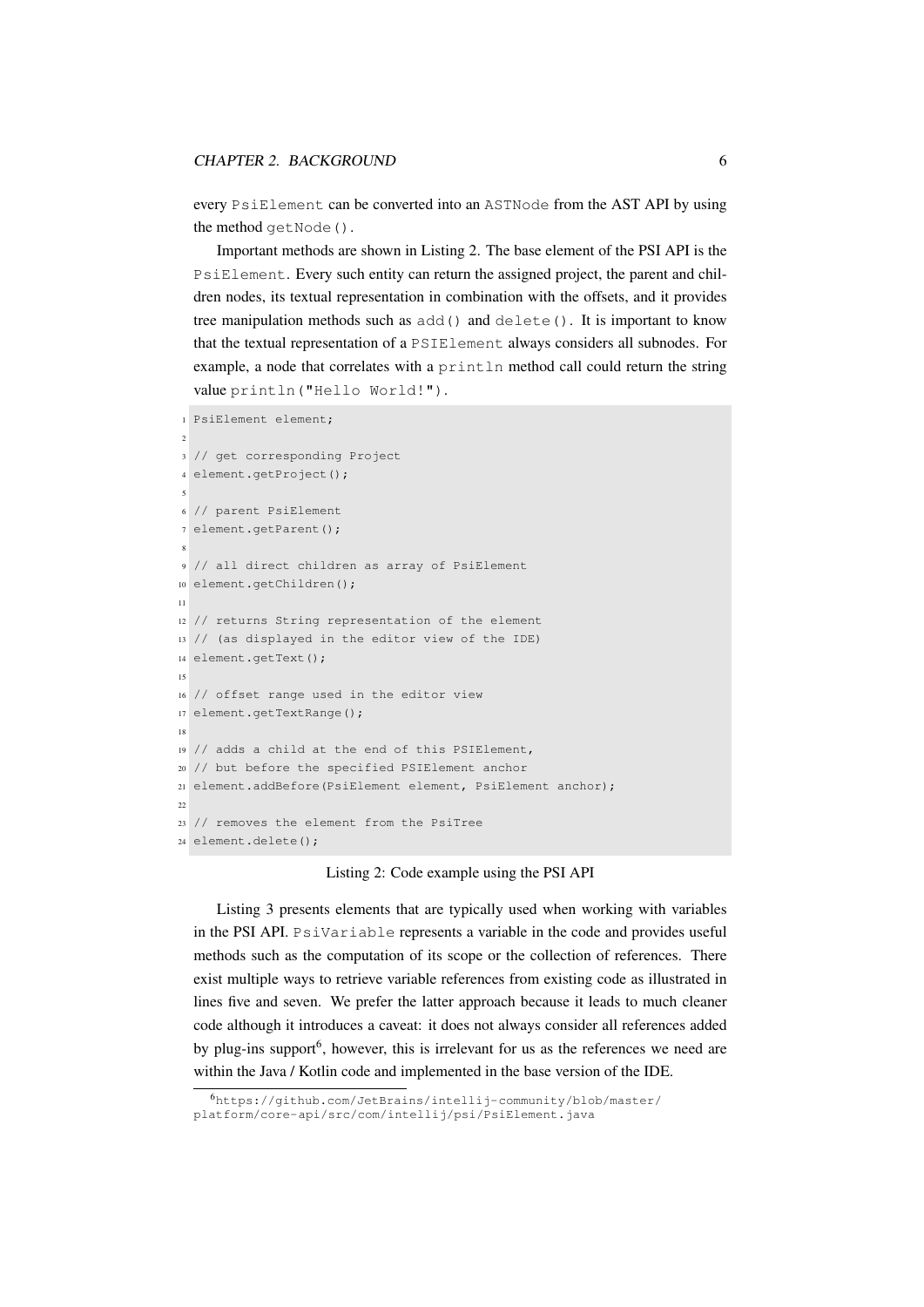```
1 PsiVariable variable;
\overline{2}3 SearchScope varScope = variable.getUseScope();
4
5 Collection<PsiReference> refs =
6 ReferencesSearch.search(variable, varScope, true).findAll();
7
8 PsiReference[] references = variable.getReferences();
```
Listing 3: Helper methods for variables in the PSI API

#### <span id="page-10-0"></span>2.2.3 UAST

The UAST API extends the PSI API to facilitate uniform Java and Kotlin code manipulations.[7](#page-10-2) Without UAST, a developer would have to implement an inspection for both languages separately, although Kotlin is very similar to Java in many aspects and it is transparently compiled to Java byte code during the build process of an app. Therefore, UAST enables more efficient development of functionality that targets both Java and Kotlin code.

```
1 UElement element;
2
3 // Parent element
4 element.getParent();
5
6 // Underlying, physical PSI element
7 element.getSourcePsi();
```
#### Listing 4: Example UAST code

Particularly important are the methods of the common UAST base class UE lement two of which are shown in [Listing 4.](#page-10-3) That is, element.getParent() returns the parent UAST node and element.getSourcePsi() returns, if available, the corresponding PsiElement. This conversion is necessary for code manipulation, because the UAST API is still under active development, and features that alter the tree structure are still experimental. Therefore, the manipulation of code should be implemented in the AST or preferably in the PSI layer. Since there exists no single method in PsiElement to access the corresponding UAST element, that conversion is more complicated, *e.g.*, a PsiElement can represent multiple UElements. Consequently, such conversions require the use of helper classes like UastFacade or JavaUastLanguagePlugin.[8](#page-10-4) In addition, some of their methods require the specification of the UElement type the PsiElement should be converted to and

<span id="page-10-2"></span><sup>7</sup><https://plugins.jetbrains.com/docs/intellij/uast.html>

<span id="page-10-4"></span><sup>8</sup><https://plugins.jetbrains.com/docs/intellij/uast.html>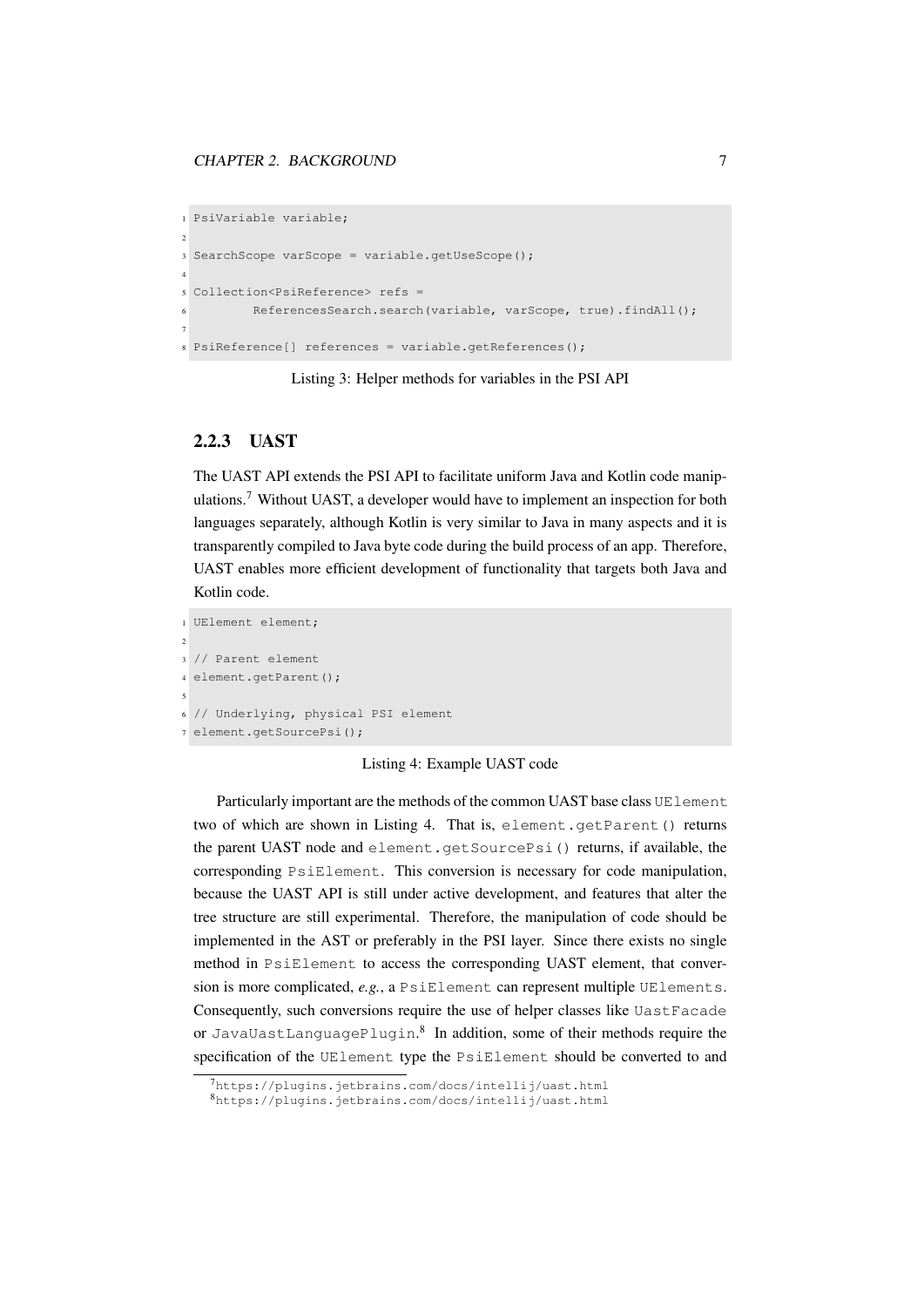may return unexpected results depending on the provided type. When the conversion fails due to a combination of unsupported types the framework will instead perform a generic conversion to the UElement type.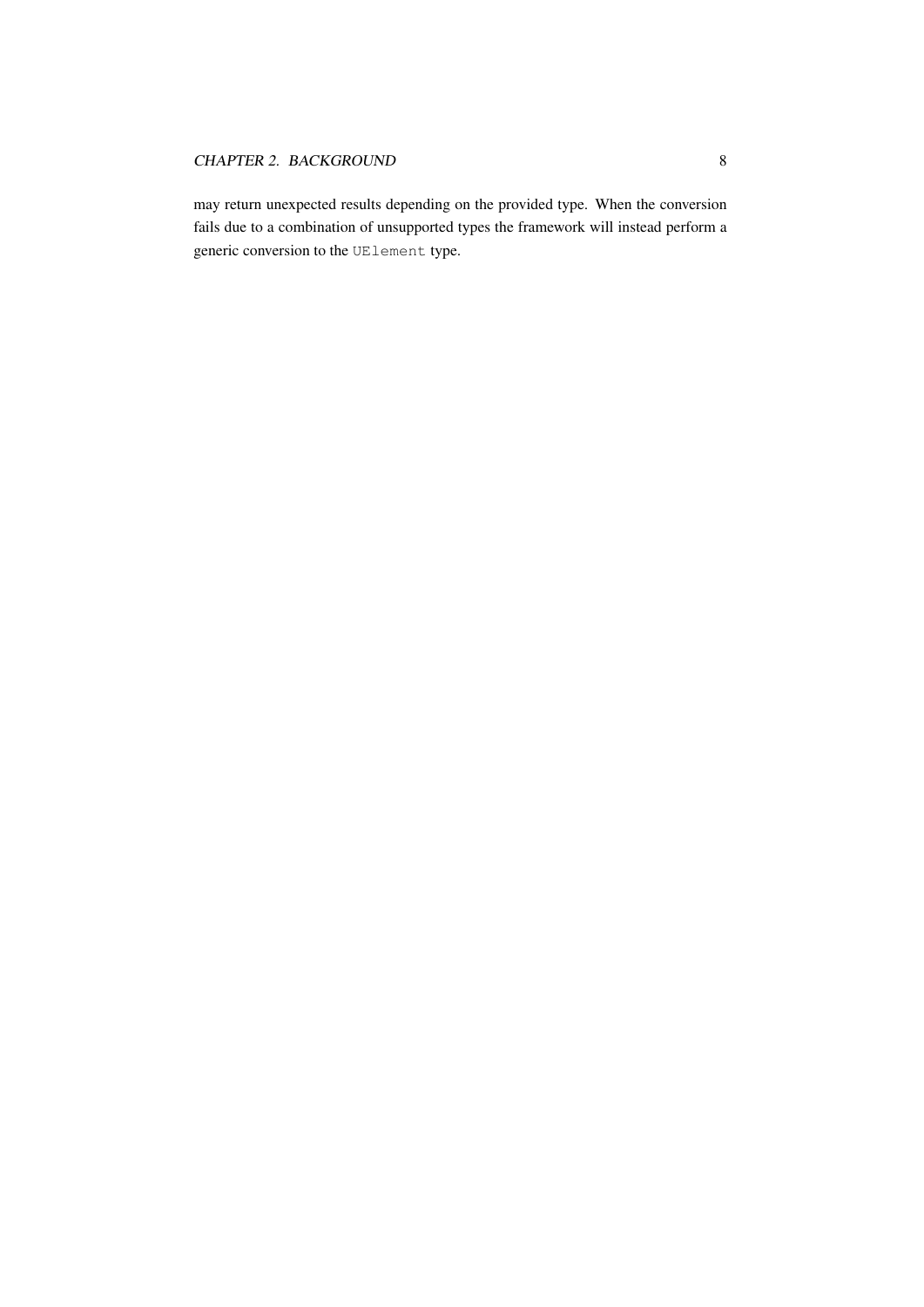# <span id="page-12-0"></span>**3** Implementation

Our security code smell quick fix tool is a plug-in for IntelliJ, respectively Android Studio, that leverages the inspection and quick fix features for six different security code smells.

[Figure 3.1](#page-13-0) presents the IntelliJ environment. As we can see, multiple JetBrains IntelliJ IDEs for various programming languages exist that share the same core engine, *e.g.*, Python (PyCharm) or C/C++ (CLion). In fact, Android Studio extends *IntelliJ*  $IDEA$ , which specialises in Java and Kotlin programming.<sup>[1](#page-12-1)</sup> The core engine includes extension points, which allow the engine to be extended by plug-ins for specific purposes. However, the presented extension points in [Figure 3.1](#page-13-0) are simplified: In reality, there exist not a single but multiple extension points to modify the code completion behavior of the IDE, and IntelliJ features hundreds of extension points that plug-ins can optionally use to extend its functionality.<sup>[2](#page-12-2)</sup> Therefore, IntelliJ's plug-in system is very flexible and supports a wide range of applications: From simple utilities for string manipulation<sup>[3](#page-12-3)</sup> over style and theme customizations<sup>[4](#page-12-4)</sup> to entirely new support for programming languages such as  $R<sup>5</sup>$  $R<sup>5</sup>$  $R<sup>5</sup>$ 

Our plug-in attaches to various extension points of the expandable core function-

<span id="page-12-2"></span><span id="page-12-1"></span><sup>1</sup><https://developer.android.com/studio/intro> <sup>2</sup>[https://plugins.jetbrains.com/docs/intellij/extension-point-list.](https://plugins.jetbrains.com/docs/intellij/extension-point-list.html) [html](https://plugins.jetbrains.com/docs/intellij/extension-point-list.html) <sup>3</sup><https://plugins.jetbrains.com/plugin/2162-string-manipulation> <sup>4</sup><https://plugins.jetbrains.com/plugin/8006-material-theme-ui>

<span id="page-12-5"></span><span id="page-12-4"></span><span id="page-12-3"></span><sup>5</sup><https://plugins.jetbrains.com/plugin/6632-r-language-for-intellij>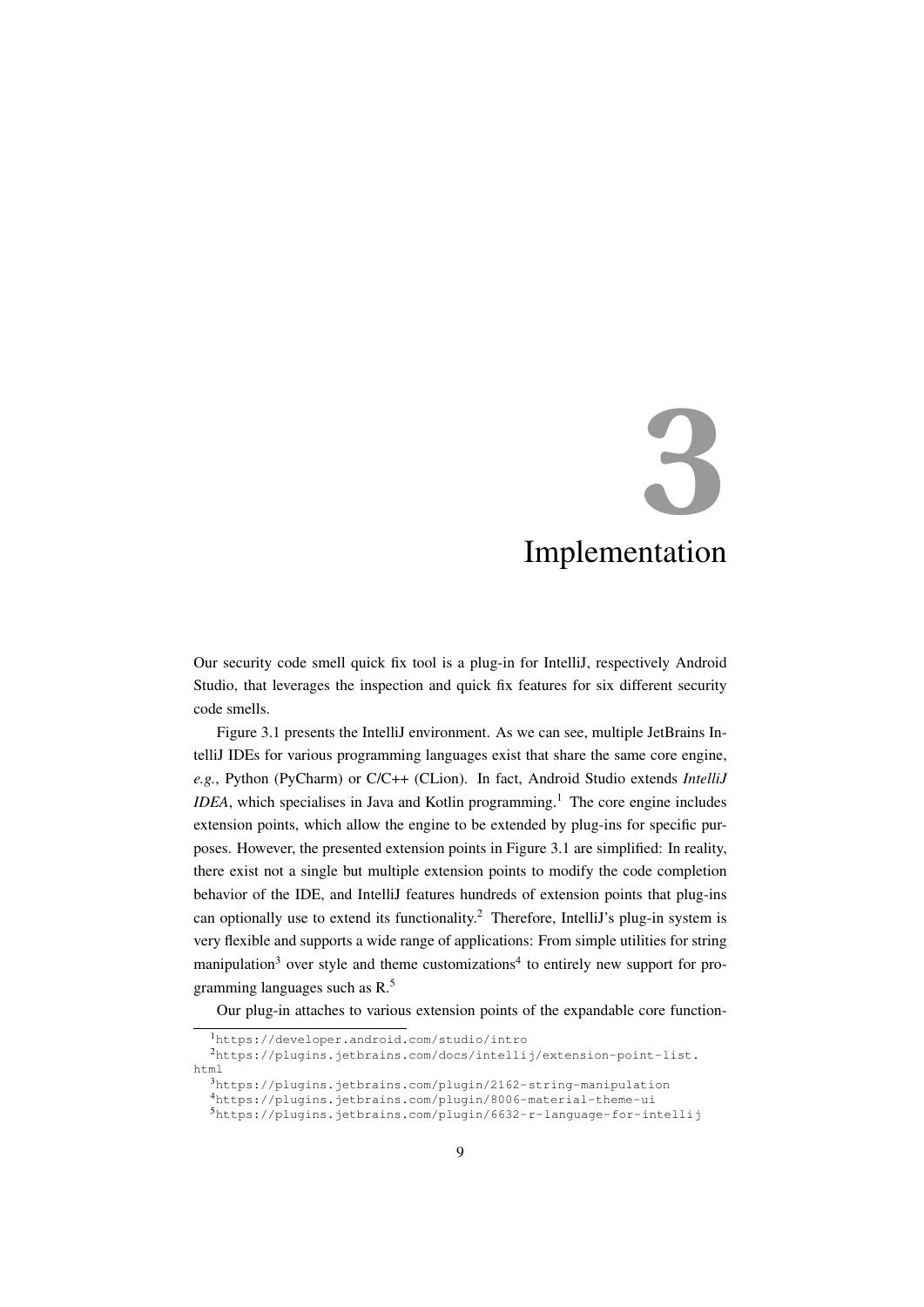

<span id="page-13-0"></span>Figure 3.1: The IntelliJ environment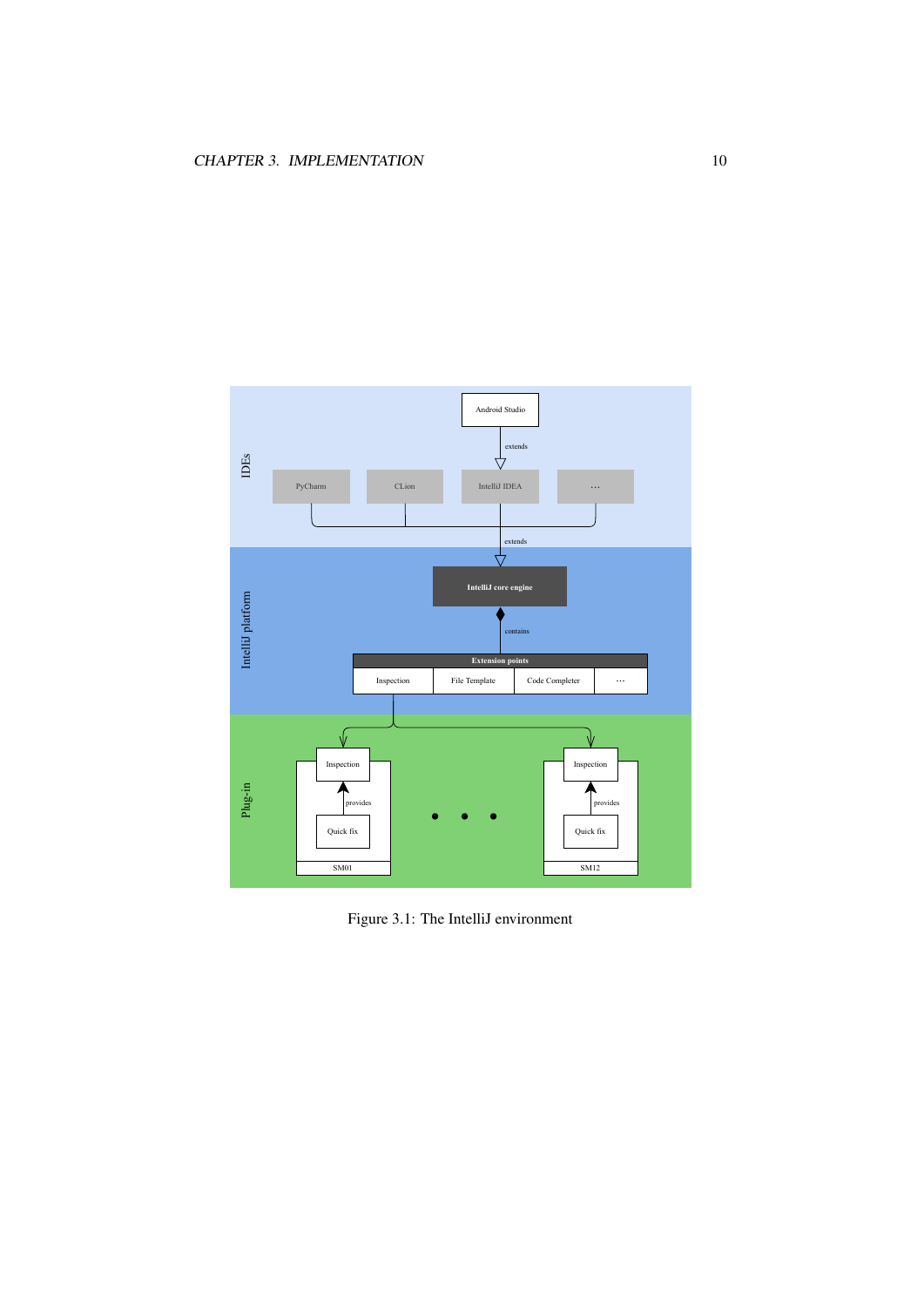ality, *e.g.*, file templates, inspections. That is, every supported security smell requires two items: an inspection that highlights the code relevant for the smell, and a quick fix that is attached to it to let the developer fix affected code with ease.

In the remainder of this section, we discuss the high-level implementation of each security code smell quick fix based on the findings from Gadient *et al.* [\[8\]](#page-40-0). The implementation is discussed in more detail in [Appendix A.](#page-43-0)

# <span id="page-14-0"></span>3.1 Persisted Dynamic Permission

An app may grant another app access to a protected resource during run time. Such dynamic permissions must be revoked during run time as well. If a dynamic permission is not revoked, it may persist longer than intended, which results in another app having continuous access to a potentially sensitive resource. Therefore, an unintentional perpetual permission may cause a severe threat for data leaks. Such permanent permissions should always be granted using the permission system available in the manifest file.

**Problem in Code:** An app grants access to a protected resource using Context.grantUriPermission(toPackage, uri, modeFlags) but does not revoke it with the corresponding Context.revokeUriPermission(toPackage, uri, modeflags) method call.

Implementation: Our tool heuristically checks whether there are more grantUriPermission than revokeUriPermission method calls for each found URI. If there is an URI with more grants than revokes, a quick fix is displayed which proposes a separate method that revokes the URI permission in the corresponding class. The developer then needs to call the inserted method himself from the desired place as the quick fix cannot predict when the permission should be revoked. More specifically, the process is presented in [Listing 5.](#page-14-1)

```
1 // initial computations, only performed once per inspection session
\overline{\phantom{a}}3 // will hold occurrences of grantUriPermission(...);
4 pGrants := new Map(String, List);
5 // will hold occurrences of revokeUriPermission(...);
6 pRevokes := new Map(String, List);
7
8 for all permission calls in a file:
9 arg := URI argument of a permission call;
10
11 switch (arg):
12
13 case 1: arg is method call URI.create("..."):
```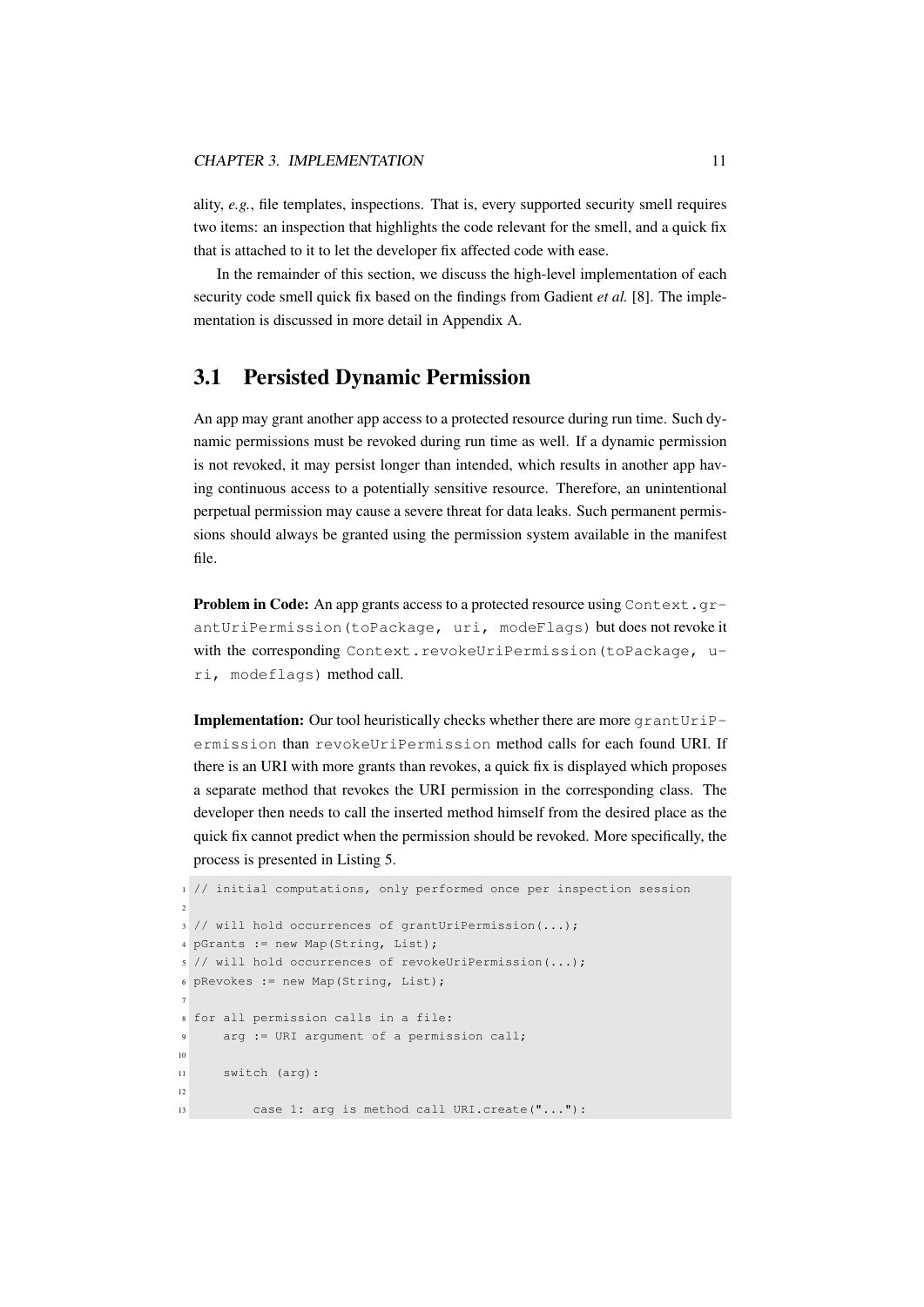```
14 id := " \dots";
15 break;
16
17 case 2: arg is any other method call:
18 id := method name and parameters;
19 break;
2021 // qualified expression => arg is of the form selector.receiver
22 case 3: arg is a qualified expression:
23 recursively call this code block with arg := arg.selector;
24 break;
2526 case 4: arg is a variable:
27 initializer := variable initializer of arg;
28 if initializer is a method:
29 recursively call this code block with arg := initializer;
30 else
31 id := initializer;
32 break;
33
34 default:
35 id := current line number of inspection;
36
37 if element is a granting permission call:
38 pGrants(id).add(element);
30 else
40 pRevokes(id).add(element);
41 store pGrants, pRevokes in session;
42
43
44 // inspection of specific element
45 if element is permission call:
46 arg := URI argument of permission call;
47 id := id from arg according to method above;
48
49 grants = session.pGrants(id).length;
50 revokes = session.pRevokes(id).length;
51
52 if grants > revokes:
53 trigger relevant inspection in the IDE;
```
Listing 5: Pseudo-code for the shortlisting of permissions

Limitations: First, the quick fix only checks for granted and revoked permissions within the current file since IntelliJ's just-in-time inspection framework does not favor look-ups to other files for performance reasons. Second, finding the relevant URI is not trivial. For example, the tool has to resolve the URI string variable if the grant call is not created with an inlined URI parameter in the method URI.create(...).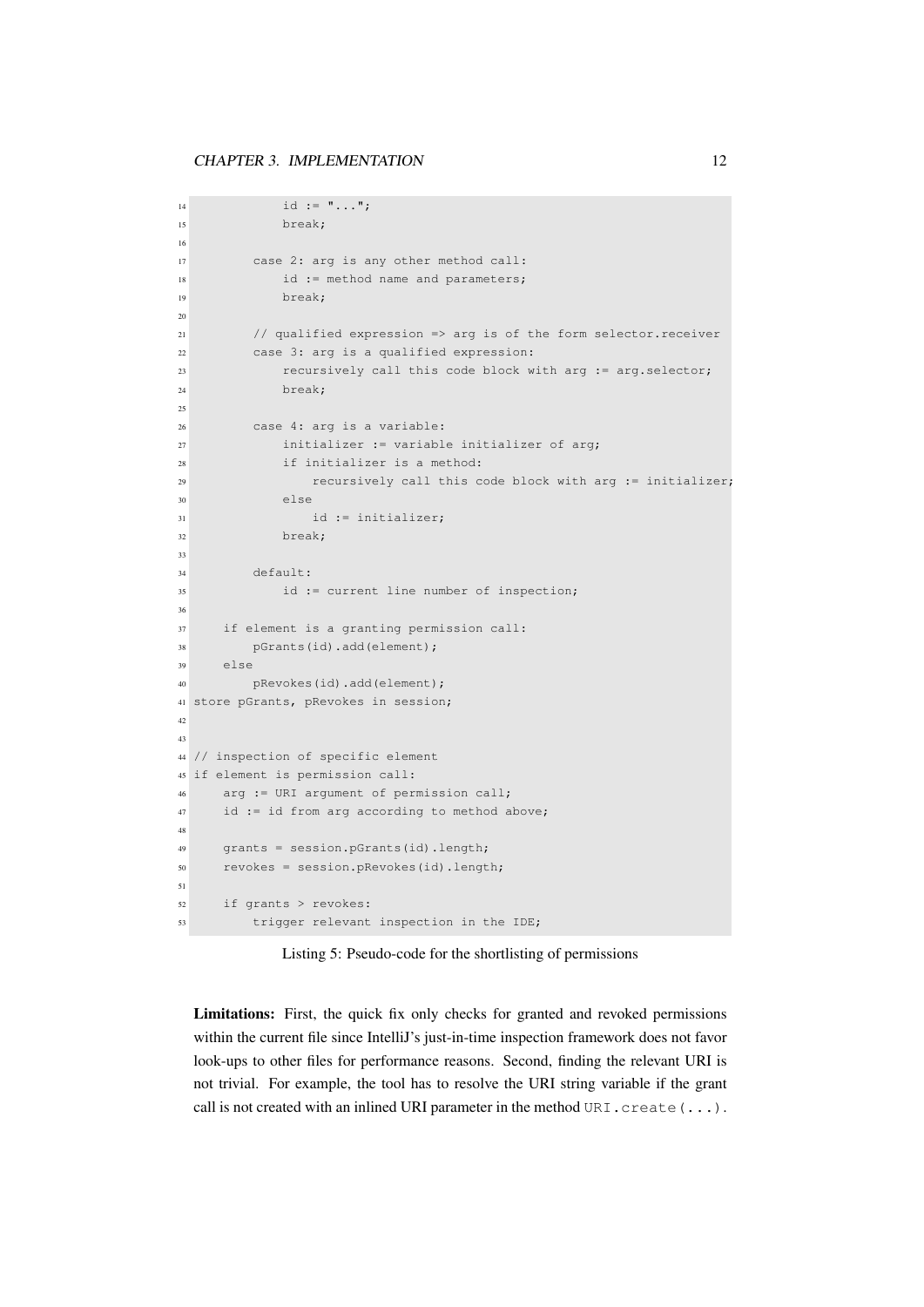

<span id="page-16-1"></span>Figure 3.2: The quick fix view for the smell *Missing Protection Level*

However, if the variable is a parameter of the current method, we may need to resolve the variable beyond class boundaries, which is unsupported. Similar complications arise if the URI parameter is the result of an inline method call. Likewise, variable assignments from other classes are not considered by the tool. For instance, consider a URI variable that has been created with the value "A" and a URI grant that uses this variable as a parameter. Later, if the value "B" is dynamically assigned to the URI variable before it is used in a revoke call, the grant and the revoke call target different URIs. Our implementation, however, does not notice any difference regarding such URIs, *i.e.*, it treats them as if one dynamic URI permission was granted and then later revoked since both use the same variable.

### <span id="page-16-0"></span>3.2 Missing Protection Level

An app may introduce custom permissions to control the access to features and resources it provides. Custom permissions with no specified protection level may grant unwanted apps access to a protected feature, therefore facilitating data leaks. Custom permissions must use an appropriate protection level.

Problem in Code: A custom permission without an android: protectionLevel attribute is registered in the manifest file.

Implementation: The quick fix appears in the IDE if a custom permission without a protection level attribute is found in the manifest file. Before the quick fix is applied, it opens the view (shown in [Figure 3.2\)](#page-16-1) in which the issue is explained to the developer providing additional information on the different protection levels including examples on when to use them. The developer can then choose the desired protection level and the quick fix will automatically perform all the necessary changes in the code.

Limitations: While detecting a missing protection level attribute is rather trivial, accurately selecting the correct protection level for a custom permission is not feasible in the context of a quick fix, because the selection varies with the future intention of the developer. We abandoned trivial solutions such as the guessing of a protection level or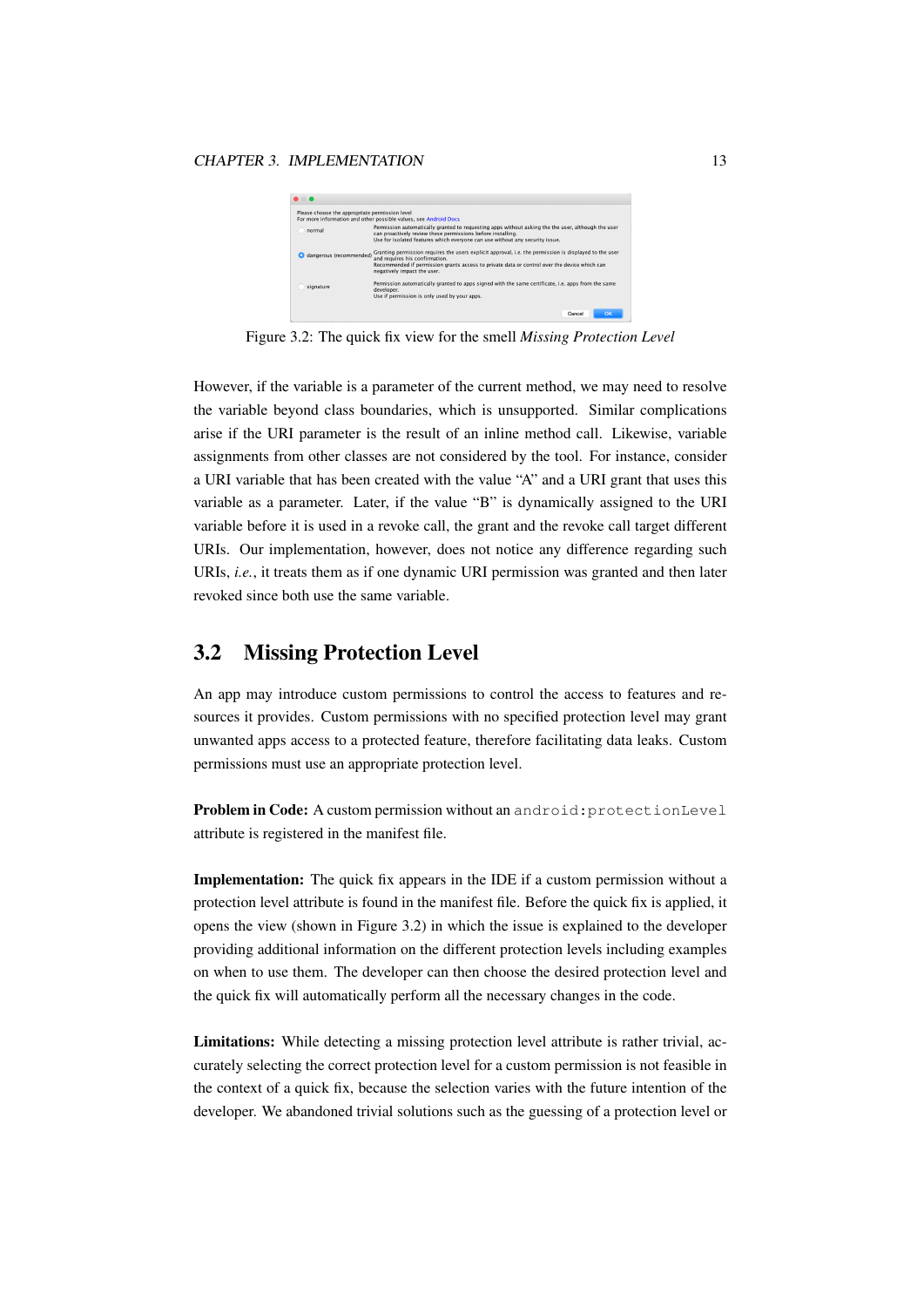

Figure 3.3: The quick fix view for the smell *Unprotected Implicit Intent*

<span id="page-17-1"></span>always selecting the most stringent protection level as these would incur a risk of data leaks or denial.

## <span id="page-17-0"></span>3.3 Unprotected Implicit Intent

Any app can send unprotected implicit intents or register itself to receive them. Since any app can receive such an intent, an app could gain access to possibly sensitive data that is attached to the intent. It may even forward a potentially manipulated intent to a valid receiver to make data leak or to interfere with the further processing of it. Moreover, an app can send an unprotected implicit intent to target apps that hold more permissions to bypass access restrictions, *e.g.*, for the photo library. There exist five solutions for this problem: i) using only explicit intents, ii) presenting a secured app chooser, iii) requesting an existing permission, iv) requesting a new custom permission, or v) ignoring the problem (provider or client side). However, some of these solutions are only available for certain kinds of implicit intents. For instance, an implicit intent can be sent as a broadcast so that the receiver must obtain a permission before it can access the attached information, whereas an activity started with startActivity does not support such an authorization scheme.

Problem in Code: An app sends an unprotected implicit intent that has been constructed without a protection argument or component class, and one of the following method calls is involved: startActivity, startActivityForResult, startService, sendBroadcast, sendOrderedBroadcast, sendBroadcastAsUser, or sendOrderedBroadcastAsUser.

Implementation: When the tool encounters an unprotected implicit intent that is sent it presents the available solutions in the quick fix view (shown in [Figure 3.3\)](#page-17-1) to the developer on how to resolve the issue. For every solution the view briefly explains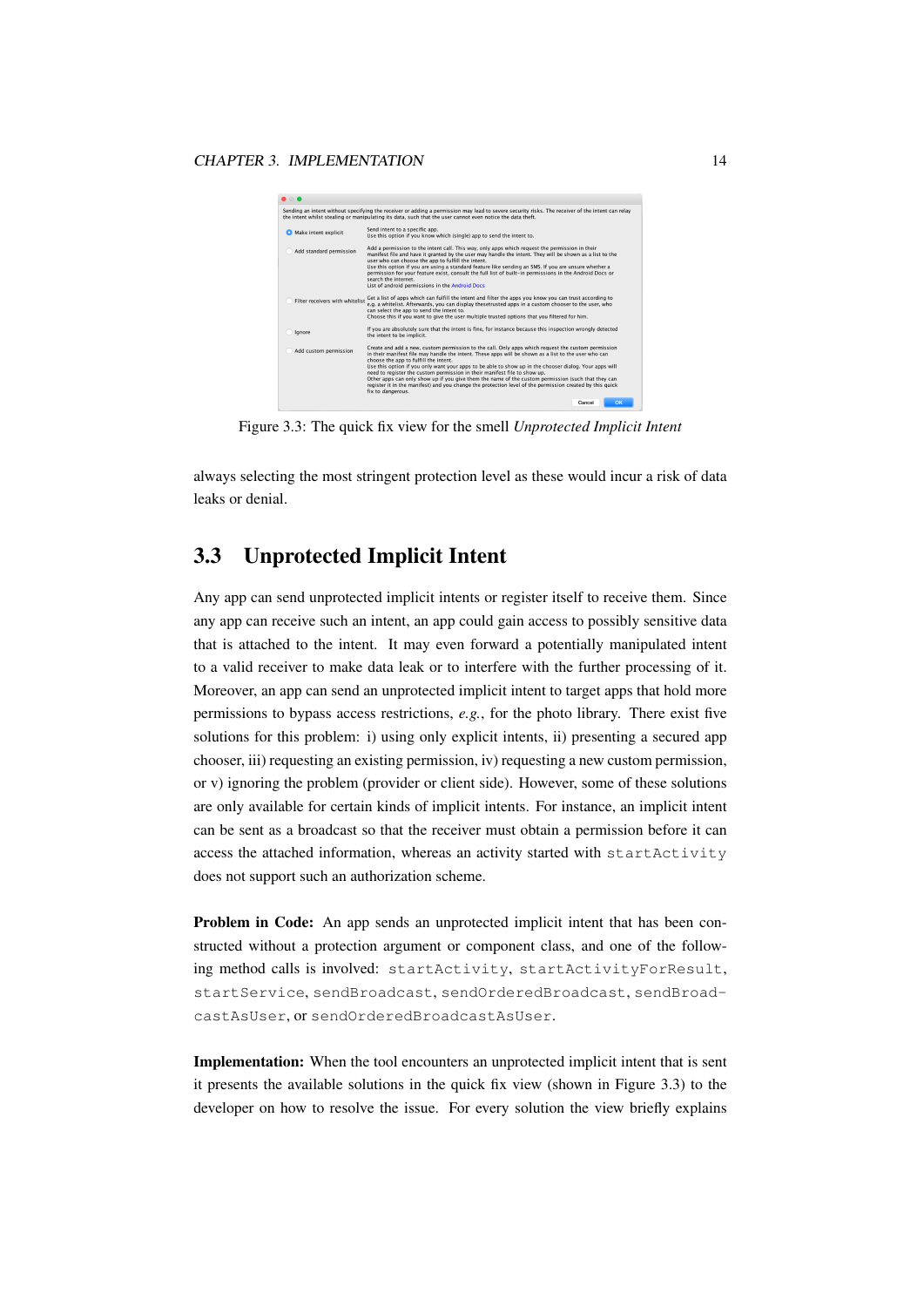what the consequences are and when it should be used. Options which are not feasible for the current situation are not displayed, *e.g.*, the option for a secured app chooser will not appear for implicit intents sent through broadcasts.

*Using only explicit intents:* The quick fix transforms the implicit intent into an explicit one with descriptive placeholder arguments that must be replaced by the programmer. As a result, only the explicitly referenced component can receive the intent. This solution should be used if the developer requires access to the feature of a particular component, *e.g.*, a custom messaging application.

*Presenting a secured app chooser:* This solution adds custom code that compiles a list of app components that support the desired implicit intent type of which the developer can shortlist the preferred receivers. These preferred receivers are then presented to the user who can securely choose one of them. In more technical terms, the quick fix adds code for the custom app chooser along with the appropriate parameters and a comment that explains the entire process. This is the preferred solution when users should be able to use their own installed apps.

*Requesting an existing permission:* The quick fix injects an existing Android permission with a placeholder argument that must be replaced by the developer. In addition, a to-do comment is placed above the added permission which contains a web link to the relevant Android SDK documentation that presents all existing permissions. This solution protects from unauthorized requests, but it is only applicable if an existing permission matches the desired use case.

*Requesting a new custom permission:* This solution injects a custom permission into the manifest file, and adds a custom permission argument in corresponding method calls. When the quick fix is applied, the code view immediately switches to the manifest file view so that the developer can seamlessly continue with renaming the added permission or adding other relevant attributes, e.g., android: description to provide a meaningful description of the provided service and the use to its users. For this solution, it is important to note that apps must be aware of the custom permission before they can request it. This solution protects from unauthorized requests and it can always be applied.

*Ignoring the problem:* A developer may want to ignore the warning as it could be incorrect or not a security risk after all, *e.g.*, if no sensitive data is involved. The implications of this decision are explained to the developer before that particular inspection is disabled. In other words, the tool remembers the execution of the quick fix so that the affected code will not be highlighted again by that inspection.

Limitations: The decision whether the transformation of an implicit to an explicit intent or the injection of a custom permission is a suitable solution requires contextual information. This information is only partially available in the source code, because the recommendations adjust to the use of the features, which is usually not entirely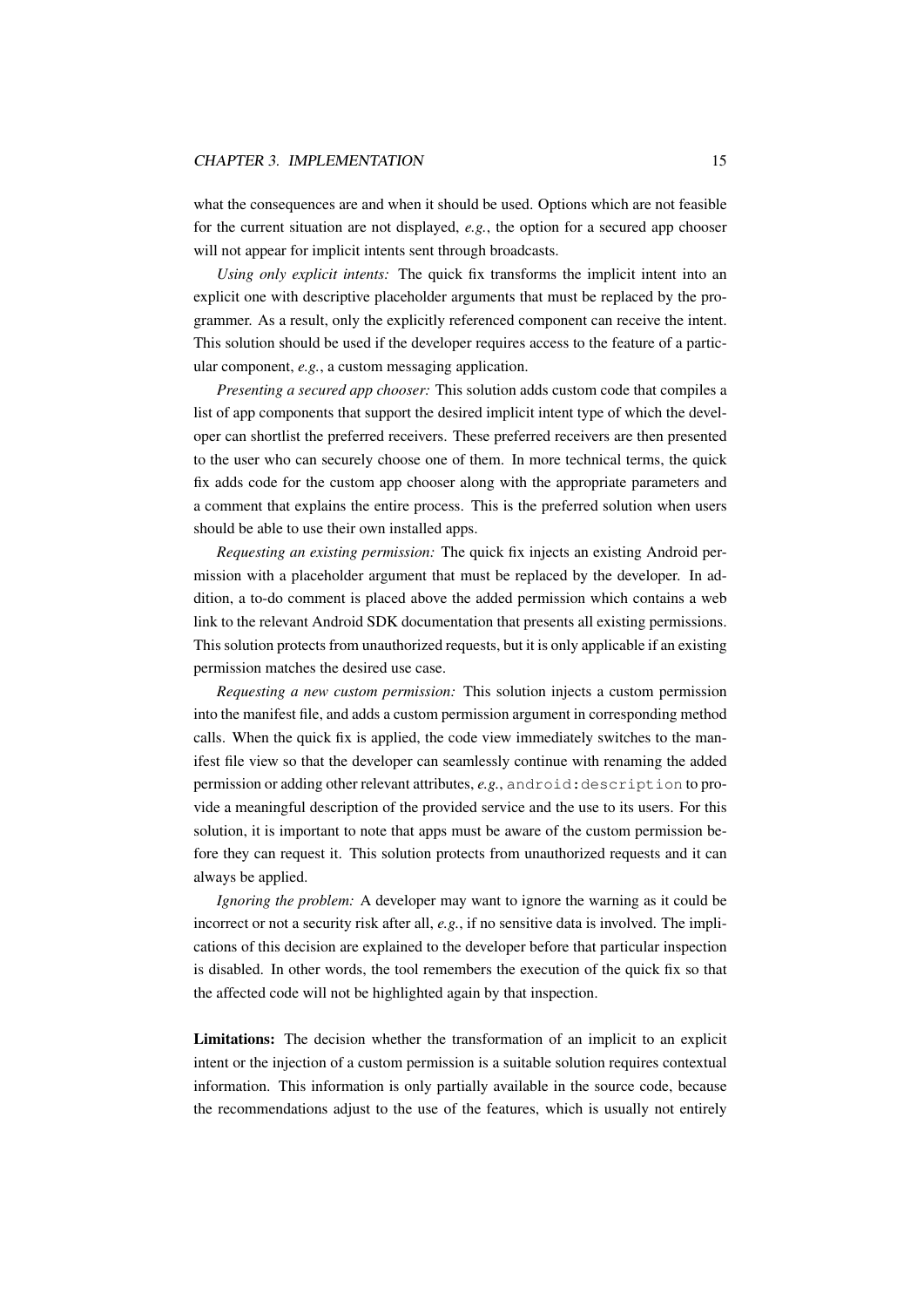known at compile time. Hence, a fully automated solution is not feasible and manual intervention is still required for some key aspects.

# <span id="page-19-0"></span>3.4 Sticky Broadcast

A broadcast is a message sent by a component to any other component that registers to receive it. Whereas an ordinary broadcast is received by the registered receivers before it terminates, a sticky broadcast remains active after it has been received by recipients. This enables the propagation of information over a longer period of time. The problem with sticky broadcasts is that they can be modified by any receiver. As a result, subsequent receivers could receive altered content from a sticky broadcast without notice. Therefore, sticky broadcasts are a security risk and, consequently, have been deprecated in the Android API level 21.[6](#page-19-2) Developers should use a non-sticky broadcast, or if "stickiness" is required, they should migrate to a different communication scheme, *e.g.*, one that is based on regular intents.

Problem in Code: A method call related to sticky broadcasts exists in the code, *i.e.*, sendStickyBroadcast, sendStickyBroadcastAsUser, sendStickyOrderedBroadcast, or sendStickyOrderedBroadcastAsUser is called, and the permission android.permission.BROADCAST STICKY is requested in the manifest file.

Implementation: The quick fix transforms the sticky broadcast into a non-sticky one. Moreover, a comment is added that sketches the procedure to follow for the implementation of a messaging scheme based on explicit intents which ensures the accessibility of "sticky" data.

Limitations: We cannot accurately detect whether the "stickiness" property of a broadcast is important for a given implementation. Therefore, transforming a sticky broadcast into a non-sticky one will mitigate the associated security risks, however it might corrupt the notification mechanism depending on the use case.

## <span id="page-19-1"></span>3.5 Implicit Pending Intent

A pending intent is an intent designed to be executed in the future on behalf of the app that originally placed the intent. Unfortunately, any receiving app that supports the intent protocol can obtain the permissions of the initiator through the received intent.

<span id="page-19-2"></span><sup>6</sup>[https://developer.android.com/reference/android/content/Context.](https://developer.android.com/reference/android/content/Context.html#sendStickyBroadcast(android.content.Intent)) [html#sendStickyBroadcast\(android.content.Intent\)](https://developer.android.com/reference/android/content/Context.html#sendStickyBroadcast(android.content.Intent))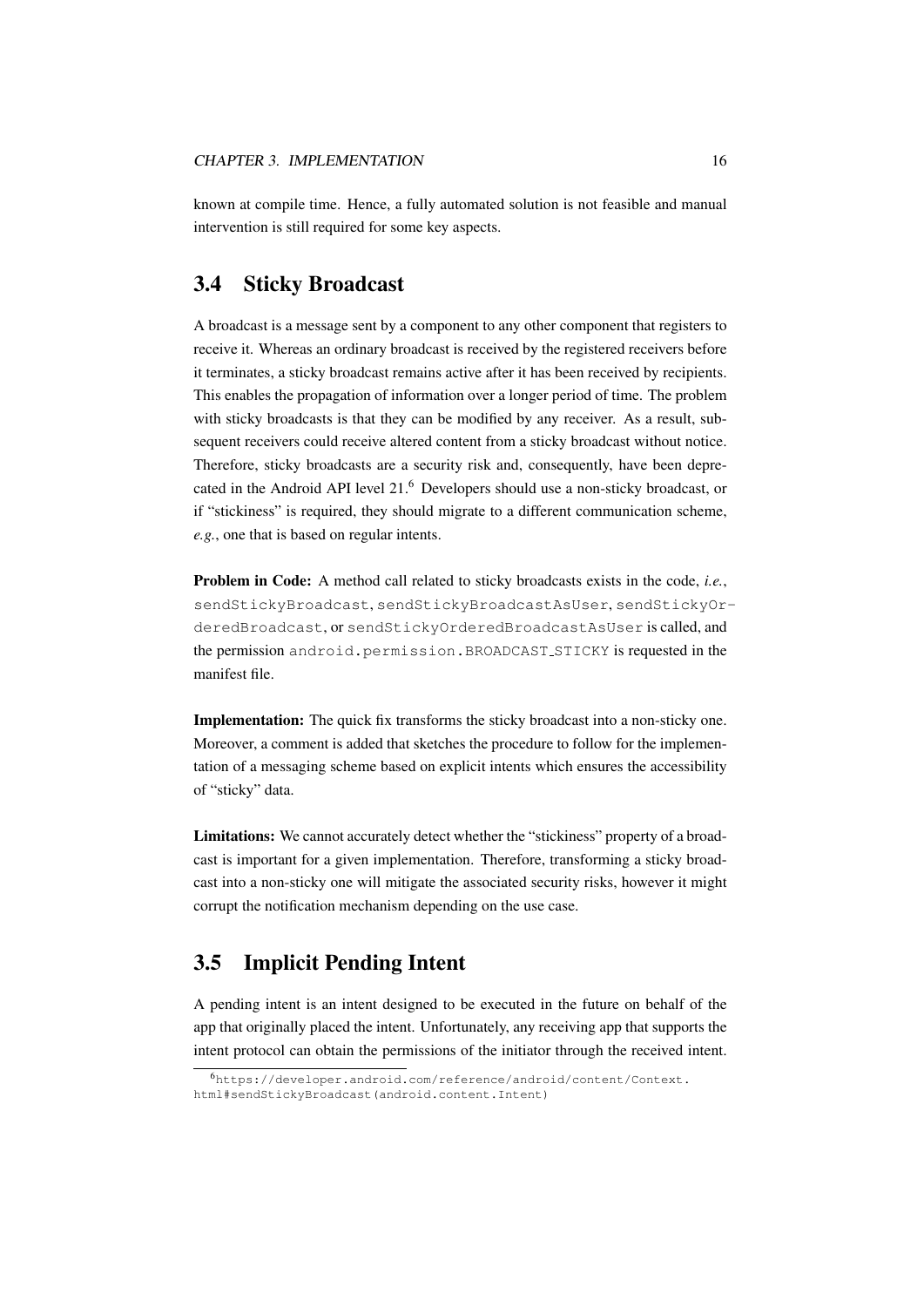Moreover, the intent can be executed in a delayed manner, *i.e.*, even if the initiating app is currently not running. Therefore, an app can misuse this feature to acquire permissions of other apps, posing an obvious security threat. As a result, pending intents should always be avoided.

Problem in Code: An implicit pending intent is set up in the code using one of the methods PendingIntent.getActivity(), PendingIntent.getBroadcast(), or PendingIntent.getService() with an implicit intent argument.

Implementation: The quick fix transforms an implicit pending intent into an explicit intent with empty arguments whenever a method related to the construction of an implicit pending intent is encountered. The empty arguments must be set accordingly by the programmer, because those are use case dependent. In addition, the tool remembers the execution of the quick fix so that after an undo operation the affected code will not be highlighted again by that inspection until it changes.

Limitations: The detection of implicit intents is not fully accurate, *i.e.*, the algorithm has a recursion limit for performance reasons and assumes the intent to be implicit if that limit is reached.

# <span id="page-20-0"></span>3.6 Common Task Affinity

A task is a group of activities that relate to the same job from a user's perspective, *e.g.*, all activities from an email app can be grouped in one task. Consequently, the task affinity attribute defines the affiliation with a task for an activity.<sup>[7](#page-20-1)</sup> Unfortunately, activities that share an identical task affinity value can overlay each other even if they are not from the same app. For example, an app using an existing task affinity id could display an invisible voice record button on top of another app. If no task affinity value is specified, the default value will be applied which does not protect against this security risk. The solution is to use an empty string for the task affinity attribute that will instruct the Android operating system to use a secure random identifier.

Problem in Code: The android: taskAffinity in the manifest file is missing or set to a non-empty value. Both the <application> and <activity> tags may have the attribute set. The value in the  $\langle$ application $\rangle$  task affinity will get used if a corresponding <activity> has no task affinity set.

Implementation: The code is highlighted and a quick fix offered in two cases:

<span id="page-20-1"></span><sup>7</sup>[https://developer.android.com/guide/components/activities/tasks-and](https://developer.android.com/guide/components/activities/tasks-and-back-stack)[back-stack](https://developer.android.com/guide/components/activities/tasks-and-back-stack)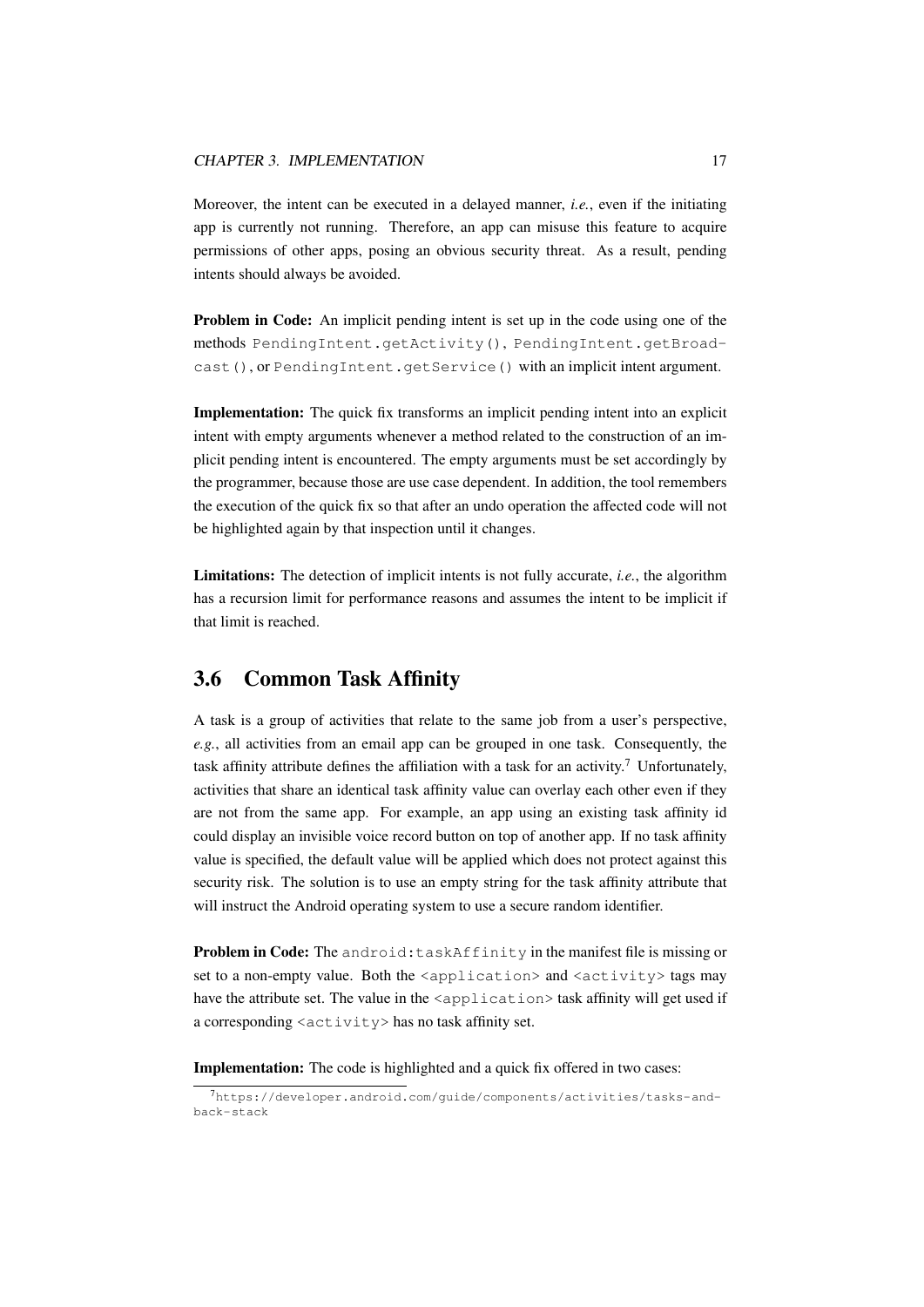#### CHAPTER 3. IMPLEMENTATION 18

- If  $\langle$ application $\rangle$  level task affinity is missing or non-empty and there are one or multiple <activity> tags in the <application> tag, the <application> tag is marked
- If an <activity> level task affinity is non-empty, the task affinity is highlighted

The quick fix acts differently depending on the case:

- For the  $\langle$ application> level, the task affinity is set to an empty string.
- On the  $\langle \text{activity} \rangle$  level, the task affinity is removed entirely if the  $\langle \text{apply} \rangle$ cation> level task affinity is set to an empty string, as this value is inherited. Else, it is set to an empty string.

A comment explaining the necessity of the change is always added above the changed tag. With all quick fixes executed, the manifest will contain an empty task affinity in the  $\langle$  application $\rangle$  tag with no or empty task affinities in the  $\langle$  activity $\rangle$  tags, depending on the execution order. It is of course possible to make all the necessary changes in one quick fix, however, we believe that missing feedback would be a problem. A manifest can be hundreds of lines long; if it all was fixed with one quick fix, the user might not realize what was changed and a task affinity might be deleted without his knowledge and approval. Affected code is highlighted using the security level *error* since the resulting problem is severe and the smell is very common.

Limitations: We cannot detect whether an application uses this feature intentionally, *e.g.*, for displaying additional calling information while being on a phone call. For such apps, the proposed changes would remove support for any overlaid activities which would break the implementation. However, for the majority of the apps this quick fix provides additional security.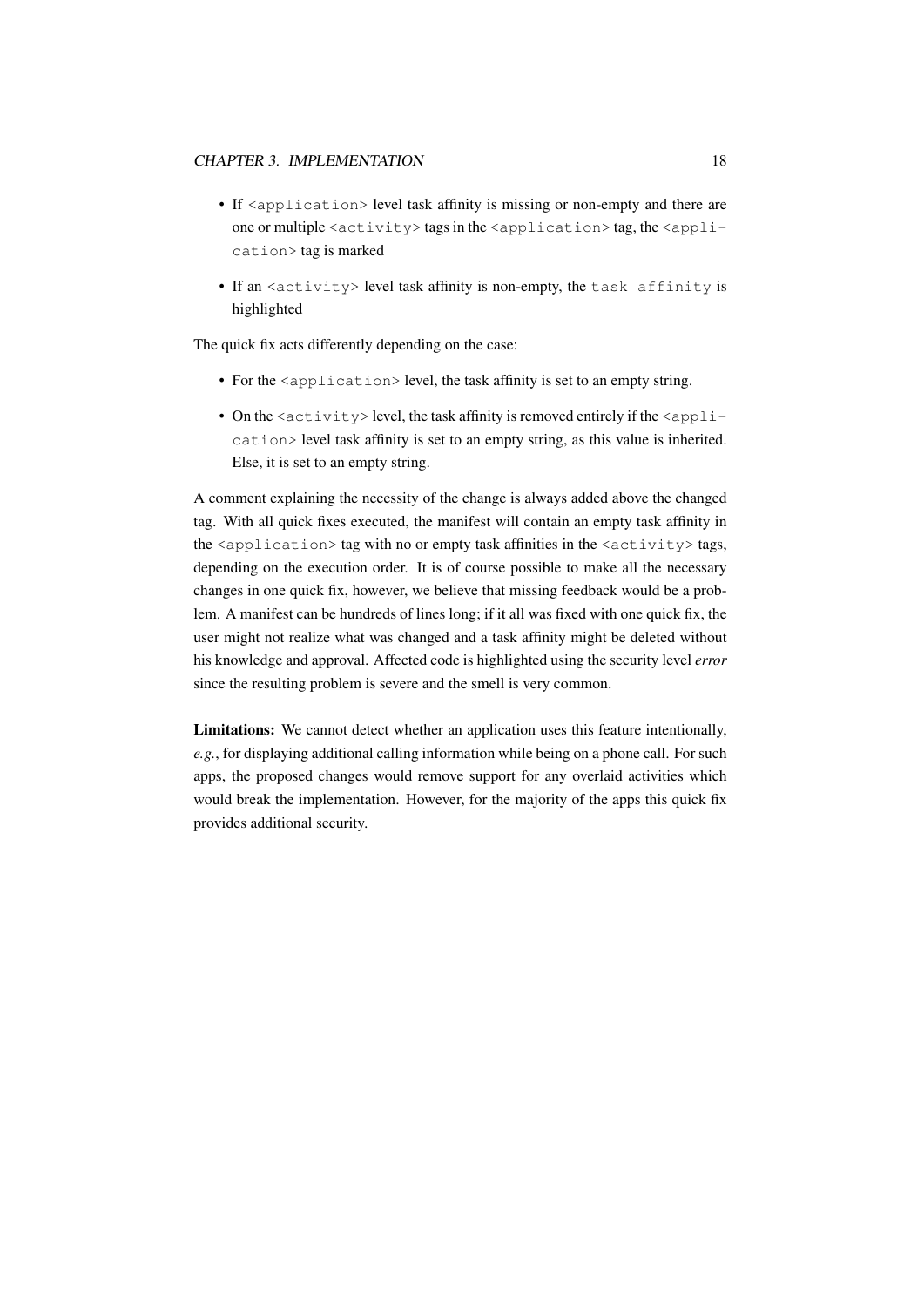# <span id="page-22-0"></span>**4** Framework Limitations

Static code analysis and in particular IntelliJ tool support are subject to certain limitations that affected the quick fix implementation for some of the security code smells.

# <span id="page-22-1"></span>4.1 IntelliJ Framework

The IntelliJ framework makes only a subset of its features accessible to inspections and the corresponding quick fixes. Moreover, it does not acquire any high-level contextual knowledge a developer has and some features are rather difficult to use due to frequent code changes, ambiguities in the use of APIs, and the incomplete official documentation.

### <span id="page-22-2"></span>4.1.1 Lack of Context

Quick fixes require substantially more contextual information than inspections, because they must propose adequate solutions that fix a problem without altering the app logic, and at the same time remain compliant to the existing programming environment. Even more, for a specific problem there exist usually numerous solutions, each with different advantages and limitations. But unfortunately, holistic contextual information extracted from code is out of reach for static code analysis tools, because some information remains hidden in developers' minds and thus inaccessible. For example,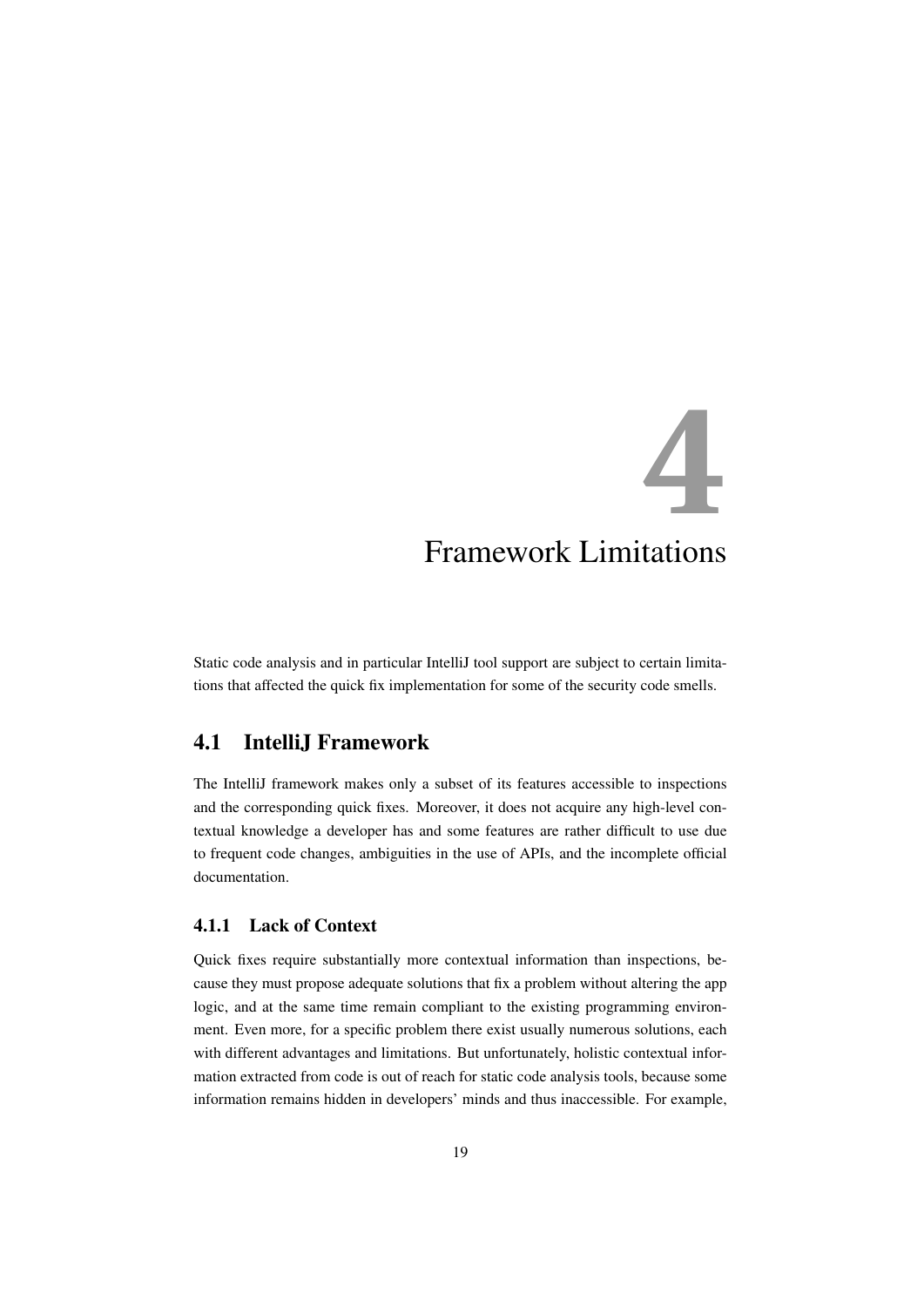the proposal of an appropriate protection level for a permission requires a comprehensive understanding of the responsibilities of each class in an app and the intentions behind them. To mitigate this lack of context the required context must be provided by the developer, *e.g.*, by displaying a dialog to obtain feedback from the developer. Using such feedback the tool can then accurately perform the requested change, or hide the inspection if desired.

#### <span id="page-23-0"></span>4.1.2 Lack of Continuity

The UAST API was newly introduced when this work started. In consequence, the API underwent massive changes that broke parts of the implementation with every new release. For example, in the early days of UAST many helper methods had to be used from the PSI and AST APIs. However, over time these helper methods have been migrated to the UAST implementation and the original methods became deprecated or were removed entirely. We strived to use newly introduced methods where possible and continuously patched our code in order to make it work with recent releases.

#### <span id="page-23-1"></span>4.1.3 Lack of Documentation

The IntelliJ documentation for AST APIs and GUI classes was at the time of writing largely non-existent, and it is still not complete. For instance, most of the AST manipulation methods were undocumented and UI-related classes that have been adapted by JetBrains lacked explanations. Therefore, we had to follow a trial and error strategy.

#### <span id="page-23-2"></span>4.1.4 Lack of Performance

IntelliJ performs an extraordinary amount of background operations that ensure a smooth user experience, *e.g.*, by identifying potential issues or performing background indexing and compilation of resources. Such background operations consume many system resources and therefore limit the resources available for a plug-in. In fact, there exist strict guidelines on what operations should be used.<sup>[1](#page-23-3)</sup> If such guidelines are not followed, the IDE might become unresponsive. This is more relevant for inspections than for quick fixes, because quick fixes must be executed manually by the developer and do not run repeatedly after each code change. In order to avoid slow-downs of the IDE, if possible, we closely followed these guidelines and only perform light-weight computations in the background. In particular for computationally expensive look-ups, we limit the maximal execution time using loop counters which can terminate an inspection after a certain number of iterations. For instance, when recursively resolving an intent to decide whether it is implicit or not we break the recursive look-up cycle after ten iterations and assume that the intent is implicit.

<span id="page-23-3"></span><sup>1</sup><https://plugins.jetbrains.com/docs/intellij/performance.html>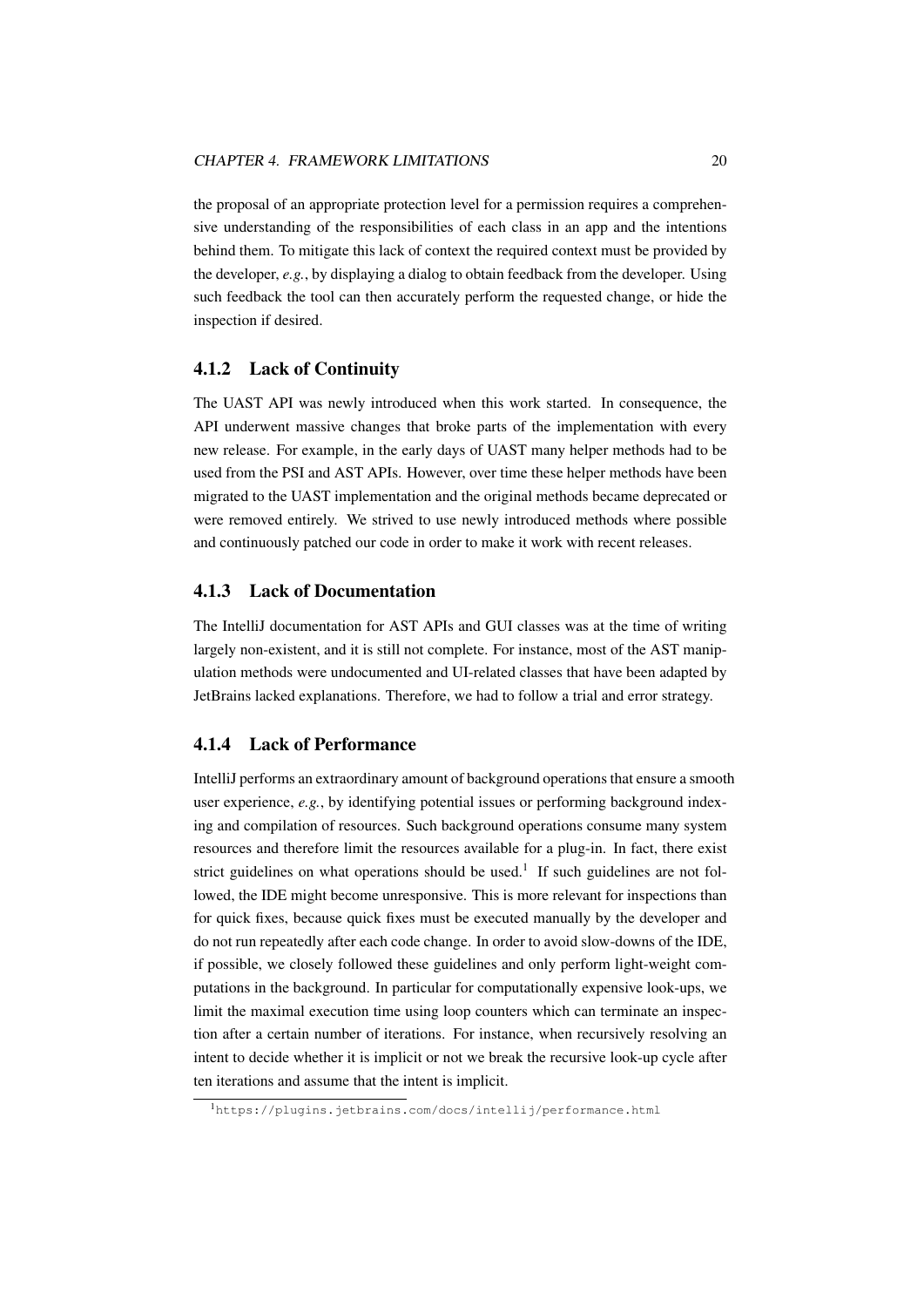#### <span id="page-24-0"></span>4.1.5 Lack of User Characteristics

We have no information about the expertise of developers on the subject of a specific security issue nor their Android app programming experience. Therefore, we were forced to find solutions that are acceptable for every developer. For example, wellversed app developers might prefer a simplistic tool that only reports a problem without any functionality to resolve it, because large refactorings applied to complex projects often require some manual effort to ensure a successful transition. On the other hand, inexperienced developers who create their first app in their spare time might require more background information, *e.g.*, a web link to the relevant documentation and a list of all options with an explanation for each of them whether it is suitable for a given scenario. To mitigate this lack of user characteristics we present the information in a way that an experienced developer can quickly skip every step, but at the same time a rather inexperienced developer can find all the essential information. A well-thought GUI certainly supports this task, *e.g.*, by following basic GUI design principles like hiding unrelated content to keep users focused. Advancing the previous example, a developer who knows exactly the required protection level can immediately choose the correct protection level from a list, whereas novices read all the text content to make their informed decision.

#### <span id="page-24-1"></span>4.1.6 Lack of User Feedback

Collecting user feedback is valuable for the further development of the tool. However, IntelliJ does not provide any facilities to directly communicate with users of their software. In general, feedback can be collected in various ways, *e.g.*, by email or web APIs that are accessed through a GUI. Whereas email communication requires a manual effort, web APIs can provide a seamless experience. However, they should not be used in a disruptive way, *e.g.*, asking developers for feedback after they just have executed a quick fix, or spawning pop-up windows from inspection tasks that are run in the background. Such behavior would confuse developers and eventually drop their interest. Since IntelliJ already lists on their website the email address of every plug-in author it is natural to use that feature. Nevertheless, it does not provide immediate communication and requires additional effort on the developer's side.

#### <span id="page-24-2"></span>4.1.7 Lack of UI Integration

The GUI of IntelliJ-based IDEs are built on *Swing* which is a widget toolkit for Java. Unfortunately, custom views do not automatically respond to changes in the main window. For instance, a developer can always change the default font size for code in the IDE, but this will not affect the font size used in custom views. To reduce the impact of these issues, we relied primarily on basic Swing features for the GUI implementation.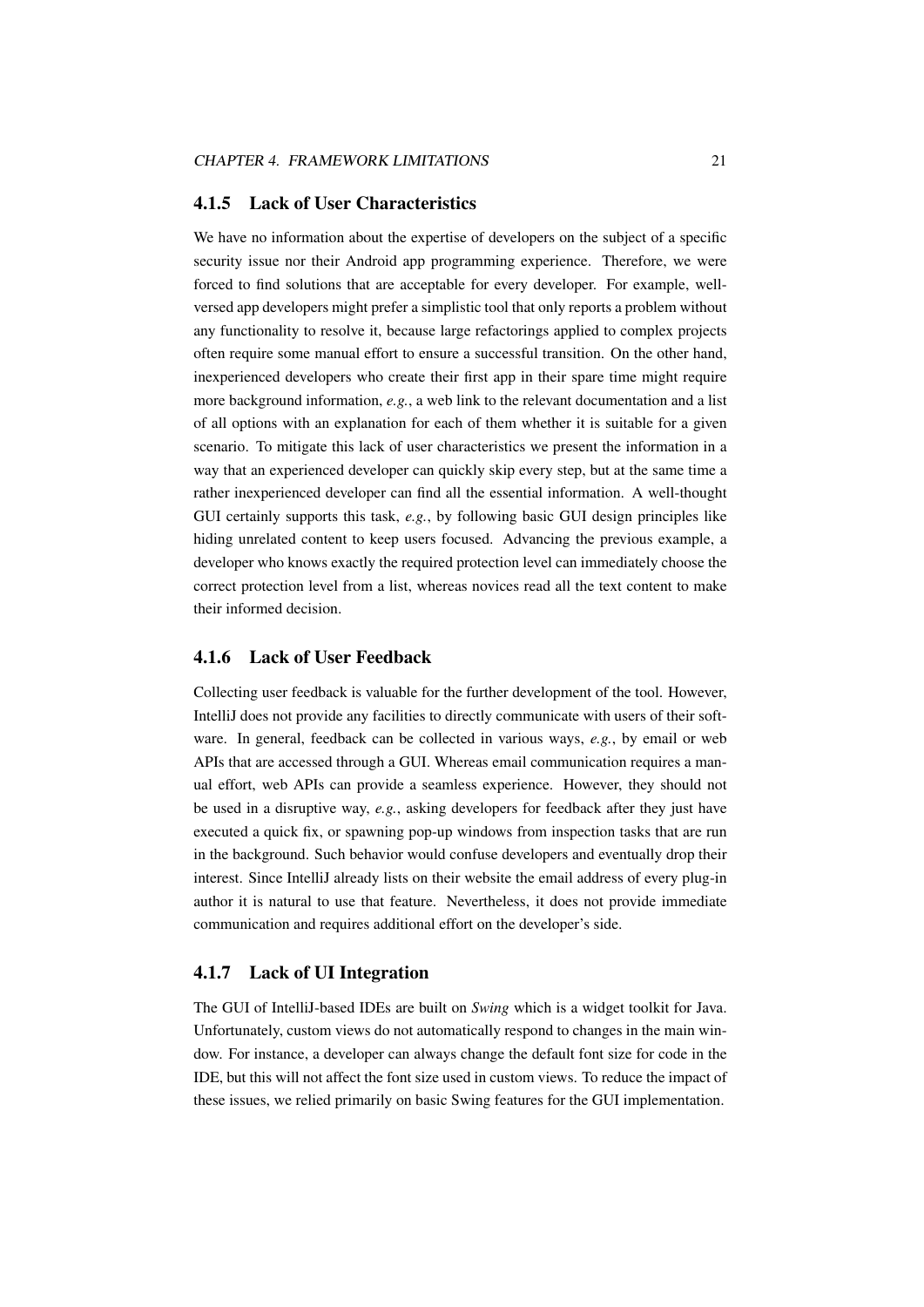#### <span id="page-25-0"></span>4.2 Unsupported Security Code Smells

Some of the reported smells in [\[8\]](#page-40-0) are very complex and their accurate resolution is barely possible with the current analysis framework. In the remainder of this subsection, we discuss the reason for exclusion of every reported smell that suffered from such framework limitations.

#### <span id="page-25-1"></span>4.2.1 Custom Scheme Channel

An Android app can register a custom scheme, *e.g.*, someapp:// to receive all requests for such hyperlinks. However, an app cannot prevent others from registering the same custom URI scheme. Thus any app can potentially receive such URIs that might contain sensitive data like access tokens, user identifiers, or passwords. If the receiver forwards the data accordingly it may be even leaked without any notice of the user. Besides that sensitive data should never occur in custom scheme URIs, a possible fix for this smell is the use of the system reserved scheme intent://, which allows an intent to be sent to a specific app based on its package name instead of an arbitrary app that was successful in registering the scheme. In more recent operating system releases developers can use *Deep Links* or *App Links* that provide better security.<sup>[2](#page-25-4)</sup> In order to fix this smell much additional contextual information is required, because there exists no universal solution to determine how the request should be handled in an app. In addition, changes on the web server are required for more recent measures. Asking the developers whether their code is secure is not an option.

#### <span id="page-25-2"></span>4.2.2 Slack WebViewClient

The WebViewClient component is used for web browsing within Android apps. WebViewClient has no default mechanism to prevent users from accessing malicious websites. As a result, apps that use this component potentially expose users to threats such as phishing or denial of service attacks. Although the loading of websites can be prevented by overriding the method call shouldOverrideUrlLoading(), it is extremely difficult to determine whether the provided implementation is sane, *i.e.*, the validation of custom code is correct. Furthermore, we have no accurate measures to judge white or black-listed URLs beyond simple safety checks provided by online services such as *SafetyNet*.

#### <span id="page-25-3"></span>4.2.3 Broken Service Permission

A service is an application component performing long-running operations in the back-ground.<sup>[3](#page-25-5)</sup> An arbitrary app accessing the service may possess different permissions than

<span id="page-25-4"></span><sup>2</sup><https://developer.android.com/training/app-links/>

<span id="page-25-5"></span><sup>3</sup><https://developer.android.com/guide/components/services>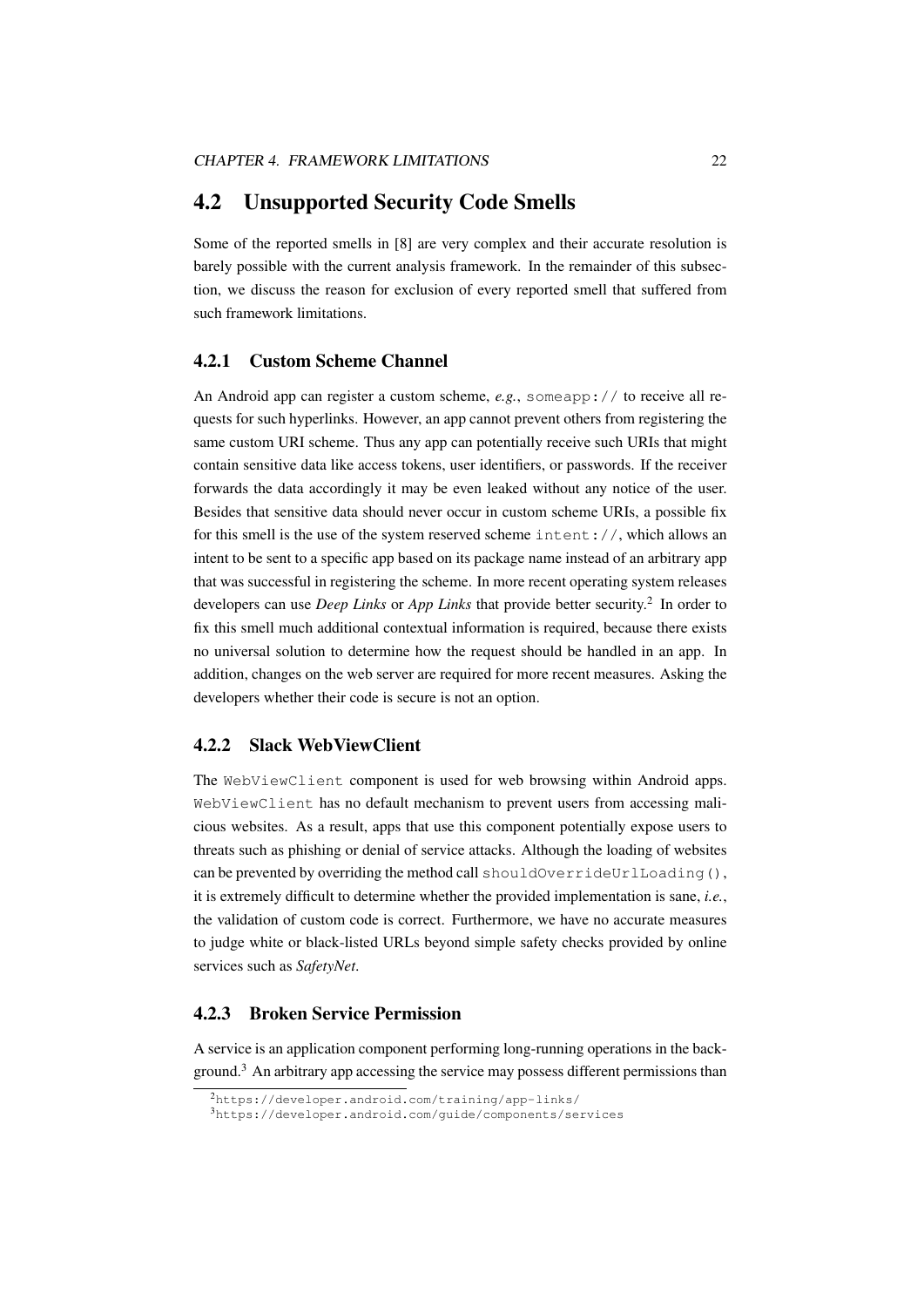the service provider and thus the provider should verify the caller's permissions before performing any privileged operation on its behalf. However, certain permission checks such as checkCallingOrSelfPermission() check the service provider's permissions instead of the caller's permission. Fixing this smell is highly context sensitive: The automated validation of a custom permission verification algorithm is not feasible due to a lack of context. Similarly, a white-listing of client apps is not reasonable, because such lists are not comprehensive and hard to maintain.

#### <span id="page-26-0"></span>4.2.4 Insecure Path Permission

The UriMatcher of the Android framework does not distinguish between path permissions using single and double slashes. However, the path permission element in the manifest file uses this distinction. This can lead to unauthorized apps being granted access to sensitive resources when the standard UriMatcher is used. In order to fix this smell, a custom UriMatcher must be implemented. However, we cannot verify such an implementation for correctness, because we lack context regarding the intended use of a path.

#### <span id="page-26-1"></span>4.2.5 Broken Path Permission Precedence

The path-permission element which is more fine grained should always take precedence in a content provider. However, due to a bug in certain versions of the Android framework, this may not be the case and as a consequence, access may be granted to apps by mistake. Consequently, a distinct content provider should be used for each path, however this might require major code changes that require detailed user feedback. In addition, we do not know whether the nested permissions have been assigned properly.

#### <span id="page-26-2"></span>4.2.6 Unprotected Broadcast Receiver

A broadcast receiver component receives broadcasted messages from arbitrary apps and processes them. It is unprotected if it does not validate the received content and thus can be exploited with spoofed broadcast messages. In other words, an app registered to receive a certain broadcast is vulnerable to any other app, as any app can initiate said broadcast with a spoofed intent. Answering a spoofed intent may lead to a data leak or unintended behavior. Thus, in order to check the validity of the received broadcast the permissions of the broadcast sender must be verified. The check for missing permissions is feasible, but it is not possible to accurately judge whether a used permission is appropriate due to a lack of context. Furthermore, in some cases a spoofed broadcast represents no security risk at all, *e.g.*, if the broadcast is truly intended to be public and always returns the same static response.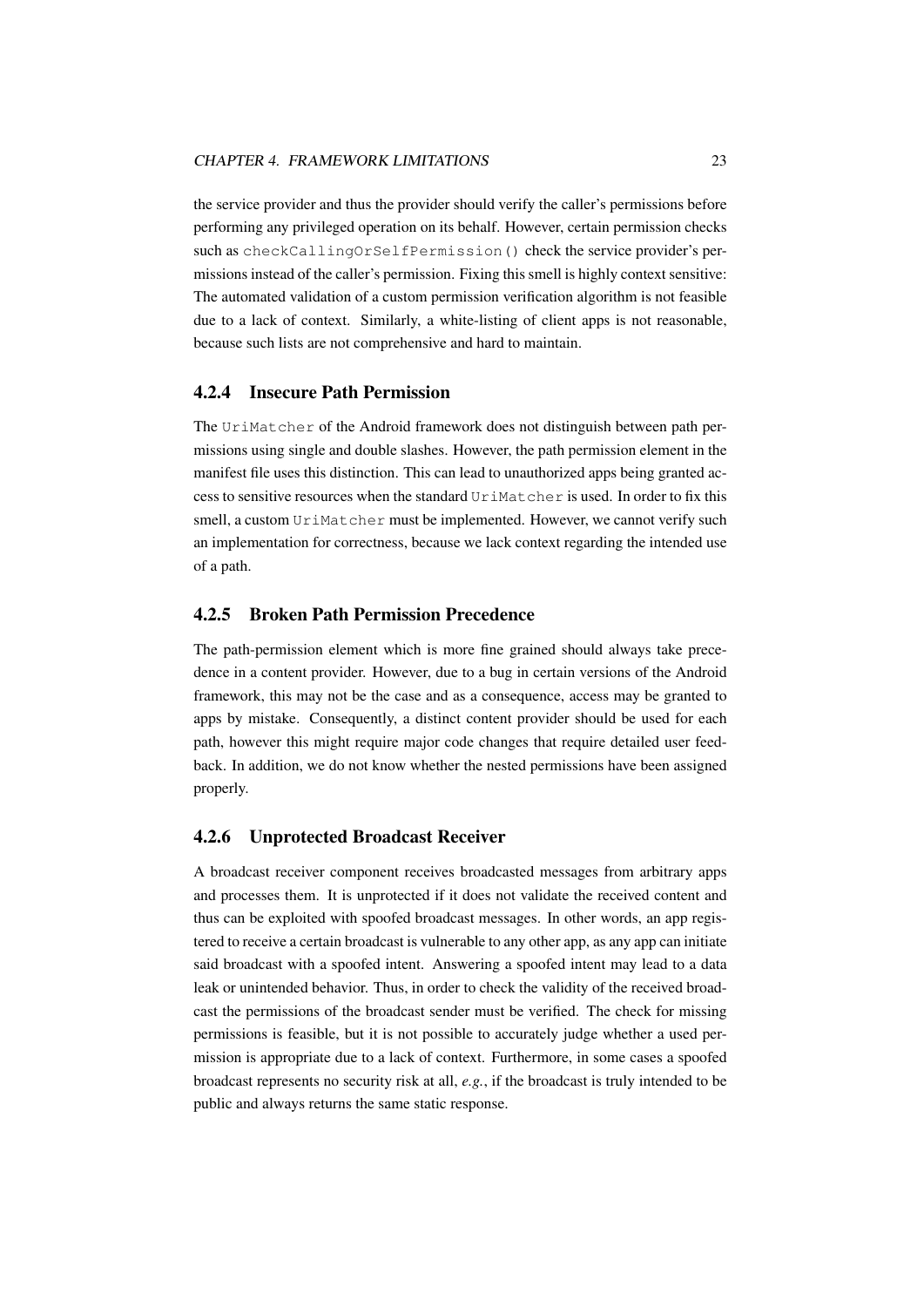### <span id="page-27-0"></span>4.3 Discussion

In general, the lack of information introduces an inherent difficulty in satisfying the different requirements of certain user groups and tasks within a single user interface. For instance, on the one hand a quick fix that is understandable for beginners must be self-contained, *e.g.*, comprehensive information must be provided such as the benefits, the drawbacks, or potential side-effects. On the other hand, for experienced developers it should be non-intrusive and effective to use by displaying only essential information, *e.g.*, the available options to choose from. Another such conflict is performance and accuracy: the decision to support one of them might depend on the personal preference of a developer, or is defined by the project. Where contradictory design considerations require trade-offs we optimized our tool towards novice users.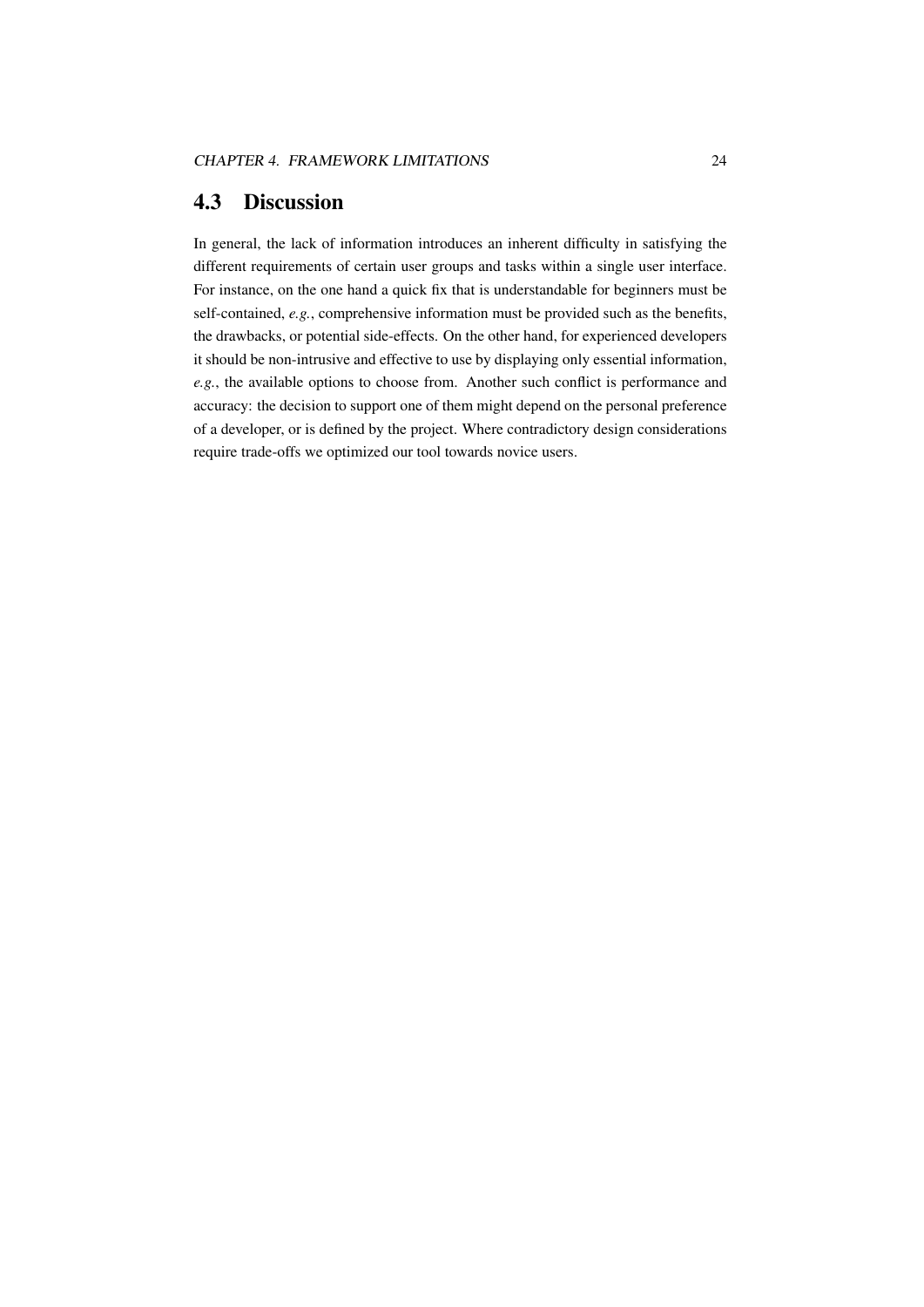# <span id="page-28-0"></span>**5** Evaluation

In this section, we present the evaluation of our plug-in. We explain our methodology before we present the results.

# <span id="page-28-1"></span>5.1 Methodology

We validated the tool's output against the results from prior work [\[8\]](#page-40-0), and we manually validated a subset of the output by inspecting the corresponding decompiled app code. For the initial data set we used 25 random *F-Droid* projects that have been downloaded around 11-NOV-2018. In a first step, we evaluated whether each detected security code smell represented a real issue (true positive), or it was a false alarm (false positive). For each reported smell we then evaluated whether the quick fix was successful in resolving the issue. We did not investigate false negatives nor true negatives, because we assume that our detection routines are rather opportunistic with an increased likelihood of false positives. We did not evaluate the user interaction and information displayed during the quick fix, because the evaluation would require additional user experiments including numerous developers with different levels of experience. We did not find for every security smell an affected app and thus we performed for such smells an additional evaluation, *i.e.*, for each smell detector that did not report at least three occurrences for the 25 random apps, we used additional random apps that are known to be affected from prior work to evaluate the smell detector and its quick fix.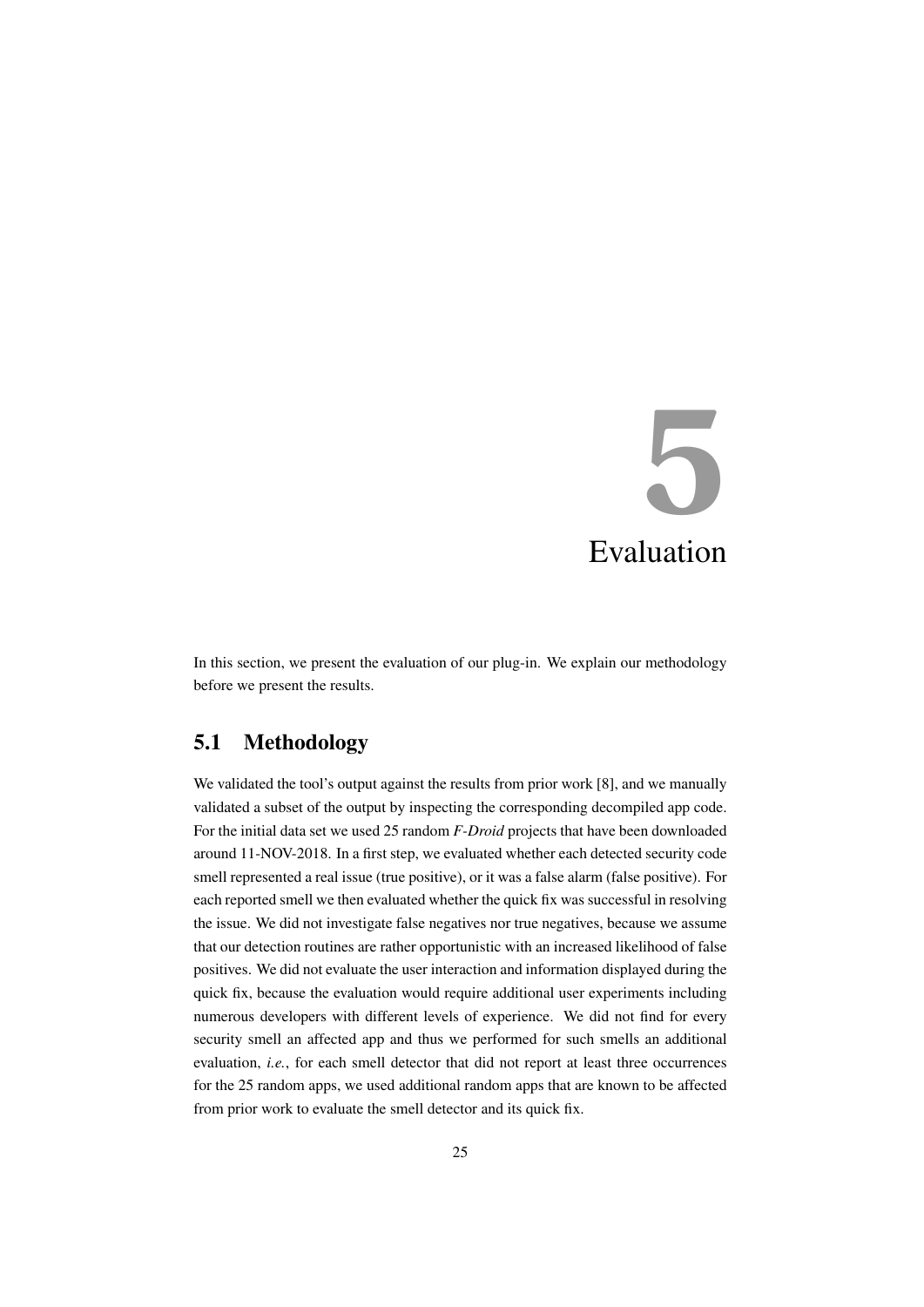### <span id="page-29-0"></span>5.2 Results

In the source code of 25 random apps our plug-in could identify 77 smell occurrences in 24 apps, *i.e.*, only one app was not affected by a security smell. In other words, 96% of the evaluated apps are affected by at least one security smell. The two security smells *Common Task Affinity* and *Unprotected Implicit Intent* account for 75 smell occurrences, *i.e.*, 97% of all smell occurrences. The remaining two smell occurrences were categorized as *Missing Protection Level* and *Persisted Dynamic Permission*. Two security smells, *i.e.*, *Sticky Broadcast* and *Implicit Pending Intent* did not occur in the data set and required the targeted analysis of additional apps. In the remainder of this section, we discuss the detailed results for each reported security smell.

#### <span id="page-29-1"></span>5.2.1 Persisted Dynamic Permission

*Prevalence:* Since only one occurrence has been reported in the 25 apps, we evaluated the two additional apps that were known to be affected from the previous study. In these two apps, our tool could identify two additional occurrences, which added to a total of three occurrences. *Detection:* Our manual evaluation revealed that all four reported occurrences were indeed instances of this security smell. *Quick fix:* However, in every case the quick fix was not entirely resolving the issue, because it only added a ready to use method to revoke URI permissions with a comment that instructs developers to call the inserted method from the "correct" place as we do not know when the permission should be revoked. Moreover, in one case the grant was inside a static utility method and would have required a static method that we did not provide, *i.e.*, we only provided the non-static method. *Success rate:* After all, our quick fix was useful for two security smell instances (67%).

#### <span id="page-29-2"></span>5.2.2 Missing Protection Level

*Prevalence:* Since this smell has been reported only once in the 25 apps, we evaluated the three additional apps that were known to be affected from the previous study. The plug-in reported seven additional occurrences in these three apps. *Detection:* The reported occurrence in our primary data set was correct and referred to a permission with the word "example" in its path. It is not used anywhere and should have been deleted. The seven remaining occurrences were also valid and caused by custom permissions that lacked a protection level. *Quick fix:* The quick fix for the example permission was inappropriate, because the permission should have been deleted and thus did not require a protection level argument. A similar problem revealed the quick fix for the permission android.permission.MEDIA CONTENT CONTROL, which is "not for use by third-party applications due to privacy of media consumption" according to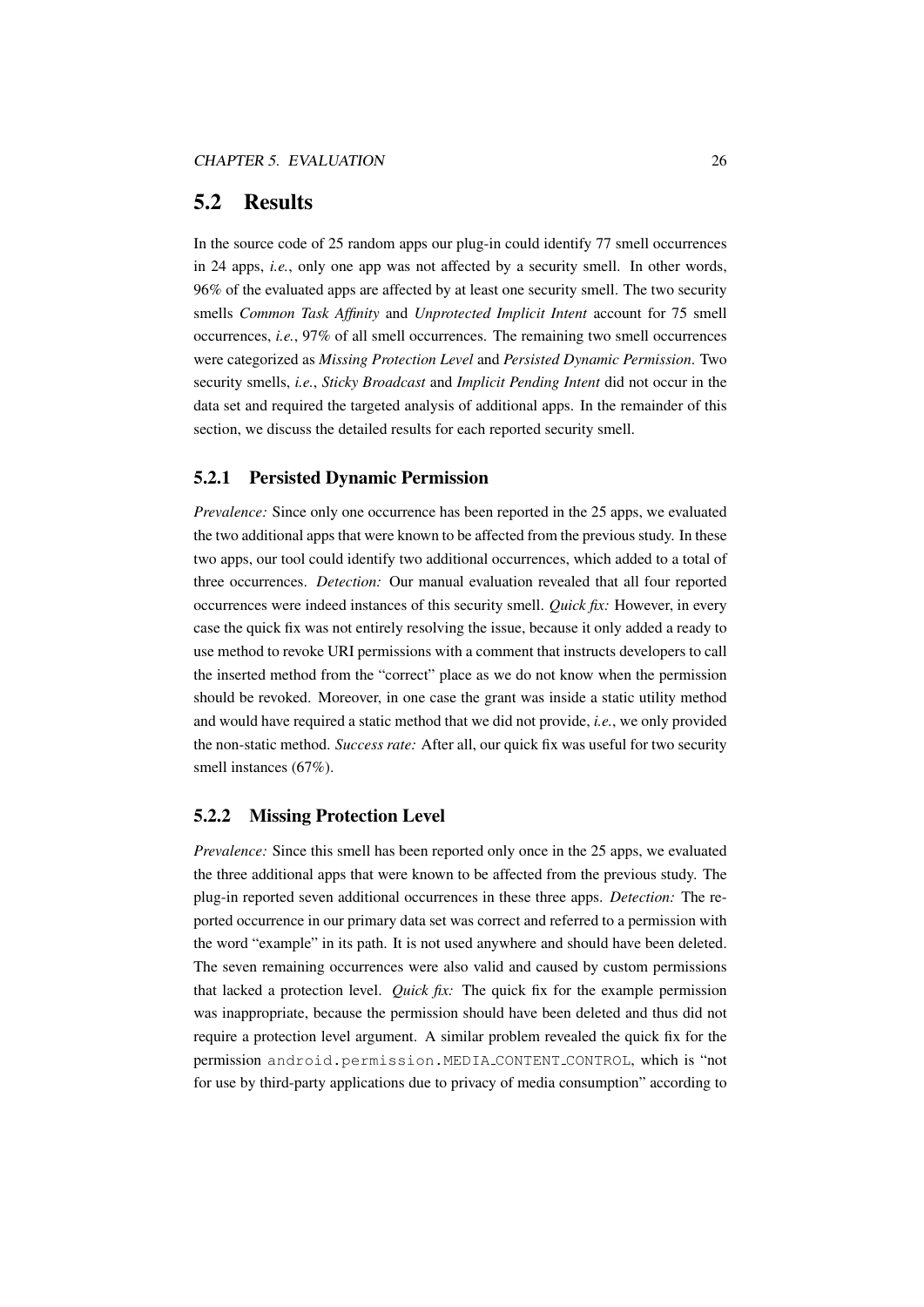the official Android documentation.<sup>[1](#page-30-3)</sup> For the remaining six occurrences, the quick fix was useful and successfully inserted a protection level. *Success rate:* After all, our quick fix was useful for six security smell instances (75%).

#### <span id="page-30-0"></span>5.2.3 Unprotected Implicit Intent

*Prevalence:* The tool reported 41 security smell occurrences for the 25 apps in our dataset. 29 of these occurrences were found in two apps, and the remaining 12 occurrences were spread across seven apps. 16 apps did not suffer from this security smell. *Detection:* Every reported occurrence was correct, *i.e.*, the reported intent was not protected. *Quick fix:* The application of this quick fix requires a decision from the developer on how to proceed with the identified issue, because we do not know the required protection of the intent. Every offered option could be applied to every reported occurrence. Except for the "ignore" option, all offered quick fix options result in improved security. The threat was always mitigated if the developer chose the "correct" fix for the reported issue. *Success rate:* Therefore, we consider these quick fixes useful for every reported security smell (100%).

#### <span id="page-30-1"></span>5.2.4 Sticky Broadcast

*Prevalence:* Since this smell did not occur in the apps from our dataset, we evaluated three additional apps that were known to be affected from the previous study. The tool reported three security smell occurrences for these apps. *Detection:* Every reported occurrence was indeed a sticky broadcast and thus correct. *Quick fix:* The quick fix successfully transformed every found sticky broadcast into a non-sticky one. *Success rate:* Consequently, the quick fix was useful for every reported security smell (100%).

#### <span id="page-30-2"></span>5.2.5 Implicit Pending Intent

*Prevalence:* Since this smell did not occur in the apps from our dataset, we evaluated three additional apps that were known to be affected from the previous study. The tool reported three security smell occurrences for these apps. *Detection:* Every reported occurrence was indeed an implicit pending intent and thus correct. *Quick fix:* The quick fix successfully transformed every found implicit pending intent into an explicit intent. *Success rate:* Consequently, the quick fix was useful for every reported security smell (100%).

<span id="page-30-3"></span><sup>1</sup>[https://developer.android.com/reference/android/Manifest.permission#](https://developer.android.com/reference/android/Manifest.permission#MEDIA_CONTENT_CONTROL) [MEDIA\\_CONTENT\\_CONTROL](https://developer.android.com/reference/android/Manifest.permission#MEDIA_CONTENT_CONTROL)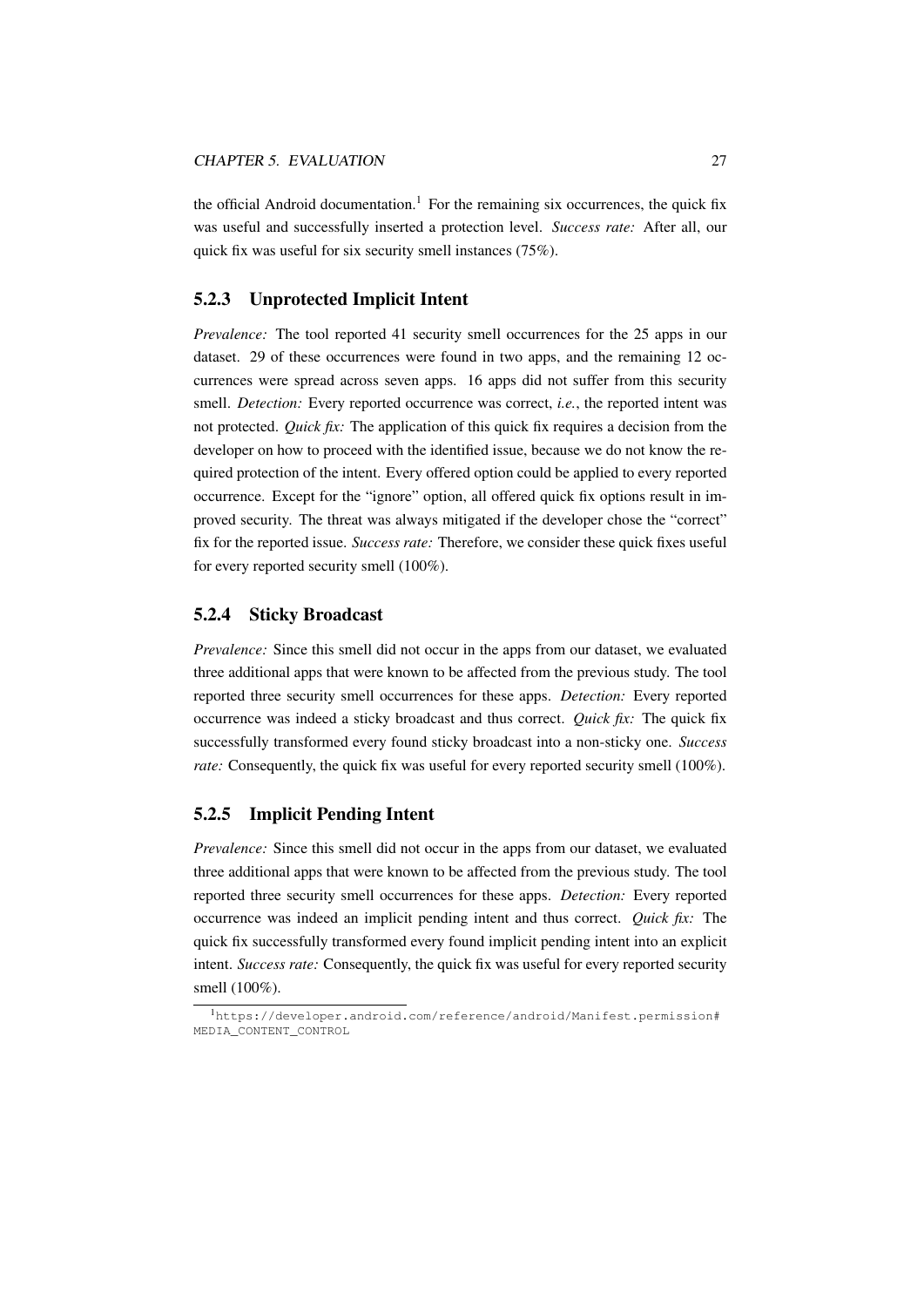#### <span id="page-31-0"></span>5.2.6 Common Task Affinity

*Prevalence:* The tool reported 34 security smell occurrences in the 25 evalauted apps. Most apps were not using the task affinity feature, *i.e.*, the taskAffinity attribute in the manifest file was missing. In a minority of the smell occurrences  $(21\%)$ , the task affinity was set to a non-empty value, *i.e.*, our tool could identify seven non-empty taskAffinity attributes in three apps. *Detection:* The use of the taskAffinity attribute in combination with a static value was always correctly detected. For example, a developer deliberately used a template and did not remove the provided static value. Moreover, every app which did not specify the taskAffinity attribute has been reported. *Quick fix:* Although we do not offer a functional replacement for the task affinity feature, the reported apps did not require it after all. Therefore, the quick fix could resolve the problem for every reported security smell occurrence by either replacing the particular value with an empty value for the taskAffinity attribute, or by adding a taskAffinity attribute with an empty value. On the contrary, if this feature would be essential for the functionality of an app, the developer could find more advice in the provided comment, which contains a URL that points to further information, because we cannot programmatically decide whether this feature is required for a specific app. *Success rate:* The quick fix was useful for every discovered security smell occurrence (100%).

### <span id="page-31-1"></span>5.3 Discussion

Most smells rarely occurred in the evaluated projects from our dataset. As in the prior study, the most prevalent smells were *Unprotected Implicit Intent* and *Common Task Affinity*. That is, because implicit intents are a core feature of Android, but they were usually not protected with additional code, and the task affinity feature was usually not used by developers. Interestingly, the occurrences of the *Common Task Affinity* smell were spread among numerous apps, whereas the occurrences of the *Unprotected Implicit Intent* smell were primarily found in a few apps. It appears that the task affinity feature was misused in templates that have been used as a starting point for app projects in which it can occur once for every registered activity in the manifest file. Moreover, we observed that apps either use many implicit intents or they use them not at all. We believe that this is a result of the flexibility of some apps: apps that can share content usually support many different providers, and each provider requires a different intent. Moreover, four apps contained multiple occurrences of *Common Task Affinity*, and two of these apps account for 71% of all *Unprotected Implicit Intents* instances. Generally, a high number of *Common Task Affinity* occurrences indicates a large and complex app as multiple activities are necessary to suffer from more than one *Common Task Affinity* instance.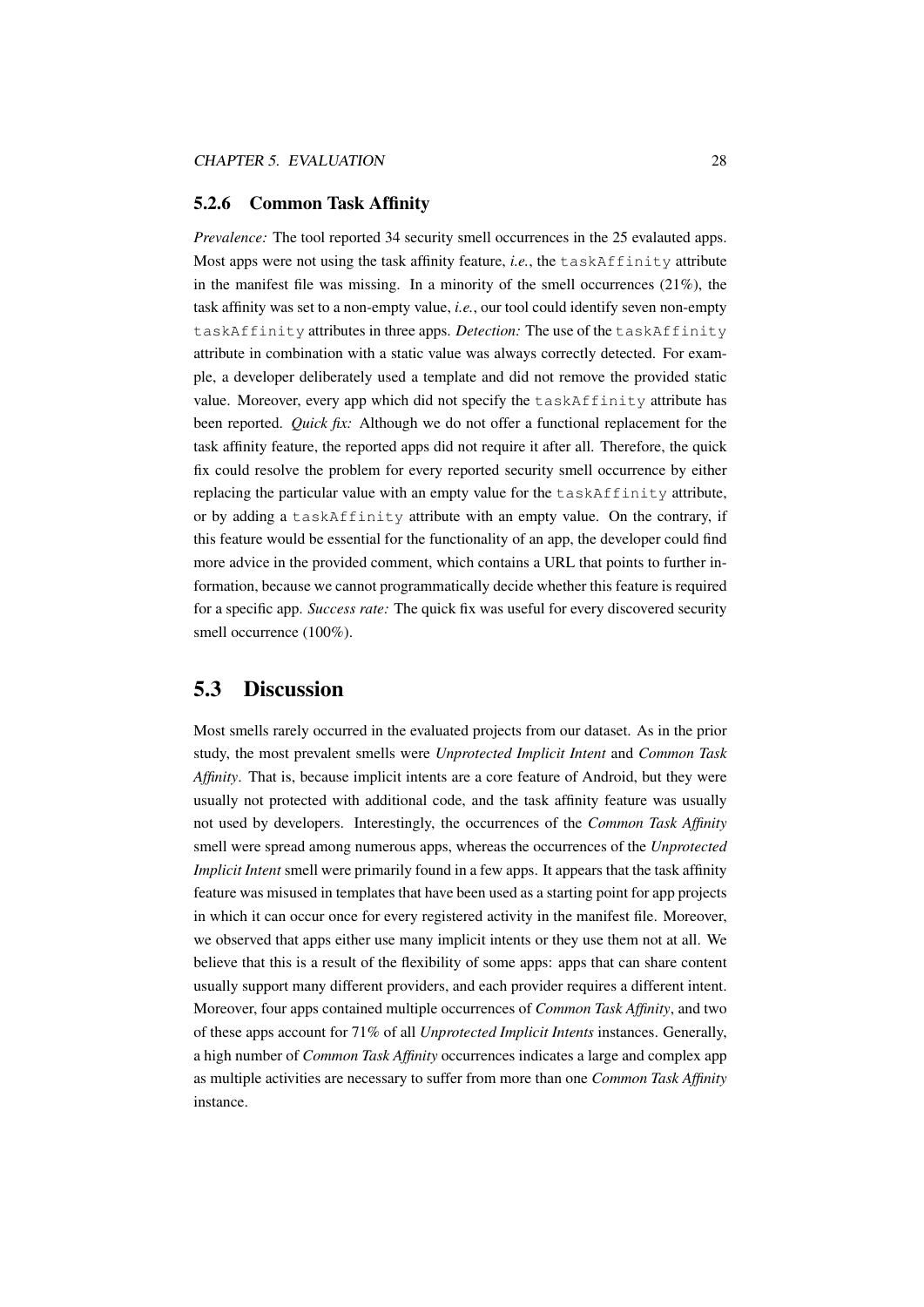Our quick fixes suffer from limitations. Regarding the *Persisted Dynamic Permission* security smell, for example, if the developer calls the provided method which correctly revokes the granted permission, the grant call might remain highlighted by our inspection, because we currently cannot accurately match grant and revoke calls that concern the same URI. Similarly with respect to the *Missing Protection Level* security smell, we currently cannot reason about the legitimacy of existing permissions. We realized that for many encountered issues the problem is caused by the lack of information regarding developer interactions and intentions. Therefore, we see a possibility in future work to improve the tool's accuracy by gathering such information. Similarly, the usability study remains future work.

Nevertheless, our tool identifies security smell occurrences accurately for most smells and is very useful for fixing the identified smells, *i.e.*, on average it can successfully fix the existing security smells in more than 91% of all cases.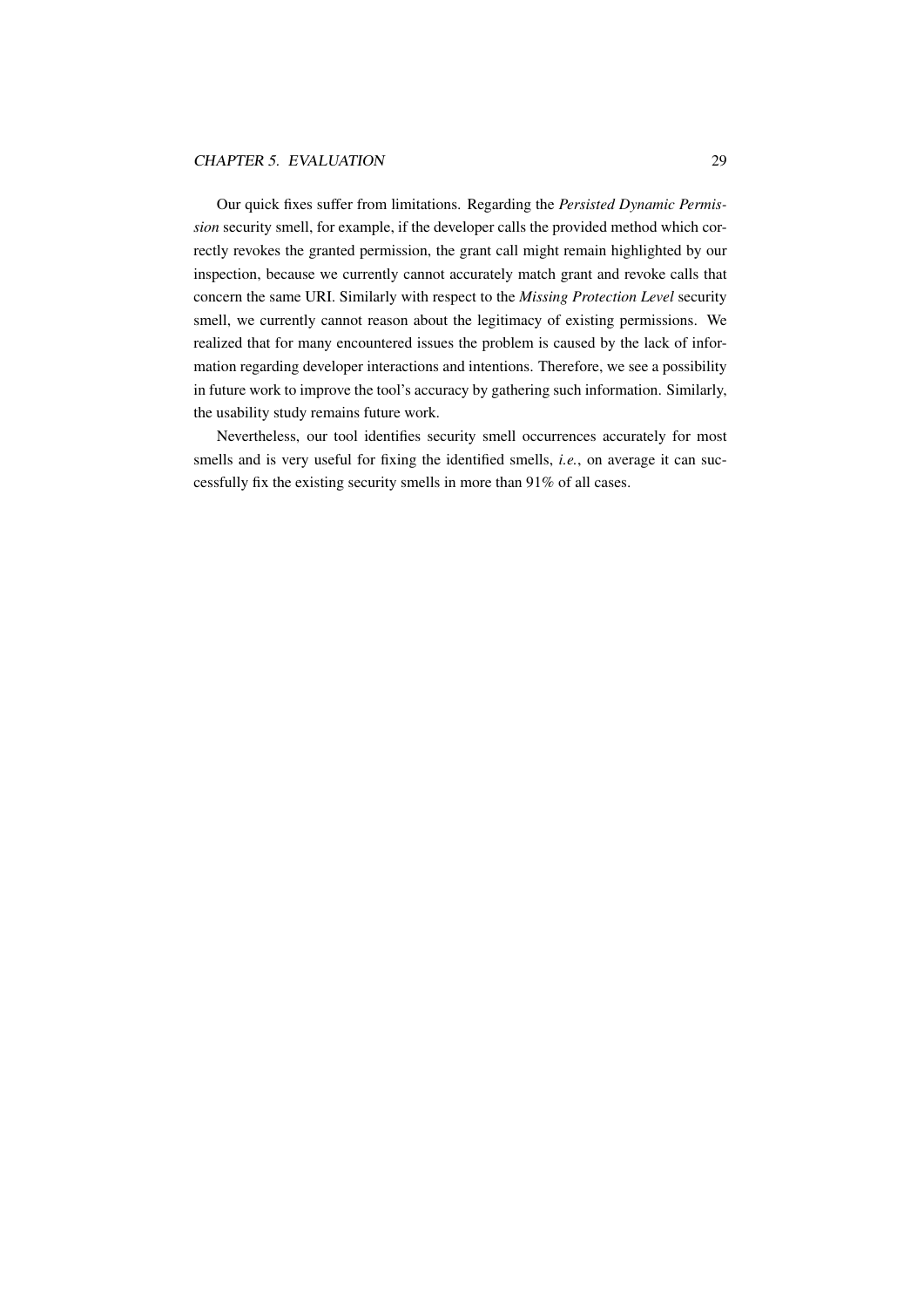# <span id="page-33-0"></span>**6** Threats to Validity

We see four major threats to validity: the completeness of this study, the usability in practice for developers, the existence of software bugs, and the validity of the results.

*Completeness of this study.* Our evaluation was performed on a small subset of the existing Android apps. There is a risk that the results do not apply for Android apps beyond our study. We mitigate this threat with our random selection of apps. Moreover, in our tool evaluation we did not consider false negatives or true negatives of the smell detection as their manual search in random apps is a very time demanding task, because many smells only occur in a rather small subset of apps. Therefore, we only have a limited understanding of our implementation's precision and recall.

*Usability for developers.* We focused in this study on the feasibility of quick fixes for security smells and not on their usability. We evaluated whether the smells were accurately detected and the fixes worked as desired, but we gathered no data whether our tool could be used by developers and, consequently, would provide a benefit for them. We did not evaluate the perception of developers regarding user interface components or the information presented in them.

*Existence of software bugs.* During the implementation of our tool we created test files based on our own observations that allowed us to continuously validate our implementation. However, there may still exist bugs in our tool that might alter the results.

*Validity of the results.* All experiments were performed by the author of the tool,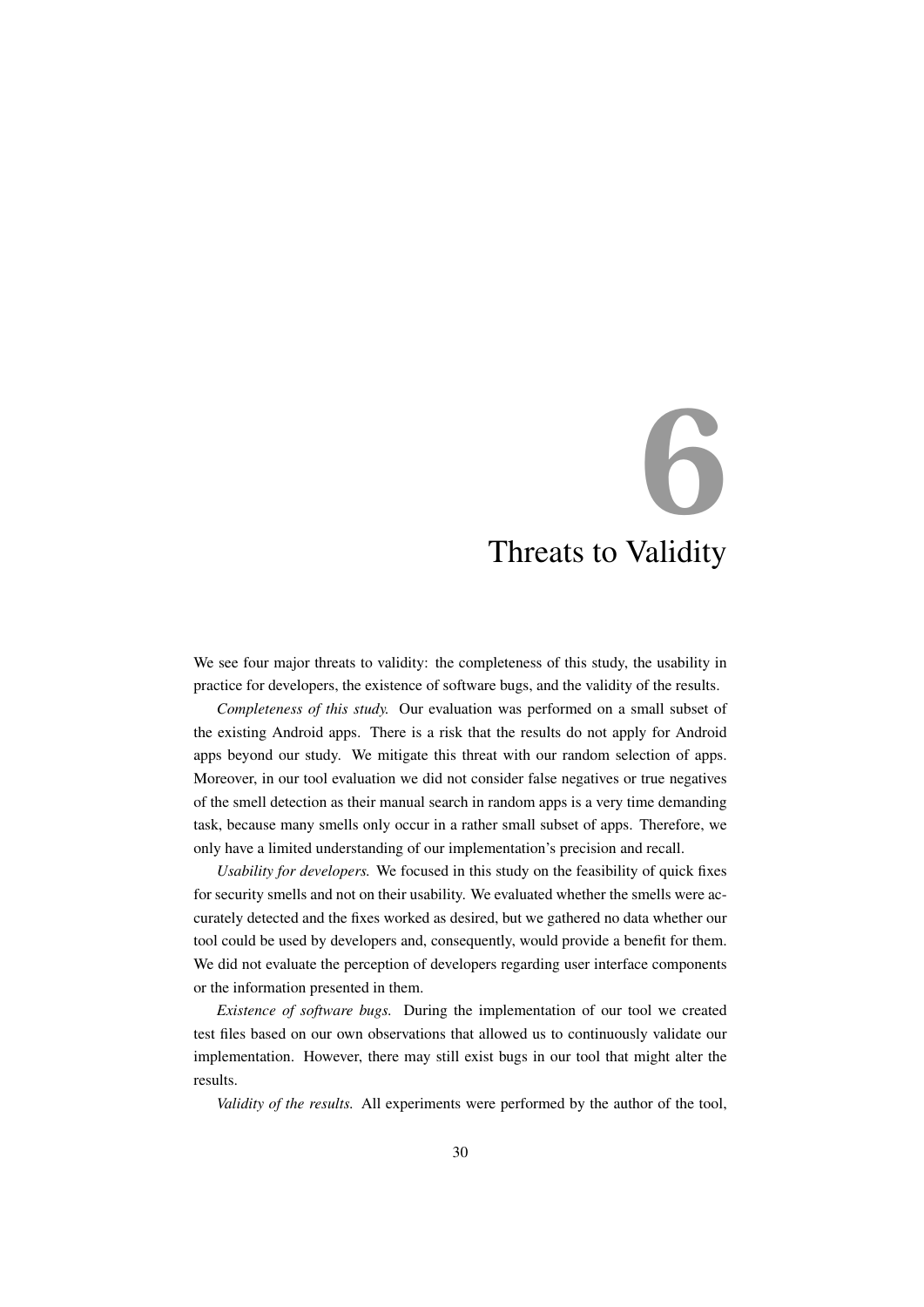which introduces a threat to validity due to the experimenter's expectancy.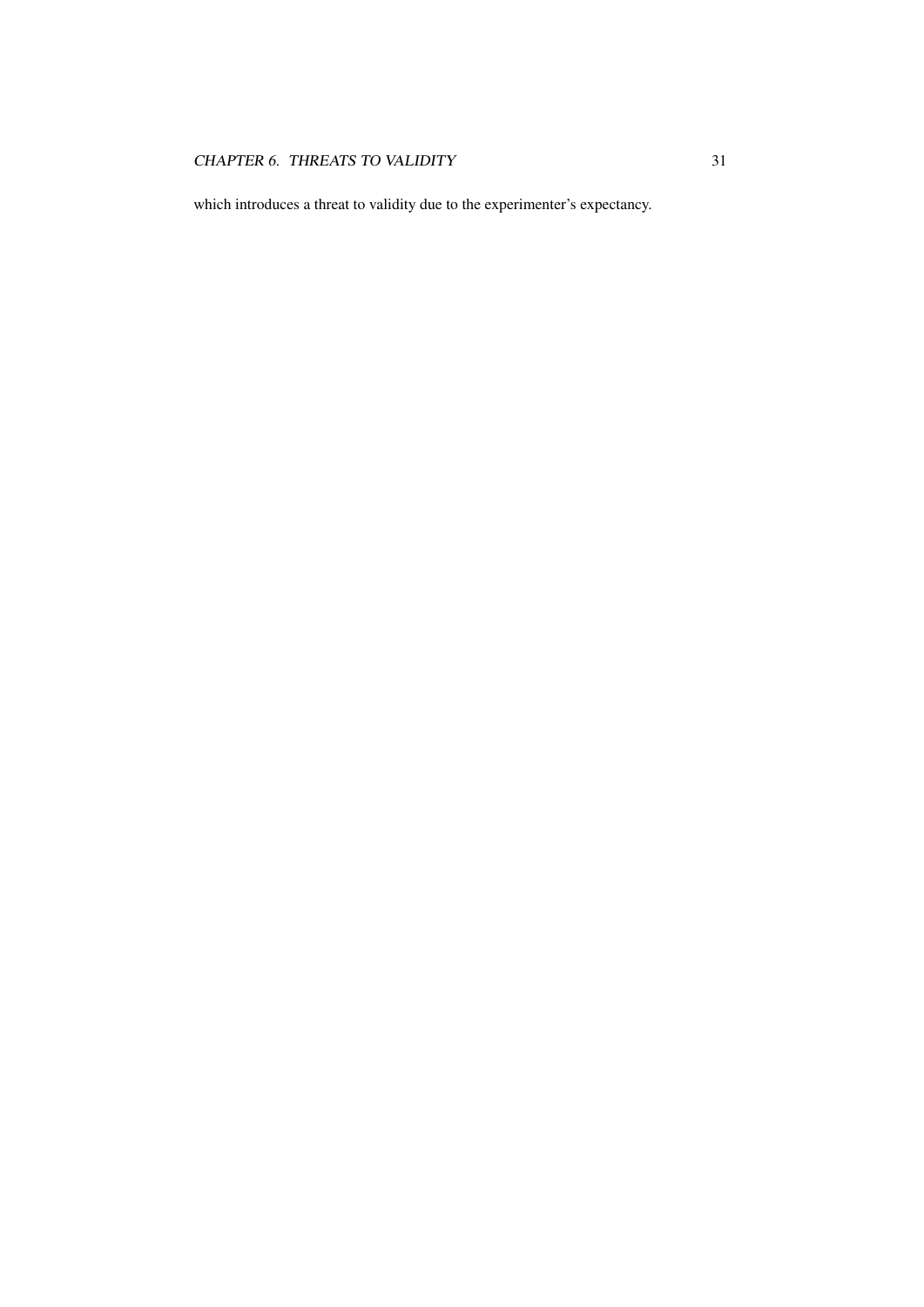# <span id="page-35-0"></span>**7** Related Work

We present related work in three major areas, *i.e.*, the tool support, the tool usage, and the security smells.

# <span id="page-35-1"></span>7.1 Tool Support

Scientific work in the tool support domain primarily targets the most prominent IDEs, i.e., either the Eclipse or the JetBrains IntelliJ IDE<sup>[1](#page-35-2)</sup> and focuses on desktop applications instead of mobile apps. Both environments are feature-wise very similar, *i.e.*, there is only little functionality that remains exclusive to either one of them, *e.g.*, the aggregated project view in Eclipse. In general, the researchers provide their implementations as plug-ins that improve the functionality of the existing IDEs.

Improving the refactoring capabilities of IDEs was a popular topic among the researchers. For example, Mahmood *et al.* performed a major overhaul of the Java literal expression refactoring in IntelliJ, and proposed a more comprehensive implementation that investigates the project-wide use of variable names to avoid refactorings that could cause name conflicts. Before the refactoring is applied, the plug-in presents the user a view of the current variable uses, and allows the developer to perform an informed decision [\[17\]](#page-41-1).

<span id="page-35-2"></span><sup>1</sup>https://www.baeldung.com/java-ides-2016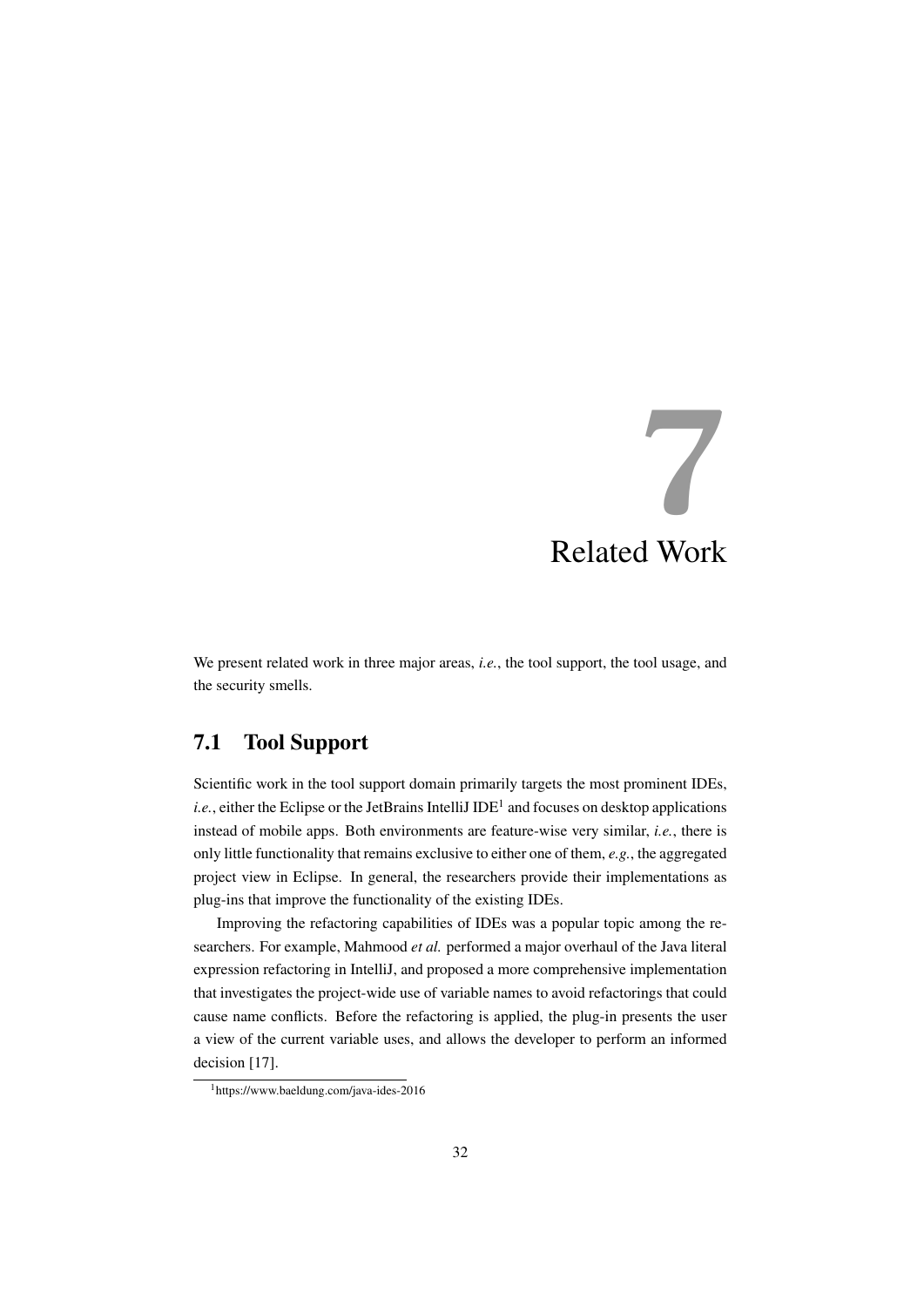#### CHAPTER 7. RELATED WORK 33

Another topic that received much attention in research were code clones. Jablonski *et al.*, for instance, developed an Eclipse plug-in that consistently renames variable names in copy-pasted code [\[15\]](#page-41-2). Without using their tool, if a variable assignment is duplicated within the same method, the renaming refactoring could become confused and change the names in the entire method instead of only in the newly inserted block.

Besides code refactoring, teaching assistants used the plug-in system for educational purposes. They implemented a plug-in that let them manage the distribution of assignments, their collection, and their grading of participating students for IntelliJ [\[5\]](#page-40-1) and Eclipse [\[1\]](#page-40-2).

A field related to education is code comprehension, *i.e.*, ability to learn and understand provided code. For that purpose, Guzzi *et al.* created a tool that records the user-interface actions of developers together with additional feedback to determine the important code sections of an application. Based on this feedback, they present other developers the relevant code locations to let them grasp the code more efficiently [\[13\]](#page-41-3). Better code comprehension can also be achieved by better code navigation. Therefore, Smith *et al.* implemented a plug-in that allows developers to easily trace values through code by making the relevant elements in the code clickable [\[21\]](#page-41-4).

In order to collect such information, researchers worked on generic plug-ins that can closely monitor user interactions and report the aggregated data. For example, Levaja implemented a plug-in that can track the time spent on writing code, or the average number of test executions per day [\[16\]](#page-41-5). On the contrary, Ioannou *et al.* focused rather on high-level user actions such as saving a file, or how the search feature has been used [\[14\]](#page-41-6). Interestingly, in their small study with only six participants they found that saving a file is the most common operation performed by developers, before using the undo feature, or the copy-paste mechanism.

Besides plug-ins with rather constrained functionality, there exist complex plug-ins that introduce support for additional computer languages, *e.g.*, for the Java Modeling Language (JML) [\[18\]](#page-41-7) and the Answer-Set Programming (ASP) [\[4\]](#page-40-3). There further exist plug-ins for test generation [\[2\]](#page-40-4), library selection [\[6\]](#page-40-5), and security [\[24\]](#page-42-0). The security plug-in highlights potential issues for web services, *e.g.*, when untrusted content from the web is used in the application without prior sanitization. In such cases it provides a quick fix for the developer that adds additional validation code.

Finally, researchers altered entire IDEs to suit their needs. For example, Van Deursen *et al.* changed an existing Eclipse instance so that it can be used over the web [\[22\]](#page-42-1), Biegel *et al.* added touch support for mobile devices [\[3\]](#page-40-6), and Gasparic *et al.* experimented with recommender systems that guide developers through the debugging process [\[10\]](#page-41-8).

Currently, support for security and in particular security code smells is rather limited, *i.e.*, there exists linting support in Android Studio, but the provided suggestions provide no possibility for immediate quick fixes. In this work we advance the current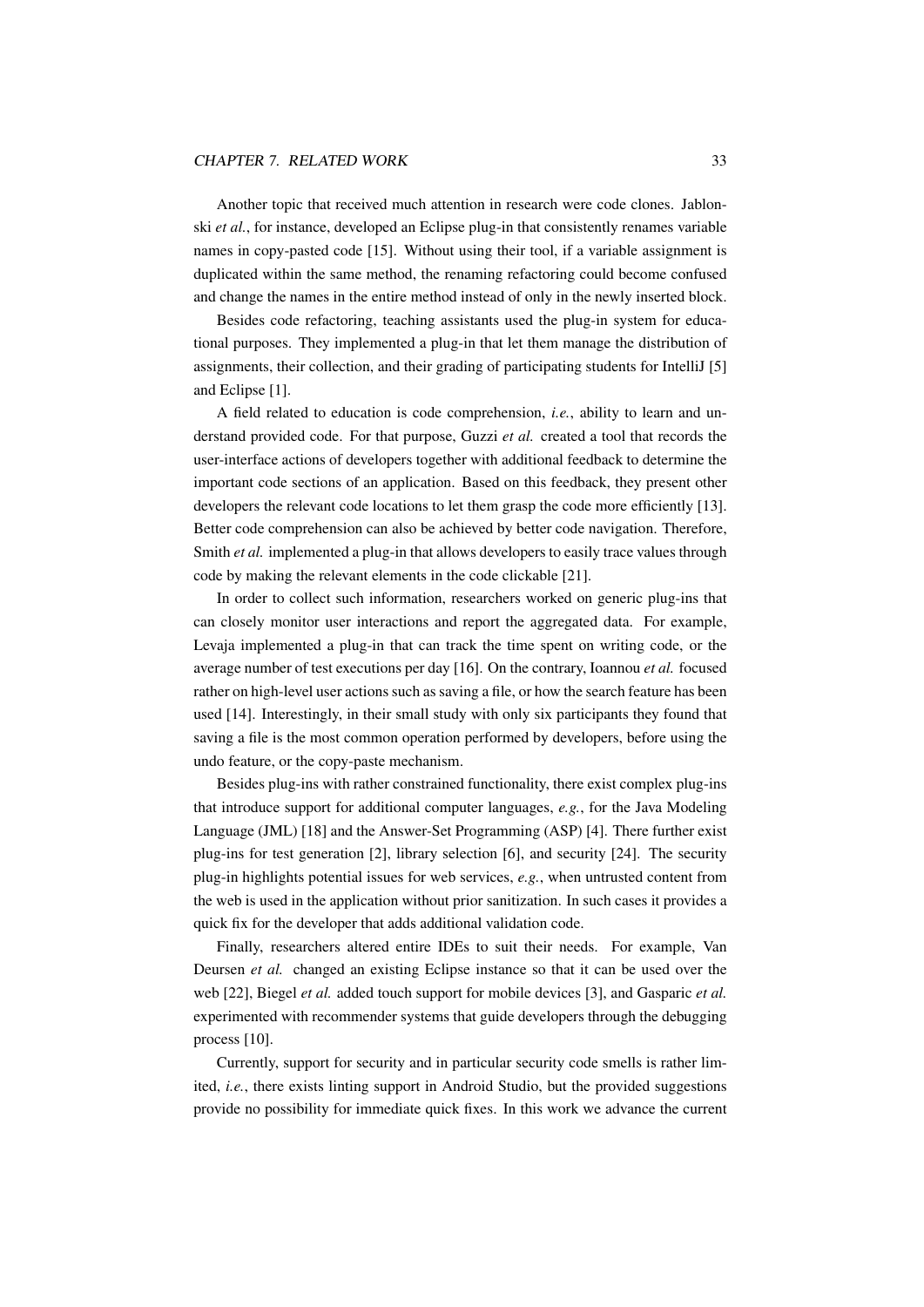state and provide quick fixes for a subset of the reported smells.

### <span id="page-37-0"></span>7.2 Tool Usage

Researchers were also interested in the usage of tool support. Murphy *et al.* gathered usage information from 41 Eclipse developers and found that the majority of developers use every provided view, but clearly prefer the Java and Debug perspectives [\[19\]](#page-41-9). The package explorer view was the most useful view for the developers, and renaming the most useful refactoring. Gómez et al. explored the gain that can be achieved from tool support for solo and pair programming [\[12\]](#page-41-10). They reported that the quality decreases when tool support is used for rather simple tasks, however it is particularly useful for more complex assignments. They assume that tool support fosters a trial and error mentality, whereas coding without tool support requires more effort on the developer's end and therefore, the developers prolonged the code compilation and execution processes to look more carefully at their code to avoid unnecessary iterations. However, they found no notable differences between solo and pair programming. Finally, researchers realized that very often developers are not aware of a particular refactoring. In order to provide assistance, they continuously observed every action of the developers and offered them tailored support based on their needs [\[23,](#page-42-2) [7\]](#page-40-7). Finally, Poon remarked that the automated refactoring is not always feasible, yet manual refactoring poses difficulties especially to less experienced programmers [\[20\]](#page-41-11). He proposed a tool for Eclipse that combines the best of both worlds, *i.e.*, the manual and the automated refactorings by guiding manual refactorings with useful information for the developers.

In our plug-in we proactively report issues in IntelliJ's problem view and offer the developers fixes that only require a few clicks.

### <span id="page-37-1"></span>7.3 Security Smells

The notion of security code smells that we use in this work has been defined by Ghafari *et al.* [\[11\]](#page-41-0). In their work they investigated the prevalence of ten security code smells in more than 46 000 Android apps and found that the majority of apps suffer from at least three different security smells, and that the identified security smells are a good indicator of security vulnerabilities. In their follow up work, they particularly investigated the existence of security smells in Android ICC [\[8\]](#page-40-0). Based on the analysis of more than 700 open-source apps they realized that updates rarely have any impact on ICC security, however, in case they do, they often correspond to new app features. Consequently, they advise developers of long-lived projects to continuously update their IDEs, as old IDEs have only limited support for security issue reports, and therefore countless security issues could be missed. According to a more recent work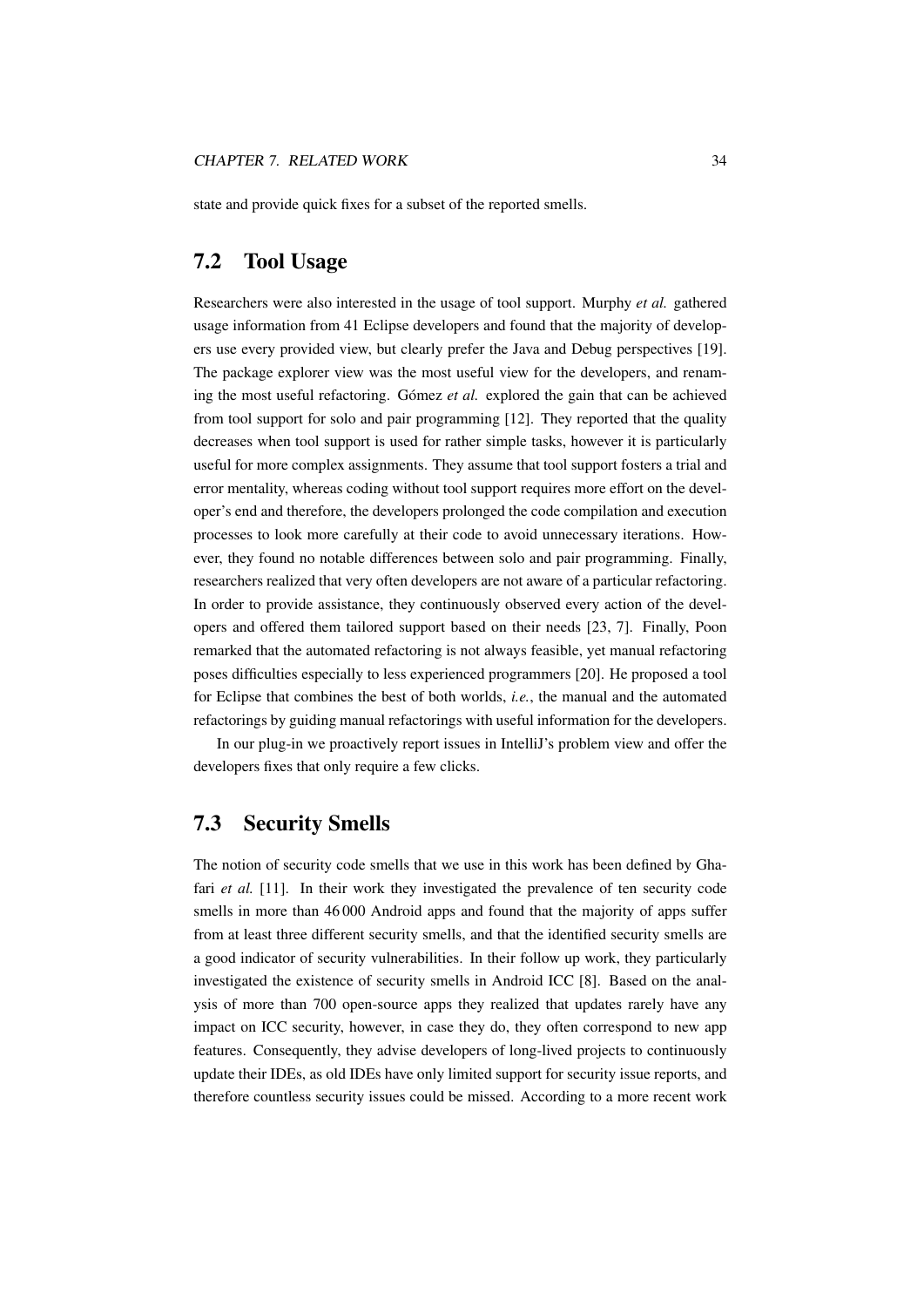from Gadient *et al.* [\[9\]](#page-40-8), the same applies to web API communication, which would also benefit from improved IDE support.

Security smells are a good indicator for vulnerabilities and should be mitigated whenever they are spotted. However, this requires comprehensive tool support that we investigate in this work. Moreover, IDE updates are essential and can further improve security. Following this principle, our tool is compatible with IDE releases of the wellknown JetBrains IntelliJ.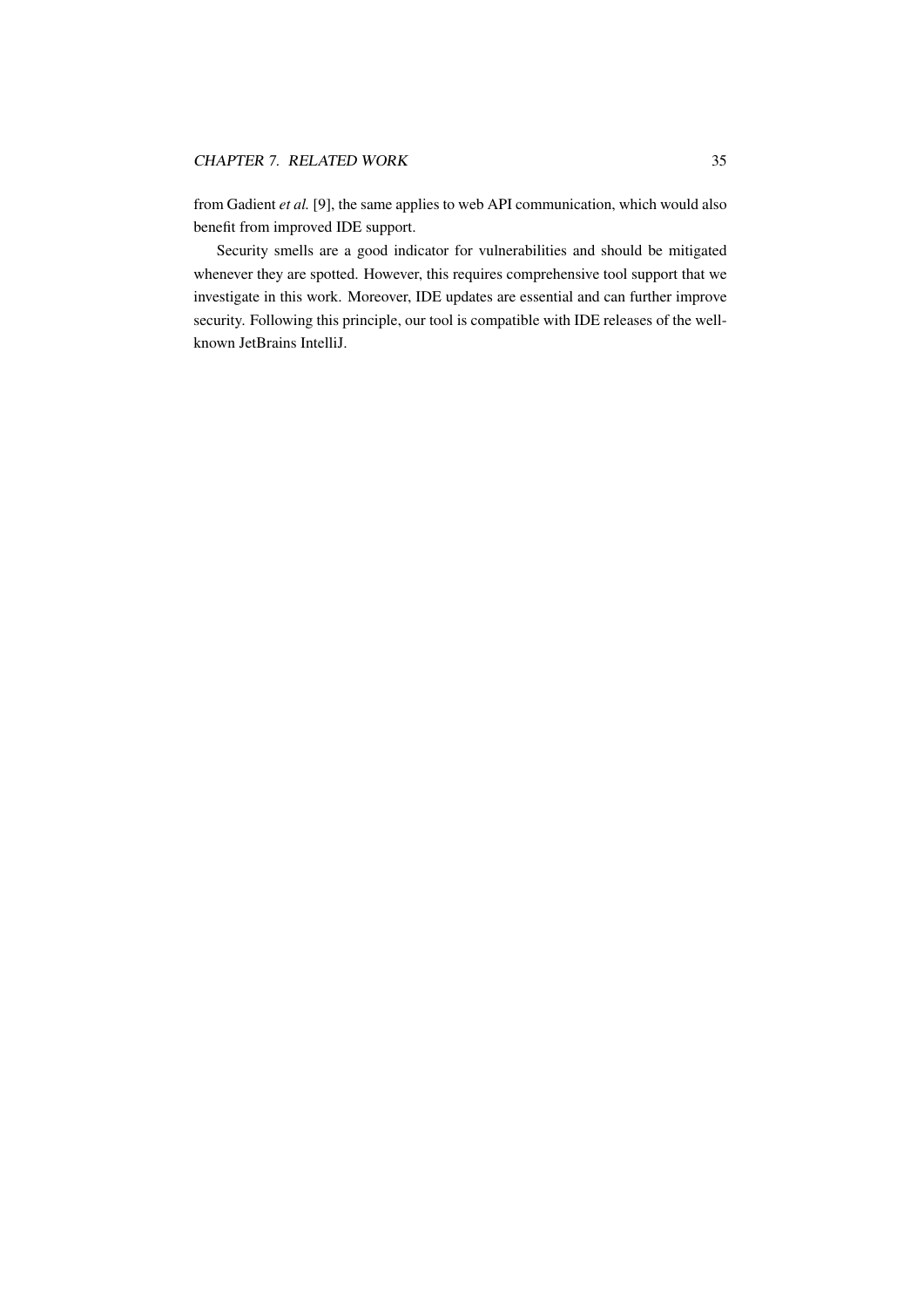# <span id="page-39-0"></span>**8** Conclusion

In this work, we explore the possibility of quick fixes for security code smells, *i.e.*, we provide a plug-in that seamlessly integrates with Android Studio and supports the detection of six different security code smells. We performed a brief manual evaluation of our tool on 25 random apps from the *F-Droid* app store as well as some additional apps from the previous study and checked whether the reported security smells are correct and if they can be automatically mitigated with a quick fix. According to our manual validation, the tool identified 92 security code smells of which it was able to fix more than 91%, many of them without any additional intervention of the developer.

These results are promising and indicate that many security smells can be mitigated with quick fixes. However, additional information such as the user's programming experience or the importance of accuracy would foster tailored quick fixes that are more comprehensive and could achieve an even higher accuracy.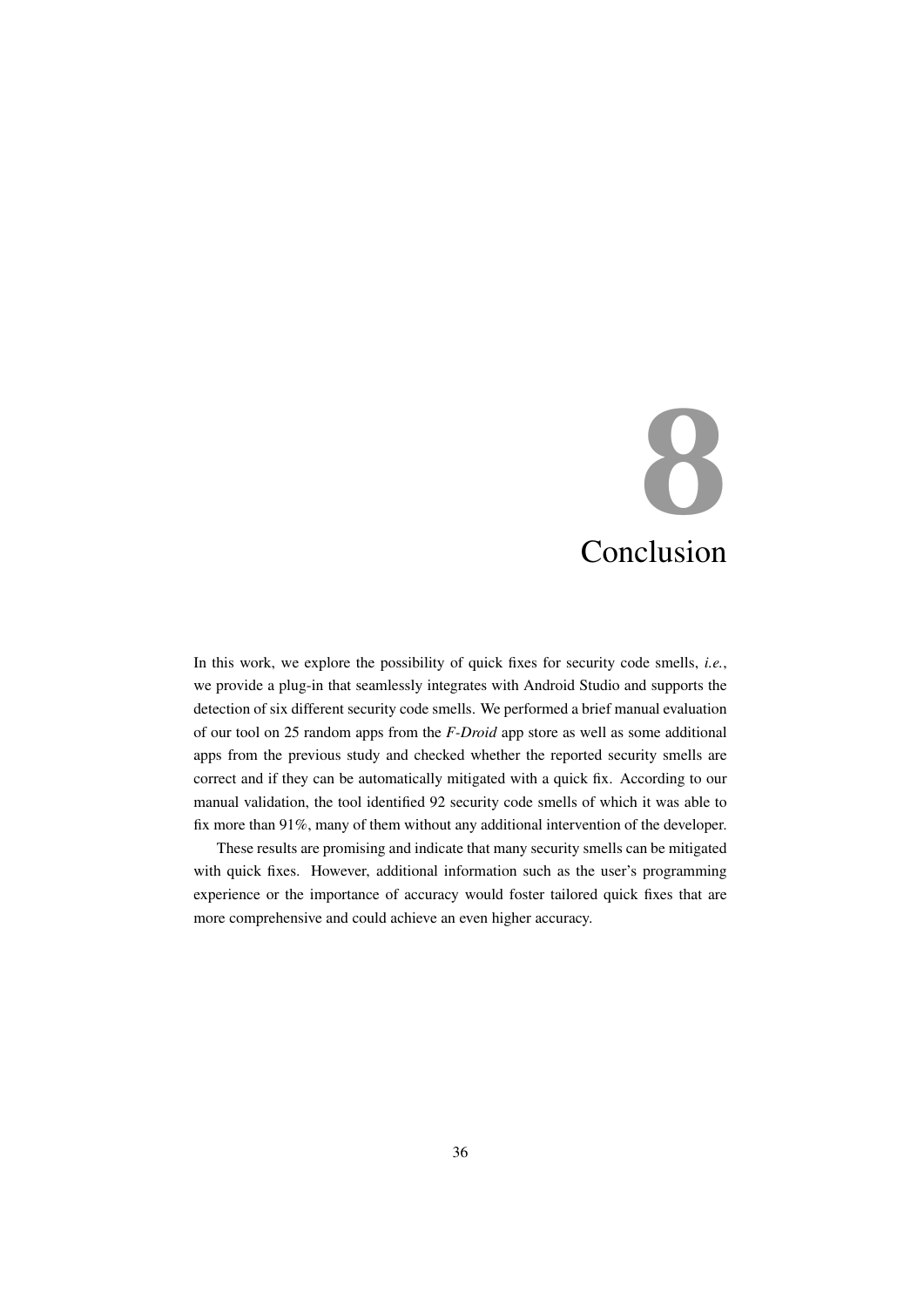# Bibliography

- <span id="page-40-2"></span>[1] A. Allowatt and S. H. Edwards. IDE support for test-driven development and automated grading in both Java and C++. In *Proceedings of the 2005 OOPSLA workshop on Eclipse technology eXchange*, pages 100–104, 2005.
- <span id="page-40-4"></span>[2] A. Arcuri, J. Campos, and G. Fraser. Unit test generation during software development: EvoSuite plugins for Maven, IntelliJ and Jenkins. In *2016 IEEE International Conference on Software Testing, Verification and Validation (ICST)*, pages 401–408. IEEE, 2016.
- <span id="page-40-6"></span>[3] B. Biegel, J. Hoffmann, A. Lipinski, and S. Diehl. U can touch this: touchifying an IDE. In *Proceedings of the 7th International Workshop on Cooperative and Human Aspects of Software Engineering*, pages 8–15, 2014.
- <span id="page-40-3"></span>[4] P.-A. Busoniu, J. Oetsch, J. Pührer, P. SKOČOVSKÝ, and H. Tompits. SeaLion: An Eclipse-based IDE for answer-set programming with advanced debugging support. *Theory and Practice of Logic Programming*, 13(4-5):657–673, 2013.
- <span id="page-40-1"></span>[5] N. Denissov et al. Creating an educational plugin to support online programming learning. Master's thesis, Aalto University, 2021.
- <span id="page-40-5"></span>[6] R. El-Hajj and S. Nadi. LibComp: An IntelliJ plugin for comparing Java libraries. In *Proceedings of the 28th ACM Joint Meeting on European Software Engineering Conference and Symposium on the Foundations of Software Engineering*, pages 1591–1595, 2020.
- <span id="page-40-7"></span>[7] S. R. Foster, W. G. Griswold, and S. Lerner. WitchDoctor: IDE support for realtime auto-completion of refactorings. In *2012 34th International Conference on Software Engineering (ICSE)*, pages 222–232. IEEE, 2012.
- <span id="page-40-0"></span>[8] P. Gadient, M. Ghafari, P. Frischknecht, and O. Nierstrasz. Security code smells in Android ICC. *Empirical Software Engineering Special Issue*, 2018.
- <span id="page-40-8"></span>[9] P. Gadient, M. Ghafari, M.-A. Tarnutzer, and O. Nierstrasz. Web APIs in Android through the lens of security. In *2020 IEEE 27th International Conference on*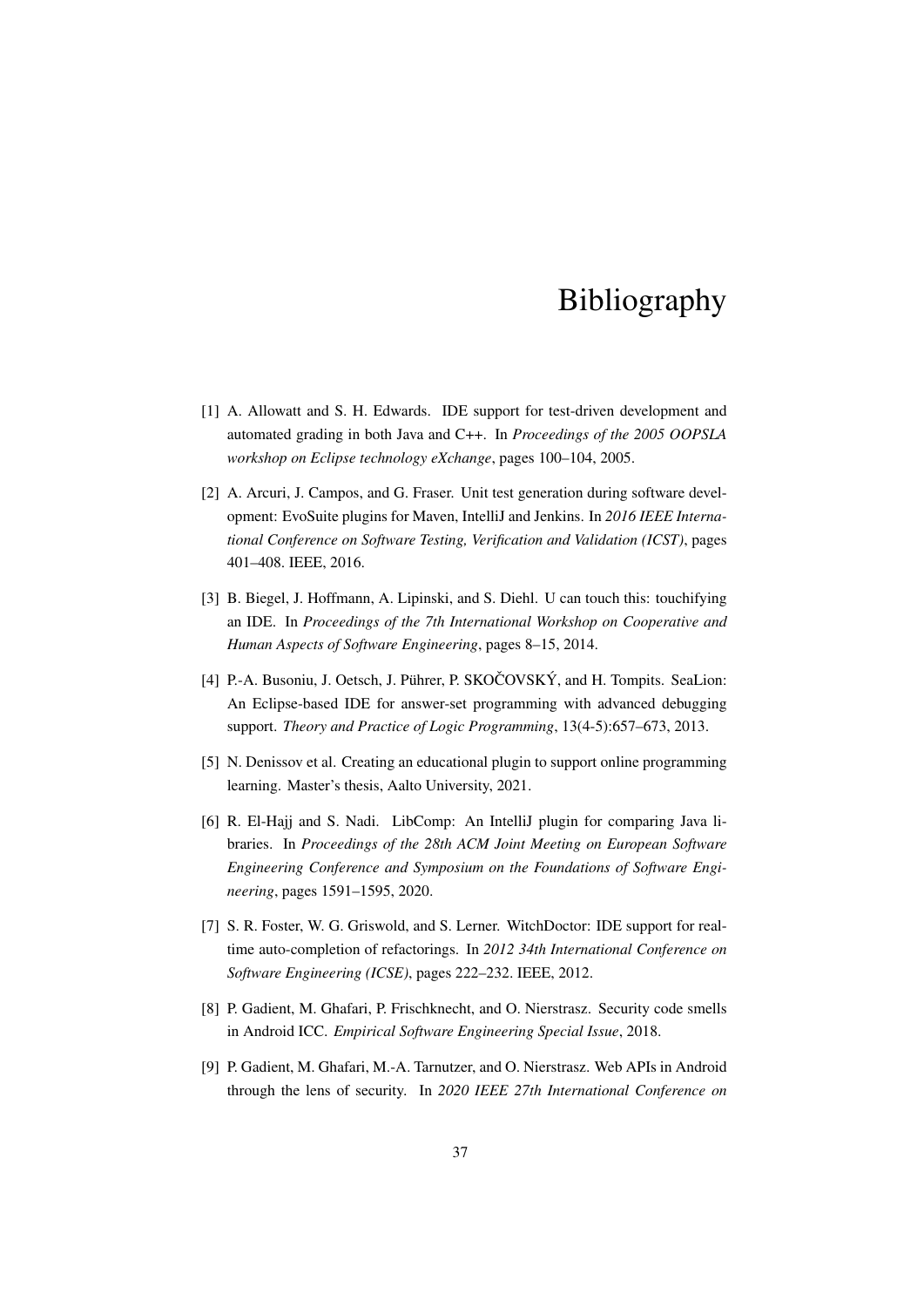*Software Analysis, Evolution and Reengineering (SANER)*, pages 13–22. IEEE, 2020.

- <span id="page-41-8"></span>[10] M. Gasparic and F. Ricci. IDE interaction support with command recommender systems. *IEEE Access*, 8:19256–19270, 2020.
- <span id="page-41-0"></span>[11] M. Ghafari, P. Gadient, and O. Nierstrasz. Security smells in Android. In *2017 IEEE 17th International Working Conference on Source Code Analysis and Manipulation (SCAM)*, pages 121–130, Sept 2017.
- <span id="page-41-10"></span>[12] O. S. Gómez, A. A. Aguileta, R. A. Aguilar, J. P. Ucan, R. H. Rosero, and K. Cortes-Verdin. An empirical study on the impact of an IDE tool support in the pair and solo programming. *IEEE Access*, 5:9175–9187, 2017.
- <span id="page-41-3"></span>[13] A. Guzzi, M. Pinzger, and A. Van Deursen. Combining micro-blogging and IDE interactions to support developers in their quests. In *2010 IEEE International Conference on Software Maintenance*, pages 1–5. IEEE, 2010.
- <span id="page-41-6"></span>[14] C. Ioannou, A. Burattin, and B. Weber. Mining developers' workflows from IDE usage. In *International Conference on Advanced Information Systems Engineering*, pages 167–179. Springer, 2018.
- <span id="page-41-2"></span>[15] P. Jablonski and D. Hou. CReN: A tool for tracking copy-and-paste code clones and renaming identifiers consistently in the IDE. In *Proceedings of the 2007 OOPSLA workshop on eclipse technology eXchange*, pages 16–20, 2007.
- <span id="page-41-5"></span>[16] I. Levaja. WatchDog for IntelliJ: An IDE plugin to analyze software testing practices. Master's thesis, Delft University of Technology Delft, the Netherlands, 2016.
- <span id="page-41-1"></span>[17] J. Mahmood and Y. R. Reddy. Automated refactorings in Java using IntelliJ IDEA to extract and propogate constants. In *2014 IEEE International Advance Computing Conference (IACC)*, pages 1406–1414. IEEE, 2014.
- <span id="page-41-7"></span>[18] S. Monteiro, E. Sokolovas, E. Wittingen, T. v. Dijk, and M. Huisman. IntelliJML: a JML plugin for IntelliJ IDEA. In *Proceedings of the 23rd ACM International Workshop on Formal Techniques for Java-like Programs*, pages 39–42, 2021.
- <span id="page-41-9"></span>[19] G. C. Murphy, M. Kersten, and L. Findlater. How are Java software developers using the Eclipse IDE? *IEEE software*, 23(4):76–83, 2006.
- <span id="page-41-11"></span>[20] D. Y. Poon. Implementing refactoring guidance into Eclipse. Master's thesis, California State University, Sacramento, 2019.
- <span id="page-41-4"></span>[21] J. Smith, C. Brown, and E. Murphy-Hill. Flower: Navigating program flow in the IDE. In *2017 IEEE Symposium on Visual Languages and Human-Centric Computing (VL/HCC)*, pages 19–23. IEEE, 2017.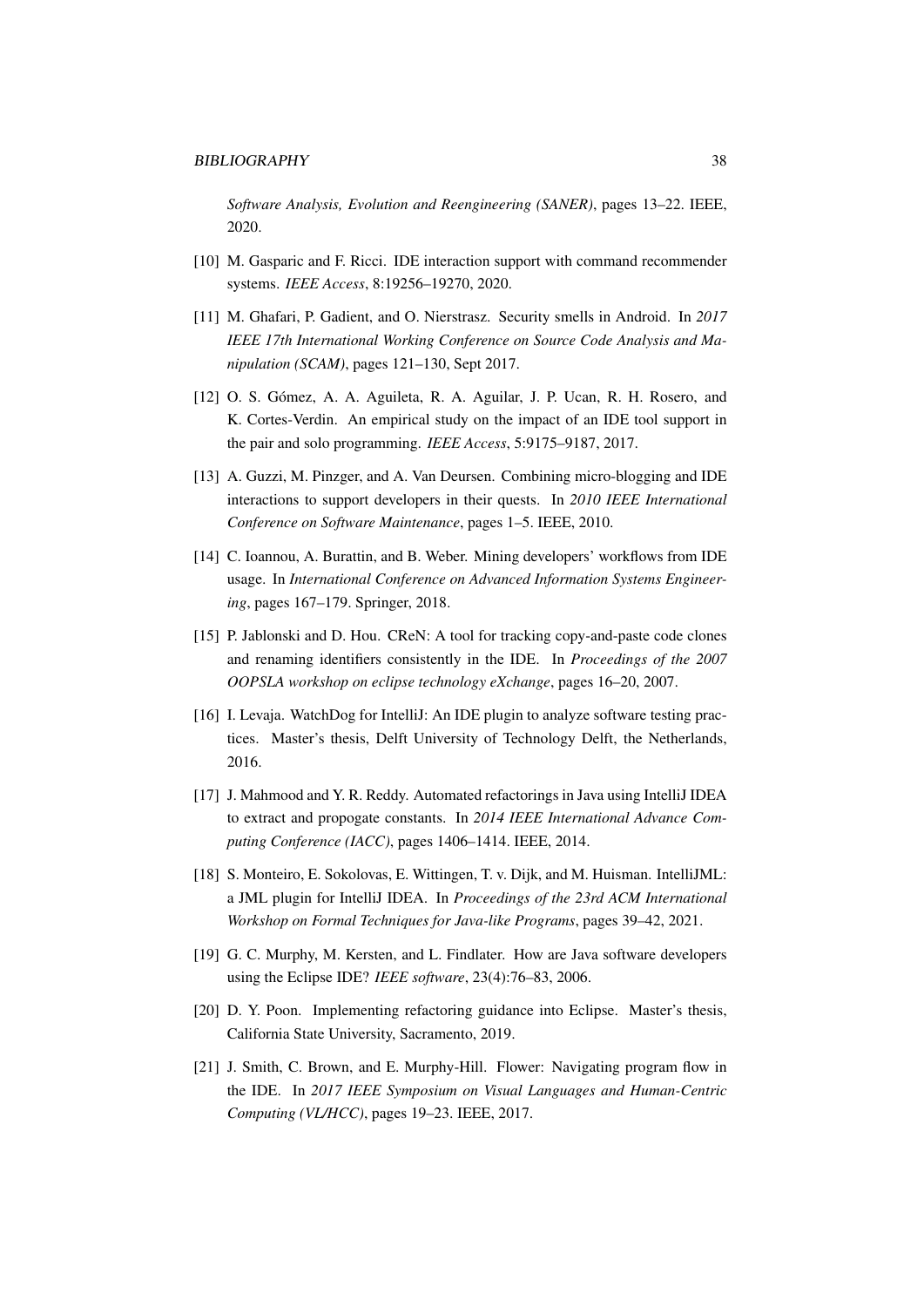- <span id="page-42-1"></span>[22] A. van Deursen, A. Mesbah, B. Cornelissen, A. Zaidman, M. Pinzger, and A. Guzzi. Adinda: a knowledgeable, browser-based IDE. In *Proceedings of the 32nd ACM/IEEE International Conference on Software Engineering-Volume 2*, pages 203–206, 2010.
- <span id="page-42-2"></span>[23] P. Viriyakattiyaporn and G. C. Murphy. Challenges in the user interface design of an IDE tool recommender. In *2009 ICSE Workshop on Cooperative and Human Aspects on Software Engineering*, pages 104–107. IEEE, 2009.
- <span id="page-42-0"></span>[24] J. Xie, B. Chu, H. R. Lipford, and J. T. Melton. ASIDE: IDE support for web application security. In *Proceedings of the 27th Annual Computer Security Applications Conference*, pages 267–276, 2011.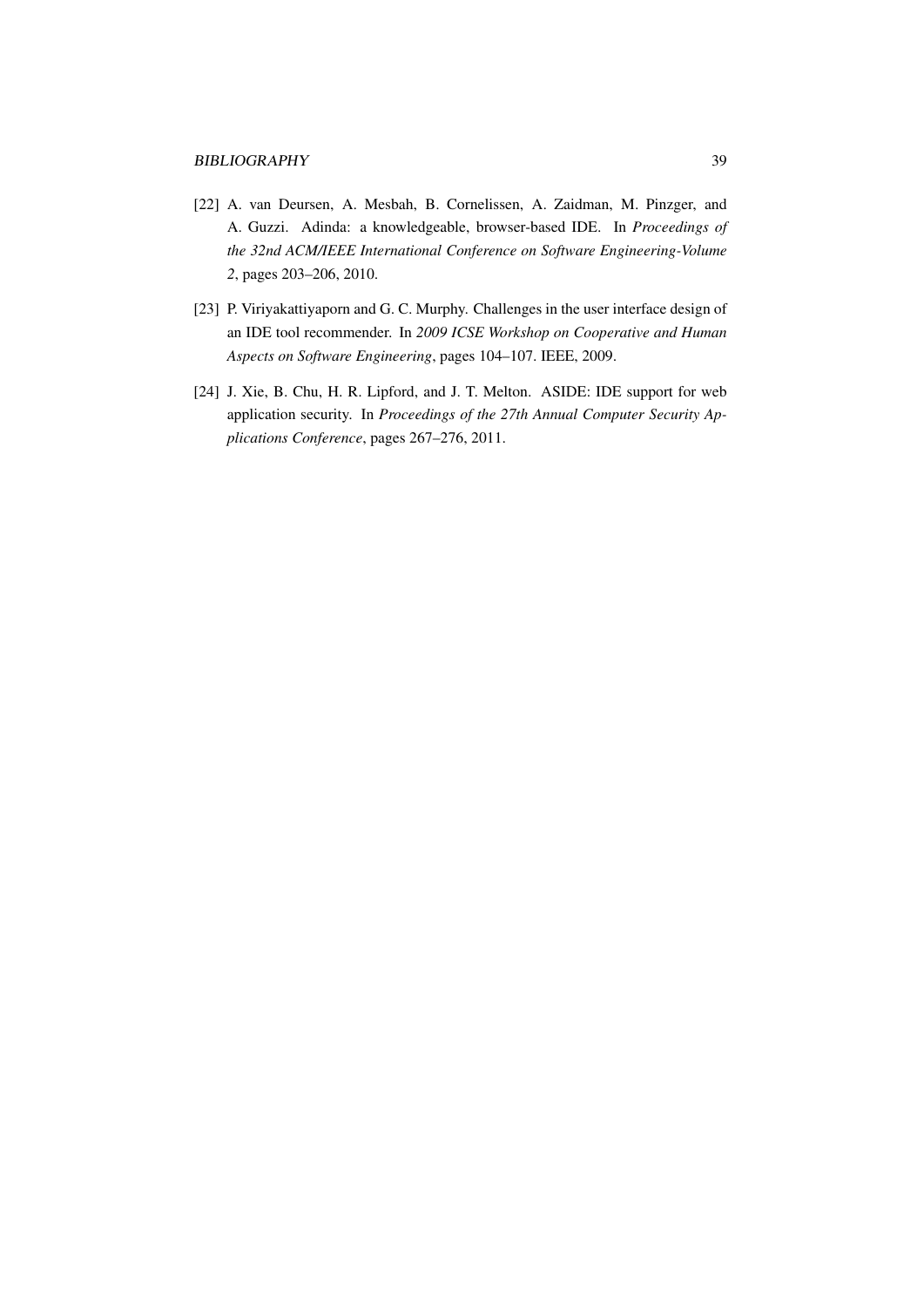# <span id="page-43-0"></span>Anleitung zum wissenschaftlichen **A** Arbeiten

The Anleitung consists of a more detailed description of how to implement, execute, and package IntelliJ inspections and quick fixes.

# <span id="page-43-1"></span>A.1 Implementation

In this section we discuss the default components required to implement a quick fix and the optional user-interface APIs.

#### <span id="page-43-2"></span>A.1.1 Inspection

An inspection entity is responsible for the highlighting of relevant code fragments in the editor view. It must contain logic to decide what code must be highlighted and in which style. There exist two different types of inspections: local and global inspections. Local inspections can only process one file at a time and repeatedly run in the background as the developer edits the code.<sup>[1](#page-43-3)</sup> In contrast, global inspections can process multiple files

<span id="page-43-3"></span><sup>1</sup>[https://github.com/JetBrains/intellij-community/blob/](https://github.com/JetBrains/intellij-community/blob/master/platform/analysis-api/src/com/intellij/codeInspection/LocalInspectionTool.java) [master/platform/analysis-api/src/com/intellij/codeInspection/](https://github.com/JetBrains/intellij-community/blob/master/platform/analysis-api/src/com/intellij/codeInspection/LocalInspectionTool.java) [LocalInspectionTool.java](https://github.com/JetBrains/intellij-community/blob/master/platform/analysis-api/src/com/intellij/codeInspection/LocalInspectionTool.java)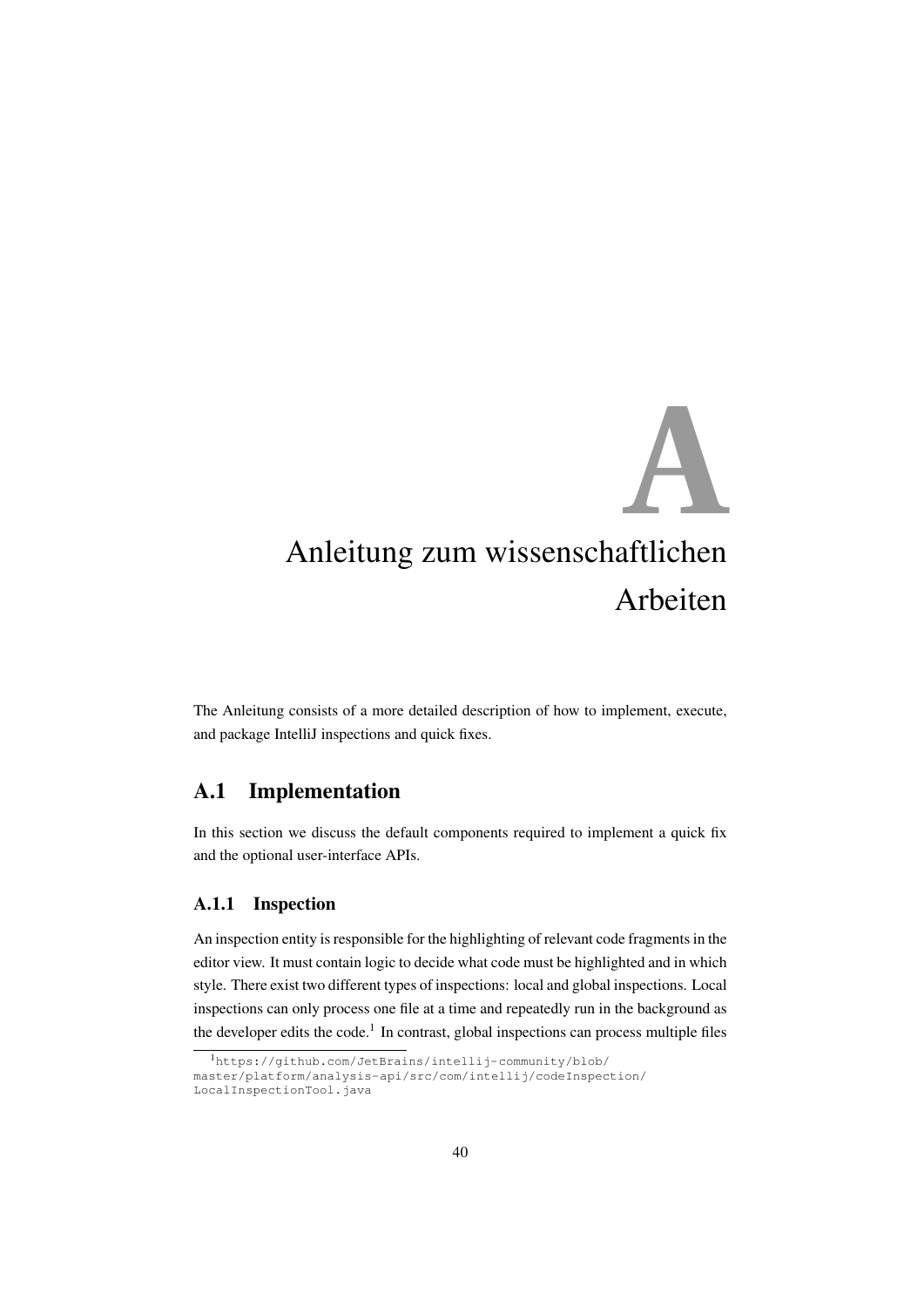and only run on user demand due to the higher utilization of hardware resources.<sup>[2](#page-44-0)</sup> An inspection is represented by a class that either extends the LocalInspectionTool or the GlobalInspectionTool class, accordingly. Moreover, they must provide a PsiElementVisitor object, which will traverse the entire PSI tree representation while searching for nodes that match a given criterion. We focus on local inspections for the remainder of this section since only they can provide immediate feedback to the developer and their provided features are sufficient for most code linting tasks.

In order to illustrate the implementation task, we refer in the following listings to a simplified version of our *Missing Protection Level* inspection with only basic interaction between our custom tool window and the inspections. That inspection is based on the LocalInspectionTool class and its stub is presented in [Listing 6.](#page-44-1) The logger variable in line 2 contains the logging object of the IntelliJ IDE that allows us to write content into its log file. The remaining two variables in the lines four and six declare the corresponding smell id used for the log output and the available protection levels that can be set separately for each reported element.

<span id="page-44-1"></span>

|   | public class UnprotectedPermissionDetection extends LocalInspectionTool {                                           |
|---|---------------------------------------------------------------------------------------------------------------------|
|   | $private final Logger logger = Logger.getInstance(getClass());$                                                     |
| 3 | // internal identifier of the smell in our tool                                                                     |
| 4 | protected static final String smellId = "SM03";                                                                     |
| 5 | // list of all valid protection level values                                                                        |
| 6 | private static final List < String > PROTECTION_LEVEL_VALUES = Arrays.asList("normal", "dangerous", , "signature"); |
|   | $\cdots$                                                                                                            |
|   |                                                                                                                     |
|   |                                                                                                                     |

#### Listing 6: Inspection class stub example

[Listing 7](#page-45-0) presents a typical XmlElementVisitor method that specializes the PsiElementVisitor implementation used by an inspection to determine the highlighted text areas. Such visitor implementations must be embedded in the corresponding inspection tool classes, and the visitor logic itself must be specified within the visit method,  $e.g.,$  visitXmlTag( $\dots$ ) (line 7) that constrains the scope to XML content, which must reside in the overridden buildVisitor(...) method. The provided inspection only evaluates PsiElement entities that are of the type XmlTag, *i.e.*, it ignores all non-XML content as well as XML elements that are not a tag, *e.g.*, comments. The try-catch block (lines 8 to 17) ensures that the execution of the inspection code can be interrupted at any time (*i.e.*, by receiving a ProcessCanceledException), *e.g.*, when a user closes an editor view in the IDE while the inspections are still running in the background or if the corresponding file content changed during the code inspection. The exception should always be rethrown as it is further processed by the IDE infrastructure.<sup>[3](#page-44-2)</sup> If other exceptions are raised, we log these events and forward the exception through the MessageBus to our custom tool window to notify the user.

<span id="page-44-0"></span><sup>2</sup>[https://github.com/JetBrains/intellij-community/blob/](https://github.com/JetBrains/intellij-community/blob/master/platform/analysis-api/src/com/intellij/codeInspection/GlobalInspectionTool.java)

[master/platform/analysis-api/src/com/intellij/codeInspection/](https://github.com/JetBrains/intellij-community/blob/master/platform/analysis-api/src/com/intellij/codeInspection/GlobalInspectionTool.java)

[GlobalInspectionTool.java](https://github.com/JetBrains/intellij-community/blob/master/platform/analysis-api/src/com/intellij/codeInspection/GlobalInspectionTool.java)

<span id="page-44-2"></span><sup>3</sup>[https://plugins.jetbrains.com/docs/intellij/general-threading](https://plugins.jetbrains.com/docs/intellij/general-threading-rules.html#background-processes-and-processcanceledexception)[rules.html#background-processes-and-processcanceledexception](https://plugins.jetbrains.com/docs/intellij/general-threading-rules.html#background-processes-and-processcanceledexception)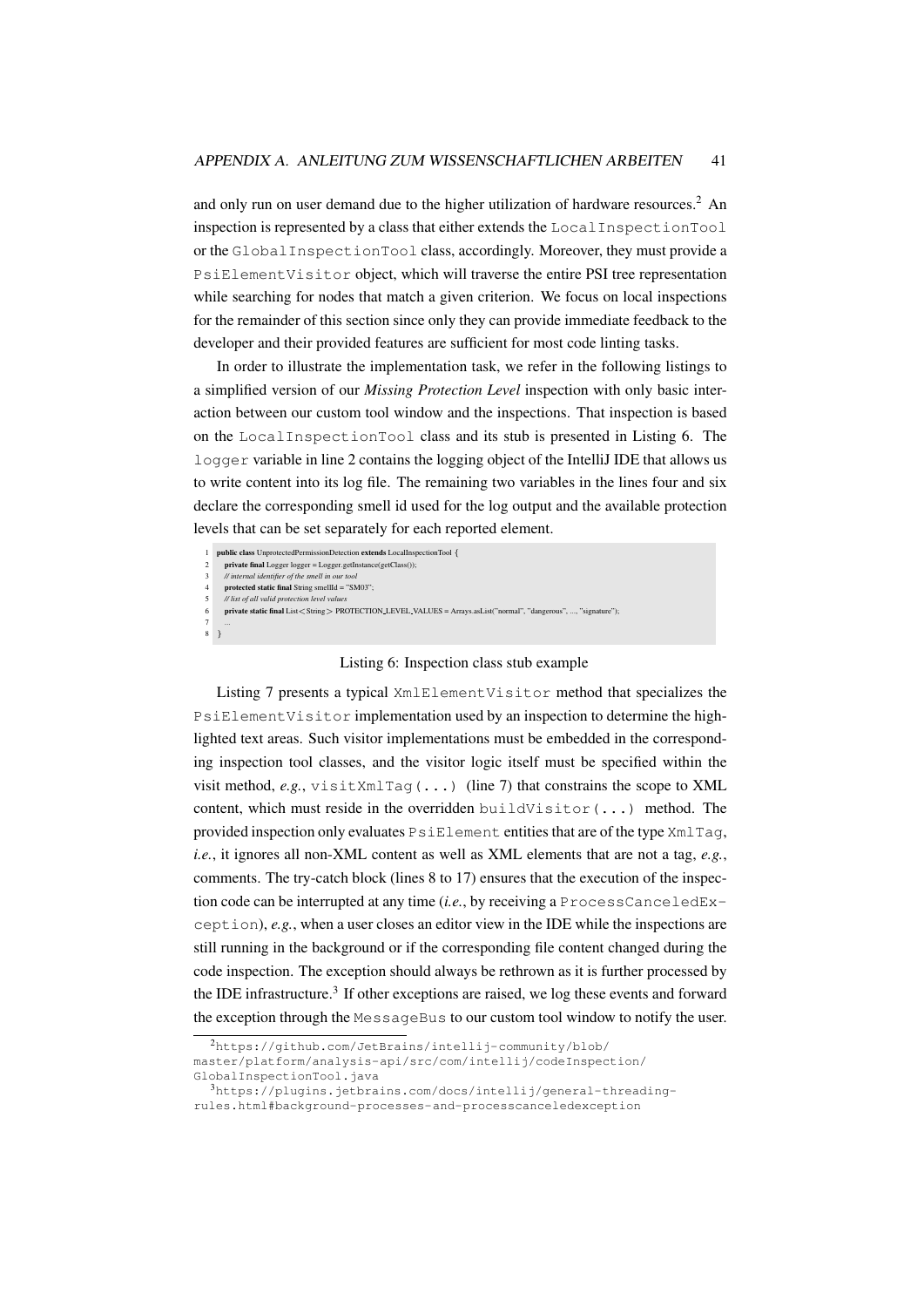```
1 @NotNull
 2 @Override
3 public XmlElementVisitor buildVisitor(@NotNull final ProblemsHolder holder, boolean isOnTheFly) {
 4 return new XmlElementVisitor() {
 5
          6 @Override
          \textbf{public void } \text{visitXmlTag}(\text{XmlTag } \text{xmlTag}) {
 8 try {
9 // insert inspection logic here
          10 } catch (ProcessCanceledException canceled) {
11 throw canceled;<br>12 h catch (Exception
12 } catch (Exception e) \{<br>13 logger warn("Security
13 logger.warn("Security Smells: Something went wrong with " + smellId + ".", e);<br>14 MessageBus bus = holder.getProject().getMessageBus();
15 ChangeActionNotifier publisher = bus.syncPublisher(ChangeActionNotifier.CHANGE_ACTION_TOPIC);<br>16 muhlisher showFxcention(e):
            publisher.showException(e);
\frac{17}{18} }
18\begin{array}{c} 19 \\ 20 \end{array} };
```


<span id="page-45-1"></span>

Listing 8: Simple inspection logic example

```
1 private boolean invalidProtectionLevel(XmlAttribute protectionLevel) {<br>
2 if (protectionLevel == null | | StringUtils.isEmpty(protectionLevel.get)
2 if (protectionLevel == null || StringUtils.isEmpty(protectionLevel.getValue()))<br>3 return true:
          3 return true;
4 else
          5 return !PROTECTION LEVEL VALUES.contains(protectionLevel.getValue());
6 }
```
Listing 9: Example code to detect invalid protection levels

```
1 public boolean visitQualifiedReferenceExpression(@NotNull UQualifiedReferenceExpression node) {
 2 UCallExpression methCall = (UCallExpression) node.getSelector();
 3 UExpression receiver = node.getReceiver();
 4 if (receiver == null)
 5 return true;
  6
 7 if (!isPendingIntentObject(receiver))
 8 return true;
  9
10 UExpression intentArg = UastHelper.getParamOfClass(methCall, INTENT CLASS);
11 if (intentArg == null)<br>12 return true;
         return true;
13
14 boolean isPendingIntent = isPendingIntent(methCall);<br>15 if (!isPendingIntent)
      if (!isPendingIntent)
16 return true
\frac{17}{18}18 if (qFixAlreadyPerformed(intentArg)) // check if quick fix was already applied
19 return true;
\frac{20}{21}\, if \left( !is<br>ExplicitIntent(intentArg)) \{22 logger.debug("Security Smell found in: [FILE], [METHODNAME] " + methCall.getContainingFile() + ", " + methCall.getMethodName());
23 holder.registerProblem(staticMethodCall.getSourcePsi(), DESCRIPTION.TEMPLATE, new MakeIntentExplicitQuickFix(origIntentArg));<br>24 h
      \rightarrow\frac{25}{25}
```
Listing 10: More complex inspection logic example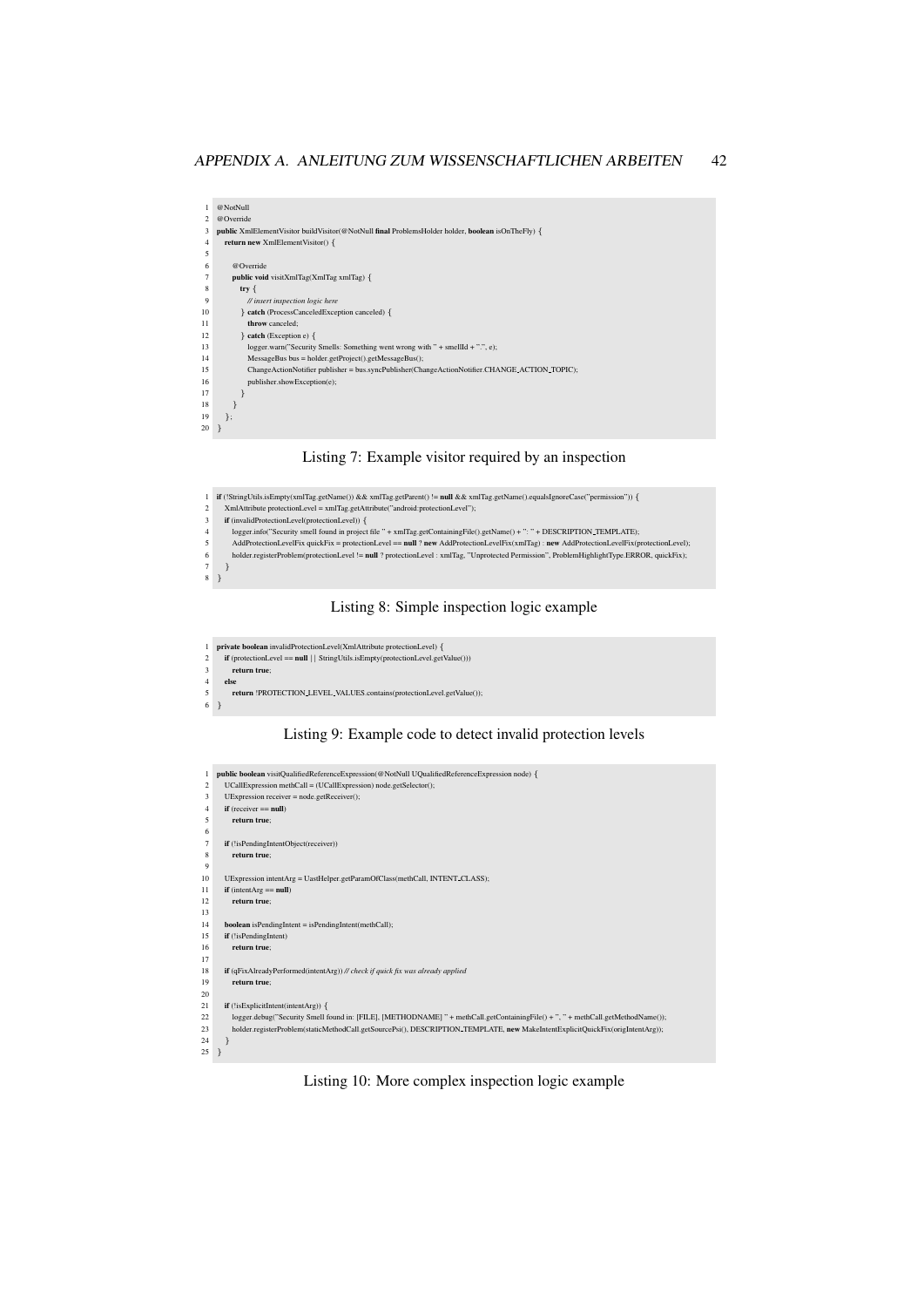[Listing 8](#page-45-1) presents an example of an inspection logic. First, we verify whether an XML node is valid and whether its tag name matches the string permission (line 1). If a node passes this validation, we try to read the attribute name android:protectionLevel and its value from the found XML node (line 2). If this data is invalid or malformed (line 3, for more details see [Listing 9\)](#page-45-2), we log that finding to the debug console (line 4), instantiate a "quick fix instance" that characterizes the problem (line 5), and we hand over that instance to the IDE infrastructure (line 6) to let the IDE display the problem to the user, *i.e.*, the relevant text in the editor view becomes highlighted and the quick fix is offered. In other words, the provided code lets the IDE raise an error at the problematic protection level attribute and value, or at the permission tag if the protection level data is missing. Such an error will reveal the text "Unprotected Permission" on mouse hover.

The method invalidProtectionLevel(...) in [Listing 9](#page-45-2) that is called from the inspection logic tests whether the android:protectionLevel attribute data is valid. This is necessary to identify the relevant attributes for the highlighting, *i.e.*, we capture every null or empty attribute name (line 2), and we verify whether the attribute value matches one of the possible values (line 5). As shown in the listing, the text representation of an XML attribute's value can be accessed with the method getValue().

Besides XML visitors, the IntelliJ framework also supports generic PSI or UAST visitors, which can visit every element in their corresponding abstract syntax tree. These visitors are more complex to implement since they visit every UAST or PSI node that corresponds to source code instead of structured XML data that follows a rather simple schema. In [Listing 10,](#page-45-3) we provide an example of such a generic PSI-ElementVisitor for a qualified reference expression. As we can see, contrary to the XML API, the PSI API allows to resolve other nodes in the tree beyond parents and children, *e.g.*, with getReceiver() (line 3) or methods provided by our custom class UastHelper (line 10). However, the PSI visitor implementation is still very similar to the XML visitor: At first, several checks are performed on a particular element and if all pass, the problem is reported to the IDE. If a check fails, the method must return true, because returning false would cause the visitor to visit some elements twice, which is not desired.

#### <span id="page-46-0"></span>A.1.2 Quick Fix

The common base interface QuickFix delivers a single problem descriptor for the implementation of the fix. Consequently, every quick fix can only resolve one problem found by an inspection at a time. In this subsection, we discuss the implementation of a LocalQuickFix that implements the common quick fix interface, because the local quick fix and the local inspection are usually used together.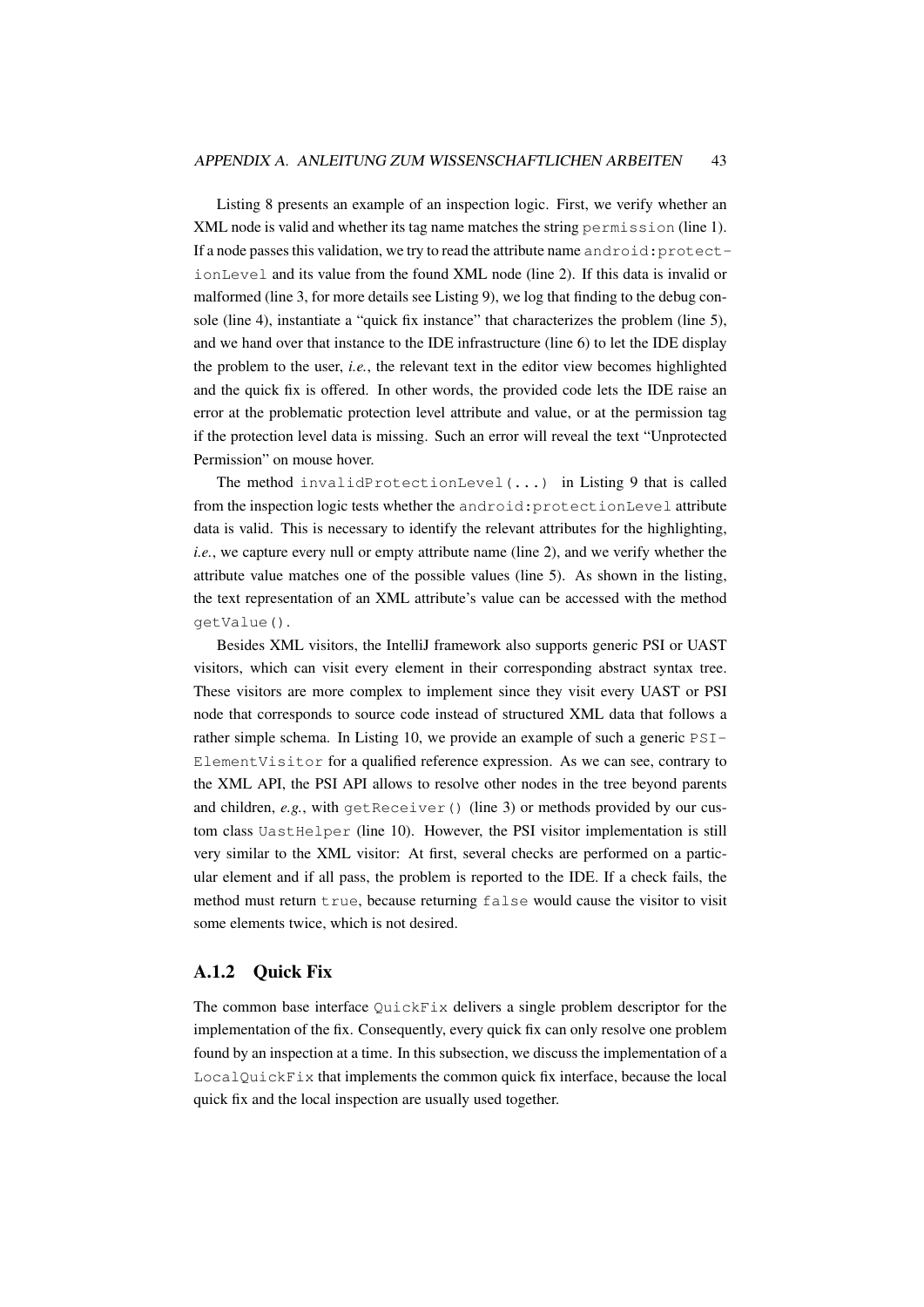[Listing 11](#page-47-0) presents a stub of a class that is used to specify a quick fix. The class has two constructors (lines 7 and 11), because the first constructor is required if the inspection passes the permission tag to the quick fix, whereas the second constructor is required if the android:protectionLevel attribute is passed to the quick fix. Moreover, the LocalQuickFix interface declares three important methods:

- getName() (line 17) returns the name of the quick fix that is displayed on mouse hover and in the problem view. The method can return different names depending on the results of the code analysis.
- getFamilyName() (line 25) returns the category name of the quick fix that is used for the grouping of problem categories in the problem view. This method should return a unique hard-coded string since it should not interfere with the grouping of other elements in the problem view.
- applyFix(Project project, D descriptor) (line 30) applies the quick fix. The project parameter contains a reference to the target project that requires the fix, and the descriptor parameter holds information regarding the problem to be fixed, *e.g.*, elements of the PSI tree that require some changes. A sample quick fix logic implementation is shown in [Listing 12.](#page-48-0)

```
rate static class AddProtectionLevelFix implements LocalQuickFix {
 2 private final Logger logger = Logger.getInstance(getClass());
 3
         private XmlTag permissionTag;
         5 private XmlAttribute protectionLevelAttribute;
  6
         \textbf{public AddProtectionLevelFix}(X\text{mITag permissionTag}) {
            {\bf this}. {\bf permissionTag} = {\bf permissionTag};9 }
10
11 public AddProtectionLevelFix(XmlAttribute protectionLevel) {<br>12 this.protectionLevelAttribute = protectionLevel;
         this.protectionLevelAttribute = protectionLevel;<br>}
13 }
14<br>1515 @NotNull<br>16 @Override
         16 @Override
17 public String getName() {<br>18 if (protectionLevelAttribu
18 if (protectionLevelAttribute = null)<br>19 if the interval interval<br>19 if (protection level)
               return "Missing protection level";
\begin{array}{ccc} 20 & & \text{else} \\ 21 & & \text{re} \end{array}return "Incorrect protection level";
22 }
\frac{23}{24}24 @NotNull<br>25 public Stri
         public String getFamilyName() {
26 return "Unprotected permission";
27 }
28
29 @Override<br>30 public voi
30 public void applyFix(@NotNull Project project, @NotNull ProblemDescriptor descriptor) \{ (...)
            (..)32 \hspace{15mm} \rightarrow33 }
```
Listing 11: Quick fix class stub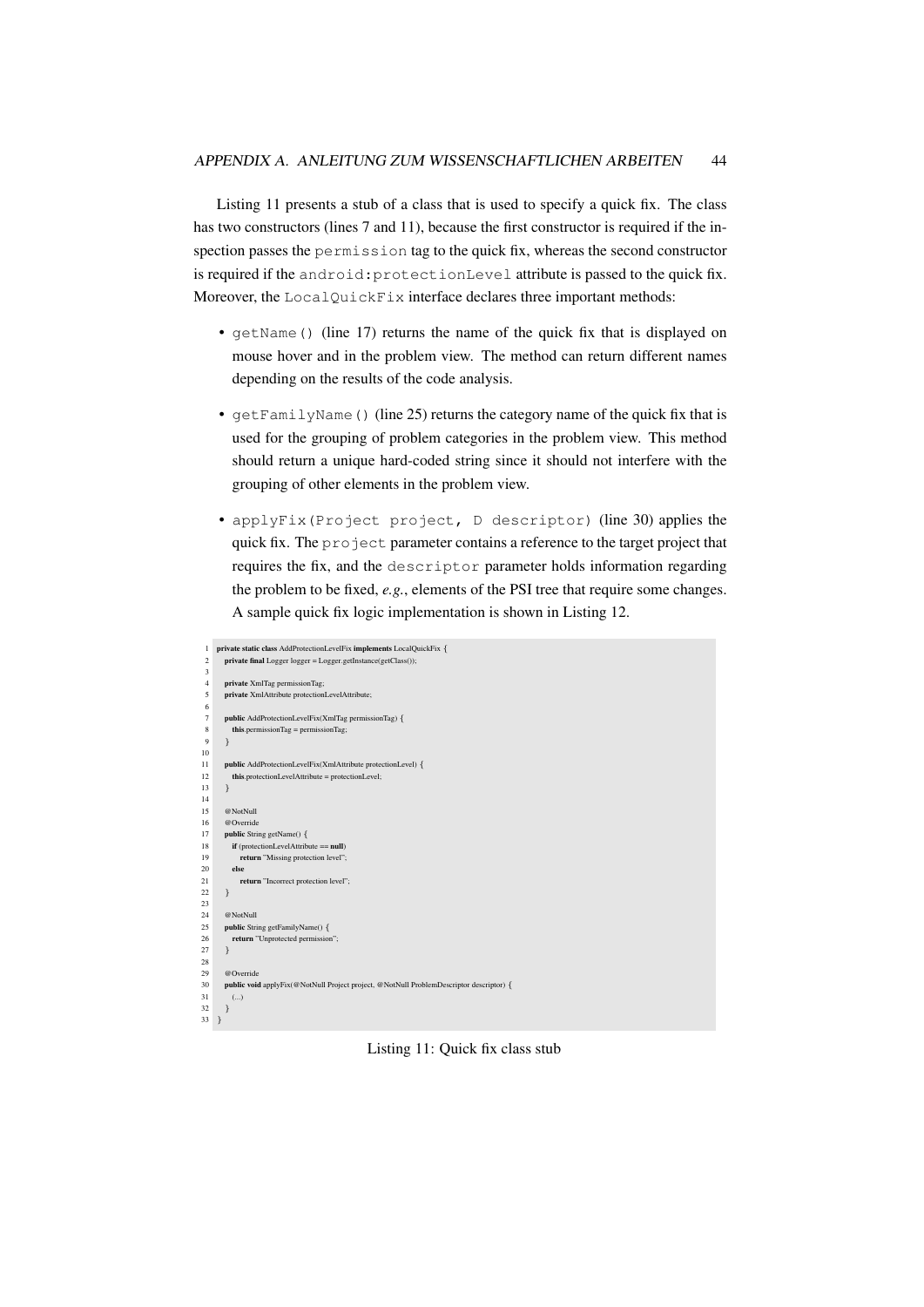```
1 try {
 2 SM03Dialog dialog = new SM03Dialog(project);dialog.show();
 4 String choice = n \cdot5 if (dialog.getExitCode() == DialogWrapper.OK EXIT CODE)
           choice = dialog.getChosenValue();
  7
 8 if (choice == null) {
9 logger.debug("Choice dialog was skipped");<br>10 return:
           return;
11 }
\frac{12}{13}13 logger.debug("Choice in dialog: " + choice);<br>14 String finalChoice = choice;
        String finalChoice = choice\frac{15}{16}16 ApplicationManager.getApplication().invokeLater(() −> WriteCommandAction.runWriteCommandAction(project, () −> {
17 if (protectionLevelAttribute \vert = \text{null} \rangle {<br>18 protectionLevelAttribute setValue(fi
                 <sub>1</sub><br>
18 protectionLevelAttribute.setValue(finalChoice);
19 } else if (permissionTag != null) {
20 permissionTag.setAttribute(ATTR_PROTECTION_LEVEL, finalChoice);
2122 \quad \text{}));
23 } catch (ProcessCanceledException canceled) {<br>24 throw canceled:
        throw canceled;
25 } catch (Exception ex) {
26 logger.error("Security Smells: Something went wrong with " + smellId + " \nUnable to perform" + 27 " ouickfix. i.e. fix protection level attribute". ex):
              "quickfix, i.e. fix protection level attribute", ex);
28 }
```
#### Listing 12: Quick fix logic

More complex quick fixes require UI dialogs, *i.e.*, views to interact with a developer. In such cases, the quick fix logic must implement UI features and code changes as shown in [Listing 12.](#page-48-0) The first code block (lines 2 to 14) spawns a custom dialog, presents it to the user, and stores the user's choice for the second code block, which performs the requested changes (lines 16 to 22). In more detail, the lines 2 and 3 present the quick fix dialog, and the custom method getChosenValue() (line 6) returns the android:protectionLevel value the user selected in that dialog. The user may cancel the quick fix in the dialog by clicking on the "Cancel" button, in which case we abort the quick fix without changing any code (lines 8 to 11). In the lines 16 to 22, we adjust the value of the protectionLevelAttribute to the selected value, or we add the attribute with the correct value if it does not exist at all. IntelliJ demands that all code that writes data to a resource file is wrapped in a WriteCommandAction. The code inside the WriteCommandAction is then eventually executed in the single write thread of the IDE. $4$  Thus any expensive calculations necessary for writing data should be performed ahead of the WriteCommandAction to avoid potential responsiveness issues, *e.g.*, lagging or freezing views in the UI. In the example, our write action is very cheap and can be directly applied to the XmlTag and XmlAttribute element. However, it is not always beneficial to apply such changes directly to the existing PSI elements, *e.g.*, often it is easier to replace an existing PSI element than to implement the necessary routines to transform it.

<span id="page-48-1"></span><sup>4</sup>[https://plugins.jetbrains.com/docs/intellij/general-threading](https://plugins.jetbrains.com/docs/intellij/general-threading-rules.html)[rules.html](https://plugins.jetbrains.com/docs/intellij/general-threading-rules.html)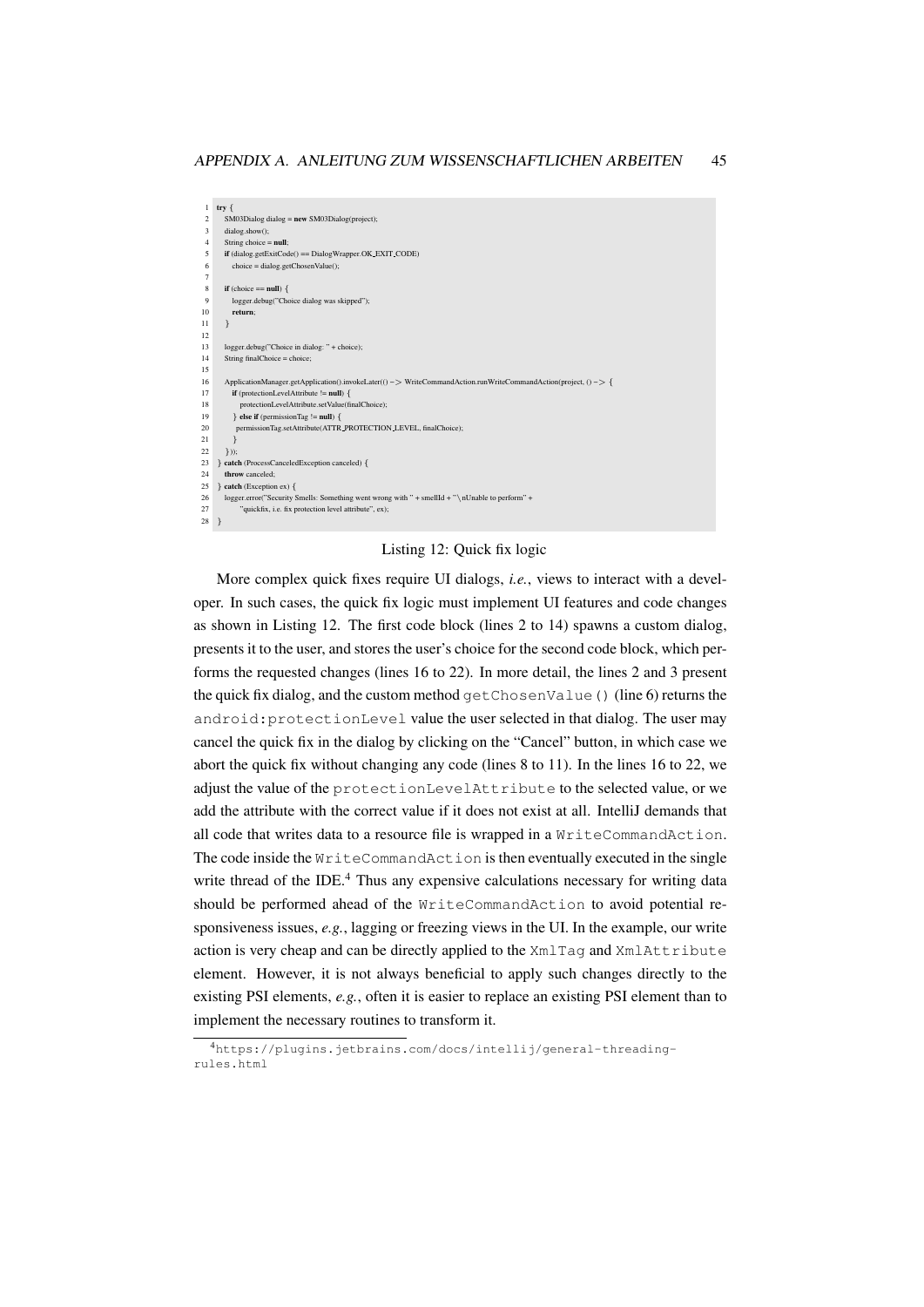#### APPENDIX A. ANLEITUNG ZUM WISSENSCHAFTLICHEN ARBEITEN 46

<span id="page-49-1"></span>1 private PsiMethod calcNewMethod(String oldMethodText, String oldParameterList, String newParameterList, Project project) { String newMethodText = oldMethodText.replace(oldParameterList, newParameterList);

- newMethodText = addCommentLineAbove(newMethodText, newParameterList);
- $\label{eq:psiFileFactor} \text{PsiFactory fileFactory} = \text{PsiFactory.getInstance} (\text{project});$
- 5 PsiJavaFile dummyFile = (PsiJavaFile) fileFactory.createFileFromText("dummy.java", JavaFileType.INSTANCE,
- $\hookrightarrow$  "public class dummy  $\{\n\n\cdot + newMethodText + "\n}\n\cdot$ ");  ${\bf return}\ {\sf dummyFile.getClasses}() [0]. {\sf getMethods}() [0];$
- 7 }

#### Listing 13: PSI element creation

[Listing 13](#page-49-1) shows that the programmatic assembly of source code fragments required for such a quick fix becomes complex very quickly. In the listing, we first patch the parameters of an existing Java method (line 2) and add a comment above the method (line 3), before we store the method in a dummy file on the disk (lines 4 and 5). Next, we access that file with the provided methods of the  $P\sin\theta$   $\sin\theta$  (line 6) that automatically build the corresponding PSI tree from which we can gather the relevant PsiMethod.

[Listing 14](#page-49-2) shows a typical offloading of computationally demanding work from a WriteCommandAction so that it does not negatively impact the performance of the IDE. In this example, we use the method presented in [Listing 13](#page-49-1) to prepare the quick fix code before we submit the WriteCommandAction to the IDE. As a result, the WriteCommandAction only has to replace the relevant nodes in the tree using the method PsiMethod.replace( $\ldots$ ) in line 4, and to apply the existing formatting style guidelines defined in the IDE (line 5), which are rather simple operations that finish swiftly.

```
1 PsiMethod newMethod = calcNewMethod(oldMethodText, oldParameterList, newParameterList, project);
2
   3 ApplicationManager.getApplication().invokeLater(() −> WriteCommandAction.runWriteCommandAction(project, () −> {
4 PsiMethod method = oldMethod.replace(newMethod);
5 CodeStyleManager.getInstance(project).reformat(method);
6 }));
```
Listing 14: Offloading work from IntelliJ's write thread

#### <span id="page-49-0"></span>A.1.3 UI Controls

IntelliJ further supports custom UI dialogs that are presented to the developer, for example when executing a quick fix. [Listing 15](#page-50-1) presents the stub that is required to create such a custom dialog, which has to extend IntelliJ's DialogWrapper class (line 1) and override its createCenterPanel() method (line 16). Moreover, the method init() (line 11) must be called before returning the Java Swing UI JPanel component. The DialogWrapper class then automatically creates a dialog with *OK* and *Cancel* buttons at the bottom and the custom JPanel component myComponent centered on top. Since the entire dialog UI framework is based on Java Swing, most Swing UI classes can be used to create such a view, which is represented by a JPanel element.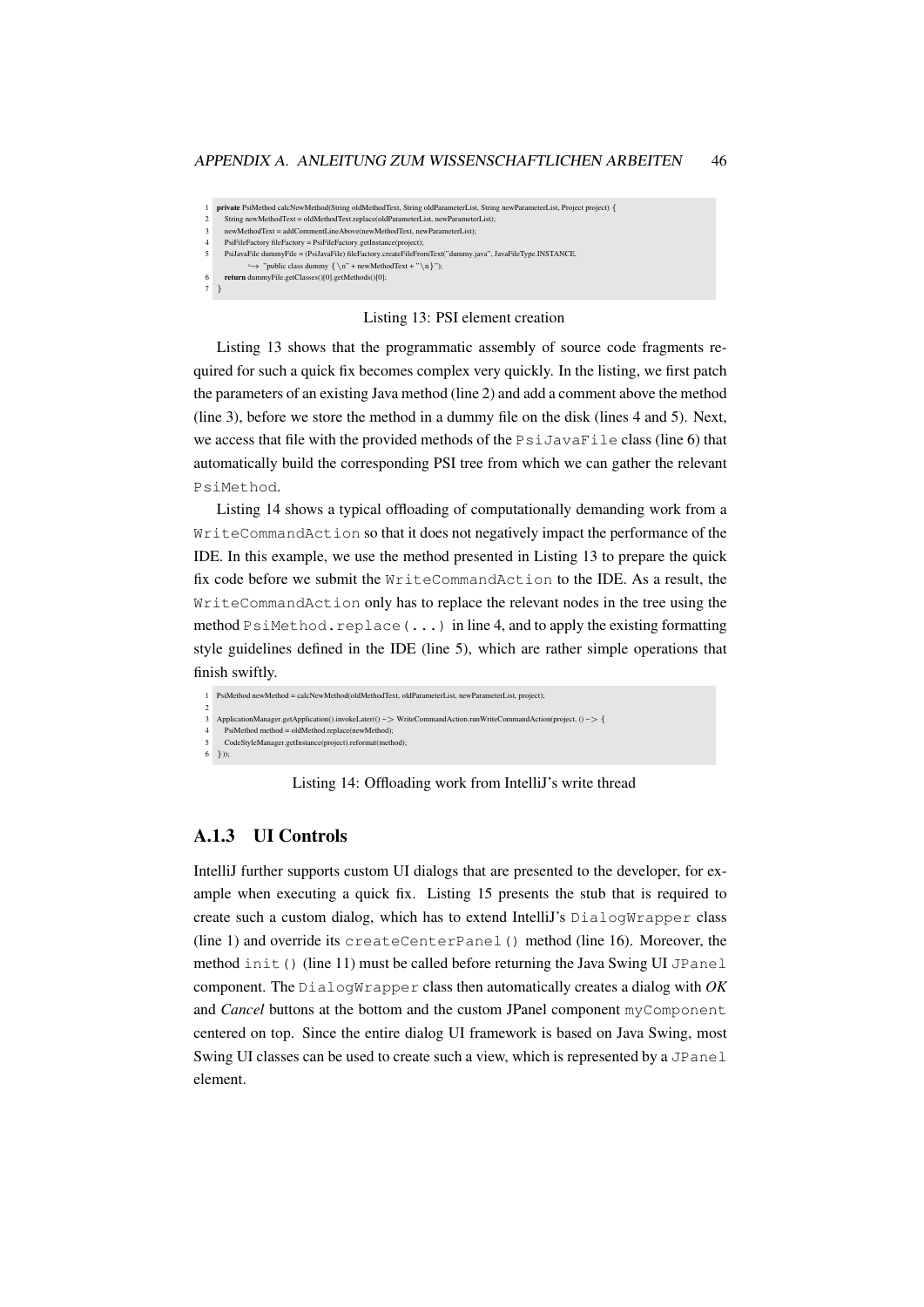```
\, public class SM03Dialog extends DialogWrapper \{protected final JPanel myComponent = new JPanel();
  3
        4 public SM03Dialog(Project project) {
  5 // build UI in myComponent using Java Swing
6 GridBagLayout layout = new GridBagLayout();
            myComponent.setLayout(layout);
 8
           9 (...)
10
\frac{11}{12} init();
        \overline{1}13
14 @Nullable<br>15 @Override
15 @Override<br>16 protected
16 protected JComponent createCenterPanel() {<br>17 return myComponent;
17 return myComponent;<br>18 \lambda\rightarrow19 }
```
Listing 15: Class stub that provides a custom dialog for a quick fix

# <span id="page-50-0"></span>A.2 Execution

In this section we discuss the preliminary steps to execute an inspection and its corresponding quick fix in the IntelliJ IDE. To execute custom inspections in the IDE, the inspections must be initially registered in the file plugin.xml that can be found in the META-INF folder of an IntelliJ plug-in project.<sup>[5](#page-50-2)</sup> [Listing 16](#page-50-3) shows such a registration of an inspection. The most important attribute is implementationClass (line 13), which is mandatory and must target the inspection class. $6$  The other attributes (lines 7 to 12) define the behavior of the registered inspection, *e.g.*, whether it should be enabled by default, or the preferred severity level the reported issues will receive. Quick fixes do not require a registration, because they are already attached to the inspections.

<span id="page-50-3"></span>

|                | $\langle$ idea-plugin $\rangle$                                         |
|----------------|-------------------------------------------------------------------------|
| 2              | $\langle$ id $>$ ch.unibe.scg.security-smell-quickfix $\langle$ /id $>$ |
| 3              | <name>OuickFixes for Security Smells</name>                             |
| $\overline{4}$ | ()                                                                      |
| 5              | < extensions defaultExtensionNs="com.intellij" >                        |
| 6              | <localinspection <="" language="XML" td=""></localinspection>           |
| 7              | displayName="Missing/incorrect protection level"                        |
| 8              | groupPath="Security Smells"                                             |
| 9              | groupBundle="messages.InspectionsBundle"                                |
| 10             | groupKey="group.names.probable.bugs"                                    |
| 11             | enabledByDefault="true"                                                 |
| 12             | level="WARNING"                                                         |
| 13             | implementationClass="inspections.UnprotectedPermissionDetection"/>      |
| 14             | ()                                                                      |
| 15             | $\langle$ /extensions $\rangle$                                         |
| 16             | $\langle$ /idea-plugin $\rangle$                                        |
|                |                                                                         |

#### Listing 16: Inspection registration

If the inspections and quick fixes are created using the officially recommended

<span id="page-50-2"></span><sup>5</sup>[https://plugins.jetbrains.com/docs/intellij/plugin-extensions.html#](https://plugins.jetbrains.com/docs/intellij/plugin-extensions.html#declaring-extensions) [declaring-extensions](https://plugins.jetbrains.com/docs/intellij/plugin-extensions.html#declaring-extensions)

<span id="page-50-4"></span> $<sup>6</sup>$ [https://plugins.jetbrains.com/docs/intellij/code-inspections.html#](https://plugins.jetbrains.com/docs/intellij/code-inspections.html#plugin-configuration-file)</sup> [plugin-configuration-file](https://plugins.jetbrains.com/docs/intellij/code-inspections.html#plugin-configuration-file)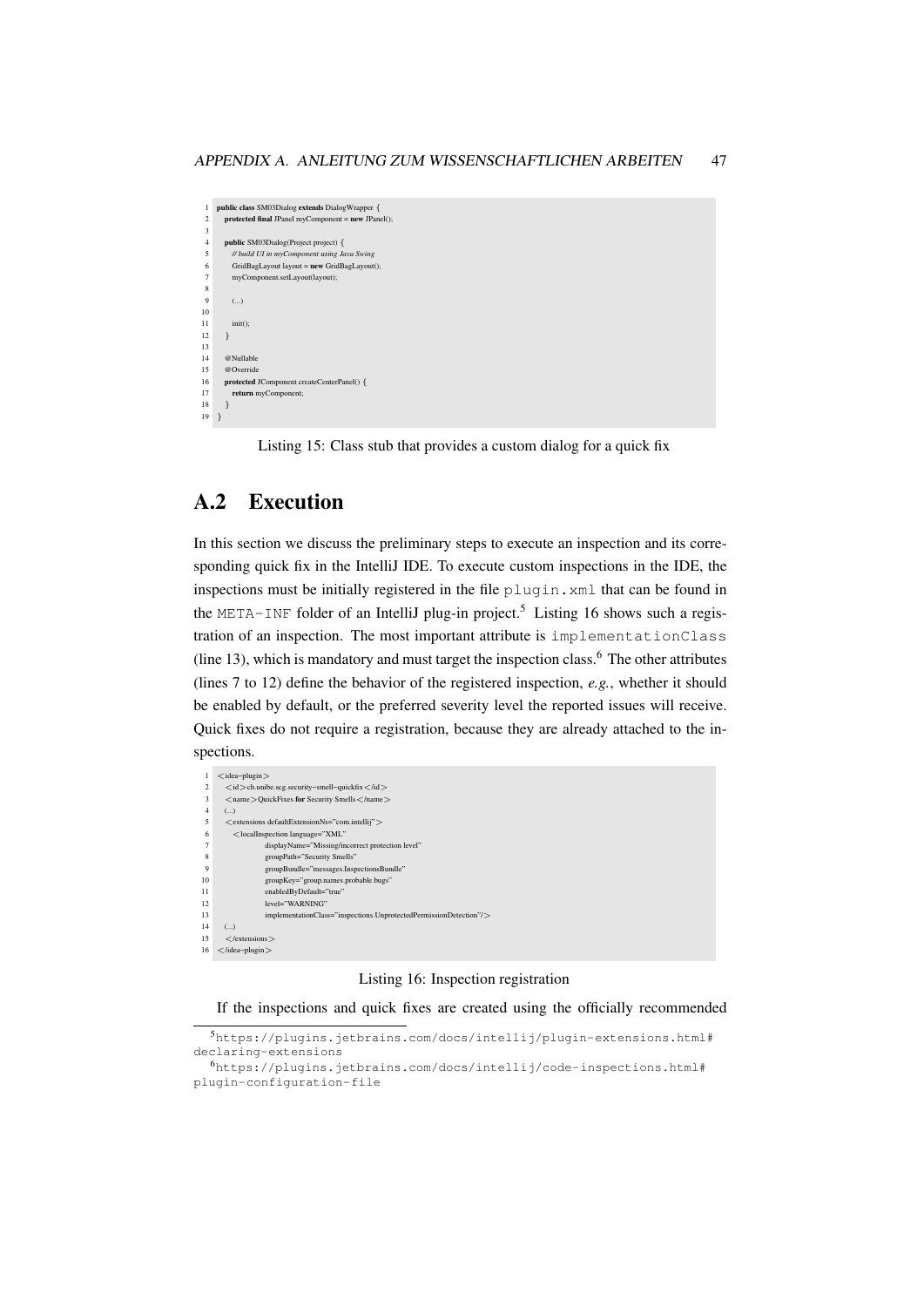Gradle project,<sup>[7](#page-51-1)</sup> they can be run and debugged from within the IDE, *i.e.*, the project must be started using the predefined Gradle task runIde as shown in the run configuration of [Figure A.1.](#page-51-2) After the Gradle task is started, IntelliJ opens a new IDE instance in which the inspections and quick fixes are already enabled. In this distinct IDE their code can be tested and the debug console output is forwarded to the original IDE's debug output view. In order to avoid potential timeouts during the testing of the inspections and quick fixes, the -Didea.ProcessCanceledException=disabled VM option must be set in the run configuration, which disables that particular problematic exception. Furthermore, an environment variable is supported that can be used to define whether the inspections and quick fixes should run in debug or production mode. Certain behavior is altered in debug mode to facilitate the testing and debugging of the implementation, *e.g.*, the execution of quick fixes is not remembered by the system such that they can be tested repeatedly without running into any caching problems.

| $\perp^{\alpha}$<br>眉<br><b>In</b> |                                                                                                                                |                               |                           |                                          |                       |  |
|------------------------------------|--------------------------------------------------------------------------------------------------------------------------------|-------------------------------|---------------------------|------------------------------------------|-----------------------|--|
| <b>R</b> Gradle                    | Name:                                                                                                                          | Run Plugin (DEBUG)            |                           | Allow parallel run                       | Store as project file |  |
| Run Plugin (DEBUG)                 |                                                                                                                                |                               |                           |                                          |                       |  |
|                                    | Run on:                                                                                                                        | <b>←</b> Local machine        |                           | Manage targets                           |                       |  |
|                                    | Run configurations may be executed locally or on a target: for<br>example in a Docker Container or on a remote host using SSH. |                               |                           |                                          |                       |  |
|                                    | Configuration                                                                                                                  | Code Coverage                 | Logs                      | Gradle Debug                             |                       |  |
|                                    |                                                                                                                                | Gradle project:               | thesis-bsc-dbriner-code   |                                          | $\cdots$              |  |
|                                    | Tasks:<br><b>VM</b> options:                                                                                                   |                               | :runIde                   |                                          |                       |  |
|                                    |                                                                                                                                |                               |                           | -Didea.ProcessCanceledException=disabled |                       |  |
|                                    | Arguments:                                                                                                                     |                               |                           |                                          |                       |  |
|                                    |                                                                                                                                | <b>Environment variables:</b> | SMELL PLUGIN DEBUG MODE=1 |                                          | ۷                     |  |

<span id="page-51-2"></span>Figure A.1: Typical run configuration for inspections and quick fixes

## <span id="page-51-0"></span>A.3 Packaging

In this section we briefly discuss the packaging and distribution of inspections as well as quick fixes. Inspections and quick fixes are developed within a plug-in project and, consequently, can be packaged as IntelliJ plug-in. If such a plug-in file is generated, *i.e.*, a JAR archive that contains the relevant sources and metadata it can be easily integrated into existing IntelliJ installations. For that purpose, a developer has to open IntelliJ's *Settings* dialog and select the *Plugins* category. In the presented view on the right, the developer can then click on the gear icon and choose *Install Plugin from Disk...* as illustrated in [Figure A.2,](#page-52-0) which will present a file chooser dialog to select

<span id="page-51-1"></span><sup>7</sup><https://github.com/JetBrains/gradle-intellij-plugin>